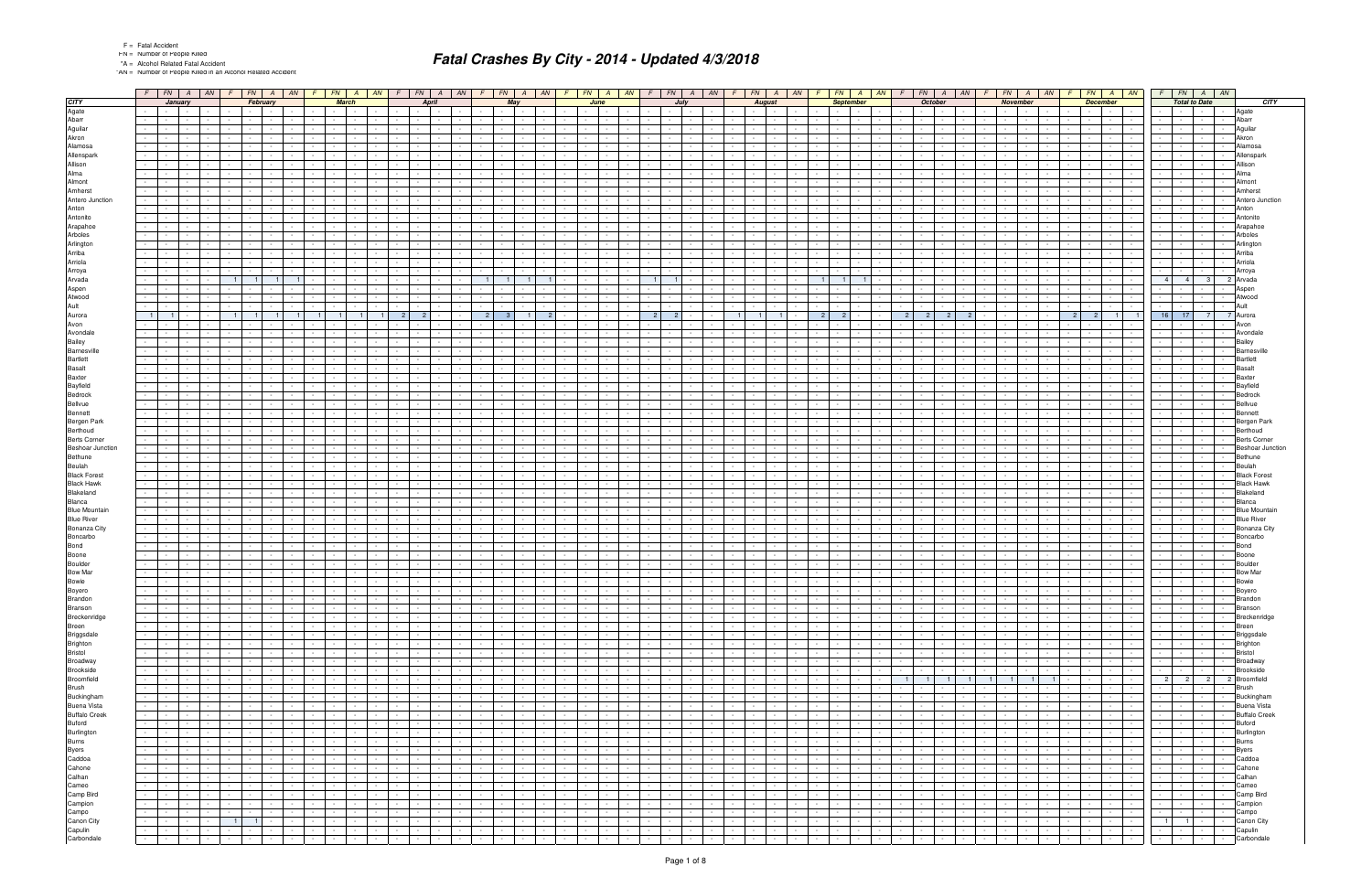"AN = Number of People Killed in an Alcohol Related Accident

|                                        |                |                                                                                                                                                                                                                                                                                                                                                                                                                                                                                   |                      |                                     |                                             |                                                       |                                                  |                 |                                       | $F$   FN   A   AN   F   FN   A   AN   F   FN   A   AN      |                      |                                                | $F$ $FN$ $A$ $AN$                                       |                          |                                          |                               |                      |                                                    |                                                     |                              |                                                      |                                                                                             | $F$   FN   A   AN   $F$   FN   A   AN   F   FN   A   AN   F   FN   A   AN   F                                                                      |                                             |                                                  | $FN$ $A$ $AN$ $F$                                        |                                            | $FN$ $A$ $AN$                                                                                                                                                    |                      | $F$ $FN$ $A$ $AN$                                               |                              |                                          | $F$ $FN$ $A$ $AN$                                                      |                                                       | $F$ $FN$ $A$ $AN$                                                                            |                                       |
|----------------------------------------|----------------|-----------------------------------------------------------------------------------------------------------------------------------------------------------------------------------------------------------------------------------------------------------------------------------------------------------------------------------------------------------------------------------------------------------------------------------------------------------------------------------|----------------------|-------------------------------------|---------------------------------------------|-------------------------------------------------------|--------------------------------------------------|-----------------|---------------------------------------|------------------------------------------------------------|----------------------|------------------------------------------------|---------------------------------------------------------|--------------------------|------------------------------------------|-------------------------------|----------------------|----------------------------------------------------|-----------------------------------------------------|------------------------------|------------------------------------------------------|---------------------------------------------------------------------------------------------|----------------------------------------------------------------------------------------------------------------------------------------------------|---------------------------------------------|--------------------------------------------------|----------------------------------------------------------|--------------------------------------------|------------------------------------------------------------------------------------------------------------------------------------------------------------------|----------------------|-----------------------------------------------------------------|------------------------------|------------------------------------------|------------------------------------------------------------------------|-------------------------------------------------------|----------------------------------------------------------------------------------------------|---------------------------------------|
| <b>CITY</b>                            |                |                                                                                                                                                                                                                                                                                                                                                                                                                                                                                   | January              |                                     |                                             | February                                              |                                                  |                 | <b>March</b>                          |                                                            |                      | April                                          |                                                         |                          | May                                      |                               |                      | June                                               |                                                     |                              |                                                      | July                                                                                        | <b>August</b>                                                                                                                                      |                                             | <b>September</b>                                 |                                                          |                                            | October                                                                                                                                                          |                      | November                                                        |                              |                                          | <b>December</b>                                                        |                                                       | <b>Total to Date</b>                                                                         | CITY                                  |
| Carlton                                |                | <b>Contract</b>                                                                                                                                                                                                                                                                                                                                                                                                                                                                   | $\sim$               |                                     |                                             |                                                       |                                                  |                 |                                       |                                                            |                      |                                                |                                                         |                          |                                          |                               |                      |                                                    |                                                     |                              |                                                      |                                                                                             |                                                                                                                                                    |                                             |                                                  |                                                          |                                            |                                                                                                                                                                  |                      | $\sim$                                                          |                              |                                          |                                                                        |                                                       |                                                                                              | Carlton                               |
| Carr                                   |                | $\sim 100$                                                                                                                                                                                                                                                                                                                                                                                                                                                                        |                      |                                     |                                             |                                                       |                                                  |                 |                                       |                                                            |                      |                                                |                                                         |                          |                                          |                               |                      |                                                    |                                                     |                              |                                                      |                                                                                             |                                                                                                                                                    |                                             |                                                  |                                                          |                                            |                                                                                                                                                                  |                      | $\sim$                                                          |                              |                                          |                                                                        |                                                       |                                                                                              | Carr                                  |
| Cascade<br>Castle Rock                 | $1 \mid$       |                                                                                                                                                                                                                                                                                                                                                                                                                                                                                   |                      |                                     |                                             |                                                       |                                                  |                 |                                       |                                                            |                      |                                                |                                                         |                          |                                          |                               |                      |                                                    |                                                     |                              |                                                      |                                                                                             |                                                                                                                                                    |                                             |                                                  |                                                          |                                            |                                                                                                                                                                  |                      |                                                                 |                              |                                          |                                                                        |                                                       |                                                                                              | Cascade<br>Castle Rock                |
| Cedaredge                              |                |                                                                                                                                                                                                                                                                                                                                                                                                                                                                                   |                      |                                     |                                             |                                                       |                                                  |                 |                                       |                                                            |                      |                                                |                                                         |                          |                                          |                               |                      |                                                    |                                                     |                              |                                                      |                                                                                             |                                                                                                                                                    |                                             |                                                  |                                                          |                                            |                                                                                                                                                                  |                      |                                                                 |                              |                                          |                                                                        |                                                       |                                                                                              | Cedaredge                             |
| Cedarwood                              |                |                                                                                                                                                                                                                                                                                                                                                                                                                                                                                   |                      |                                     |                                             |                                                       |                                                  |                 |                                       |                                                            |                      |                                                |                                                         |                          |                                          |                               |                      |                                                    |                                                     |                              |                                                      |                                                                                             |                                                                                                                                                    |                                             |                                                  |                                                          |                                            |                                                                                                                                                                  |                      |                                                                 |                              |                                          |                                                                        |                                                       |                                                                                              | Cedarwood                             |
| Centennial                             |                |                                                                                                                                                                                                                                                                                                                                                                                                                                                                                   |                      |                                     | $\blacksquare$ 1                            |                                                       |                                                  | $\blacksquare$  |                                       |                                                            |                      |                                                |                                                         |                          |                                          |                               |                      |                                                    |                                                     |                              |                                                      |                                                                                             |                                                                                                                                                    |                                             |                                                  |                                                          |                                            |                                                                                                                                                                  |                      |                                                                 |                              |                                          |                                                                        | 2 <sup>1</sup><br>$\overline{2}$                      |                                                                                              | Centennial                            |
| Center                                 |                |                                                                                                                                                                                                                                                                                                                                                                                                                                                                                   |                      |                                     |                                             |                                                       |                                                  |                 |                                       |                                                            |                      |                                                |                                                         |                          |                                          |                               |                      |                                                    |                                                     |                              |                                                      |                                                                                             |                                                                                                                                                    |                                             |                                                  |                                                          |                                            |                                                                                                                                                                  |                      |                                                                 |                              |                                          |                                                                        |                                                       |                                                                                              | Center                                |
| <b>Central City</b>                    |                |                                                                                                                                                                                                                                                                                                                                                                                                                                                                                   |                      |                                     |                                             |                                                       |                                                  |                 |                                       |                                                            |                      |                                                |                                                         |                          |                                          |                               |                      |                                                    |                                                     |                              |                                                      |                                                                                             |                                                                                                                                                    |                                             |                                                  |                                                          |                                            |                                                                                                                                                                  |                      |                                                                 |                              |                                          |                                                                        |                                                       |                                                                                              | <b>Central City</b>                   |
| Chama                                  |                |                                                                                                                                                                                                                                                                                                                                                                                                                                                                                   |                      |                                     |                                             |                                                       |                                                  |                 |                                       |                                                            |                      |                                                |                                                         |                          |                                          |                               |                      |                                                    |                                                     |                              |                                                      |                                                                                             |                                                                                                                                                    |                                             |                                                  |                                                          |                                            |                                                                                                                                                                  |                      |                                                                 |                              |                                          |                                                                        |                                                       |                                                                                              | Chama                                 |
| Cheney Center                          |                |                                                                                                                                                                                                                                                                                                                                                                                                                                                                                   |                      |                                     |                                             |                                                       |                                                  |                 |                                       |                                                            |                      |                                                |                                                         |                          |                                          |                               |                      |                                                    |                                                     |                              |                                                      |                                                                                             |                                                                                                                                                    |                                             |                                                  |                                                          |                                            |                                                                                                                                                                  |                      |                                                                 |                              |                                          |                                                                        |                                                       |                                                                                              | Cheney Center                         |
| Cheraw                                 |                |                                                                                                                                                                                                                                                                                                                                                                                                                                                                                   |                      |                                     |                                             |                                                       |                                                  |                 |                                       |                                                            |                      |                                                |                                                         |                          |                                          |                               |                      |                                                    |                                                     |                              |                                                      |                                                                                             |                                                                                                                                                    |                                             |                                                  |                                                          |                                            |                                                                                                                                                                  |                      |                                                                 |                              |                                          |                                                                        |                                                       |                                                                                              | Cheraw<br><b>Cherry Hills Village</b> |
| Cherry Hills Village<br>Cheyenne Wells |                |                                                                                                                                                                                                                                                                                                                                                                                                                                                                                   |                      |                                     |                                             |                                                       |                                                  |                 |                                       |                                                            |                      |                                                |                                                         |                          |                                          |                               |                      |                                                    |                                                     |                              |                                                      |                                                                                             |                                                                                                                                                    |                                             |                                                  |                                                          |                                            |                                                                                                                                                                  |                      |                                                                 |                              |                                          |                                                                        |                                                       |                                                                                              | Cheyenne Wells                        |
| Chimney Rock                           |                |                                                                                                                                                                                                                                                                                                                                                                                                                                                                                   |                      |                                     |                                             |                                                       |                                                  |                 |                                       |                                                            |                      |                                                |                                                         |                          |                                          |                               |                      |                                                    |                                                     |                              |                                                      |                                                                                             |                                                                                                                                                    |                                             |                                                  |                                                          |                                            |                                                                                                                                                                  |                      |                                                                 |                              |                                          |                                                                        |                                                       |                                                                                              | <b>Chimney Rock</b>                   |
| Chipita Park                           |                |                                                                                                                                                                                                                                                                                                                                                                                                                                                                                   |                      |                                     |                                             |                                                       |                                                  |                 |                                       |                                                            |                      |                                                |                                                         |                          |                                          |                               |                      |                                                    |                                                     |                              |                                                      |                                                                                             |                                                                                                                                                    |                                             |                                                  |                                                          |                                            |                                                                                                                                                                  |                      |                                                                 |                              |                                          |                                                                        |                                                       |                                                                                              | Chipita Park                          |
| Chivington                             |                |                                                                                                                                                                                                                                                                                                                                                                                                                                                                                   |                      |                                     |                                             |                                                       |                                                  |                 |                                       |                                                            |                      |                                                |                                                         |                          |                                          |                               |                      |                                                    |                                                     |                              |                                                      |                                                                                             |                                                                                                                                                    |                                             |                                                  |                                                          |                                            |                                                                                                                                                                  |                      |                                                                 |                              |                                          |                                                                        |                                                       |                                                                                              | Chivingtor                            |
| Chromo                                 |                |                                                                                                                                                                                                                                                                                                                                                                                                                                                                                   |                      |                                     |                                             |                                                       |                                                  |                 |                                       |                                                            |                      |                                                |                                                         |                          |                                          |                               |                      |                                                    |                                                     |                              |                                                      |                                                                                             |                                                                                                                                                    |                                             |                                                  |                                                          |                                            |                                                                                                                                                                  |                      |                                                                 |                              |                                          |                                                                        |                                                       |                                                                                              | Chromo                                |
| Cimarron                               | $\sim 10$      |                                                                                                                                                                                                                                                                                                                                                                                                                                                                                   |                      |                                     |                                             |                                                       |                                                  |                 |                                       |                                                            |                      |                                                |                                                         |                          |                                          |                               |                      |                                                    |                                                     |                              |                                                      |                                                                                             |                                                                                                                                                    |                                             |                                                  |                                                          |                                            |                                                                                                                                                                  |                      |                                                                 |                              |                                          |                                                                        |                                                       |                                                                                              | Cimarror                              |
| Clark                                  |                |                                                                                                                                                                                                                                                                                                                                                                                                                                                                                   |                      |                                     |                                             |                                                       |                                                  |                 |                                       |                                                            |                      |                                                |                                                         |                          |                                          |                               |                      |                                                    |                                                     |                              |                                                      |                                                                                             |                                                                                                                                                    |                                             |                                                  |                                                          |                                            |                                                                                                                                                                  |                      |                                                                 |                              |                                          |                                                                        |                                                       |                                                                                              | Clark                                 |
| Clarkville                             |                |                                                                                                                                                                                                                                                                                                                                                                                                                                                                                   |                      |                                     |                                             |                                                       |                                                  |                 |                                       |                                                            |                      |                                                |                                                         |                          |                                          |                               |                      |                                                    |                                                     |                              |                                                      |                                                                                             |                                                                                                                                                    |                                             |                                                  |                                                          |                                            |                                                                                                                                                                  |                      |                                                                 |                              |                                          |                                                                        |                                                       |                                                                                              | Clarkville                            |
| Clifton<br>Climax                      | $\sim 10$      |                                                                                                                                                                                                                                                                                                                                                                                                                                                                                   |                      |                                     |                                             |                                                       |                                                  |                 |                                       |                                                            |                      |                                                |                                                         |                          |                                          |                               |                      |                                                    |                                                     |                              |                                                      |                                                                                             |                                                                                                                                                    |                                             |                                                  |                                                          |                                            |                                                                                                                                                                  |                      |                                                                 |                              |                                          |                                                                        |                                                       |                                                                                              | Clifton<br>Climax                     |
| Coal Creek                             |                |                                                                                                                                                                                                                                                                                                                                                                                                                                                                                   |                      |                                     |                                             |                                                       |                                                  |                 |                                       |                                                            |                      |                                                |                                                         |                          |                                          |                               | $\overline{1}$       |                                                    |                                                     |                              |                                                      |                                                                                             |                                                                                                                                                    |                                             |                                                  |                                                          |                                            |                                                                                                                                                                  |                      |                                                                 |                              |                                          |                                                                        |                                                       |                                                                                              | Coal Creek                            |
| Coaldale                               |                |                                                                                                                                                                                                                                                                                                                                                                                                                                                                                   |                      |                                     |                                             |                                                       |                                                  |                 |                                       |                                                            |                      |                                                |                                                         |                          |                                          |                               |                      |                                                    |                                                     |                              |                                                      |                                                                                             |                                                                                                                                                    |                                             |                                                  |                                                          |                                            |                                                                                                                                                                  |                      |                                                                 |                              |                                          |                                                                        |                                                       |                                                                                              | Coaldale                              |
| Coalmont                               |                |                                                                                                                                                                                                                                                                                                                                                                                                                                                                                   |                      |                                     |                                             |                                                       |                                                  |                 |                                       |                                                            |                      |                                                |                                                         |                          |                                          |                               |                      |                                                    |                                                     |                              |                                                      |                                                                                             |                                                                                                                                                    |                                             |                                                  |                                                          |                                            |                                                                                                                                                                  |                      |                                                                 |                              |                                          |                                                                        |                                                       |                                                                                              | Coalmont                              |
| Cokedale                               |                |                                                                                                                                                                                                                                                                                                                                                                                                                                                                                   |                      |                                     |                                             |                                                       |                                                  |                 |                                       |                                                            |                      |                                                |                                                         |                          |                                          |                               |                      |                                                    |                                                     |                              |                                                      |                                                                                             |                                                                                                                                                    |                                             |                                                  |                                                          |                                            |                                                                                                                                                                  |                      |                                                                 |                              |                                          |                                                                        |                                                       |                                                                                              | Cokedale                              |
| Collbran                               |                |                                                                                                                                                                                                                                                                                                                                                                                                                                                                                   |                      |                                     |                                             |                                                       |                                                  |                 |                                       |                                                            |                      |                                                |                                                         |                          |                                          |                               |                      |                                                    |                                                     |                              |                                                      |                                                                                             |                                                                                                                                                    |                                             |                                                  |                                                          |                                            |                                                                                                                                                                  |                      |                                                                 |                              |                                          |                                                                        |                                                       |                                                                                              | Collbran                              |
| Colorado City                          |                |                                                                                                                                                                                                                                                                                                                                                                                                                                                                                   |                      |                                     |                                             |                                                       |                                                  |                 |                                       |                                                            |                      |                                                |                                                         |                          |                                          |                               |                      |                                                    |                                                     |                              |                                                      |                                                                                             |                                                                                                                                                    |                                             |                                                  |                                                          |                                            |                                                                                                                                                                  |                      |                                                                 |                              |                                          |                                                                        |                                                       |                                                                                              | Colorado City                         |
| Colorado Springs<br>Columbine          | 1 <sup>1</sup> |                                                                                                                                                                                                                                                                                                                                                                                                                                                                                   |                      |                                     | - 3                                         |                                                       |                                                  |                 |                                       |                                                            |                      |                                                |                                                         |                          | -2                                       |                               |                      | -3                                                 |                                                     |                              | -4                                                   |                                                                                             |                                                                                                                                                    |                                             |                                                  |                                                          |                                            |                                                                                                                                                                  |                      |                                                                 |                              |                                          |                                                                        | $25$   26                                             | 12                                                                                           | 13 Colorado Springs<br>Columbine      |
| <b>Columbine Valley</b>                |                |                                                                                                                                                                                                                                                                                                                                                                                                                                                                                   |                      |                                     |                                             |                                                       |                                                  |                 |                                       |                                                            |                      |                                                |                                                         |                          |                                          |                               |                      |                                                    |                                                     |                              |                                                      |                                                                                             |                                                                                                                                                    |                                             |                                                  |                                                          |                                            |                                                                                                                                                                  |                      |                                                                 |                              |                                          |                                                                        |                                                       |                                                                                              | <b>Columbine Valley</b>               |
| Commerce City                          | $\blacksquare$ |                                                                                                                                                                                                                                                                                                                                                                                                                                                                                   |                      |                                     |                                             |                                                       |                                                  |                 |                                       |                                                            |                      | $\overline{2}$                                 |                                                         |                          |                                          |                               |                      |                                                    |                                                     |                              |                                                      |                                                                                             |                                                                                                                                                    |                                             |                                                  |                                                          |                                            |                                                                                                                                                                  |                      |                                                                 |                              |                                          |                                                                        | 6<br>-6                                               | 5                                                                                            | <b>Commerce City</b>                  |
| Como                                   |                |                                                                                                                                                                                                                                                                                                                                                                                                                                                                                   |                      |                                     |                                             |                                                       |                                                  |                 |                                       |                                                            |                      |                                                |                                                         |                          |                                          |                               |                      |                                                    |                                                     |                              |                                                      |                                                                                             |                                                                                                                                                    |                                             |                                                  |                                                          |                                            |                                                                                                                                                                  |                      |                                                                 |                              |                                          |                                                                        |                                                       |                                                                                              | Como                                  |
| Conejos                                |                |                                                                                                                                                                                                                                                                                                                                                                                                                                                                                   |                      |                                     |                                             |                                                       |                                                  |                 |                                       |                                                            |                      |                                                |                                                         |                          |                                          |                               |                      |                                                    |                                                     |                              |                                                      |                                                                                             |                                                                                                                                                    |                                             |                                                  |                                                          |                                            |                                                                                                                                                                  |                      |                                                                 |                              |                                          |                                                                        |                                                       |                                                                                              | Conejos                               |
| Conifer                                |                |                                                                                                                                                                                                                                                                                                                                                                                                                                                                                   |                      |                                     |                                             |                                                       |                                                  |                 |                                       |                                                            |                      |                                                |                                                         |                          |                                          |                               |                      |                                                    |                                                     |                              |                                                      |                                                                                             |                                                                                                                                                    |                                             |                                                  |                                                          |                                            |                                                                                                                                                                  |                      |                                                                 |                              |                                          |                                                                        |                                                       |                                                                                              | Conifer                               |
| Cope                                   |                |                                                                                                                                                                                                                                                                                                                                                                                                                                                                                   |                      |                                     |                                             |                                                       |                                                  |                 |                                       |                                                            |                      |                                                |                                                         |                          |                                          |                               |                      |                                                    |                                                     |                              |                                                      |                                                                                             |                                                                                                                                                    |                                             |                                                  |                                                          |                                            |                                                                                                                                                                  |                      |                                                                 |                              |                                          |                                                                        |                                                       |                                                                                              | Cope                                  |
| Copper Mountain                        |                |                                                                                                                                                                                                                                                                                                                                                                                                                                                                                   |                      |                                     |                                             |                                                       |                                                  |                 |                                       |                                                            |                      |                                                |                                                         |                          |                                          |                               |                      |                                                    |                                                     |                              |                                                      |                                                                                             |                                                                                                                                                    |                                             |                                                  |                                                          |                                            |                                                                                                                                                                  |                      |                                                                 |                              |                                          |                                                                        |                                                       |                                                                                              | Copper Mountain                       |
| Cornish<br>Cortez                      |                |                                                                                                                                                                                                                                                                                                                                                                                                                                                                                   |                      |                                     |                                             |                                                       |                                                  |                 |                                       |                                                            |                      |                                                |                                                         |                          |                                          |                               |                      |                                                    |                                                     |                              |                                                      |                                                                                             |                                                                                                                                                    |                                             |                                                  |                                                          |                                            |                                                                                                                                                                  |                      |                                                                 |                              |                                          |                                                                        |                                                       |                                                                                              | Cornish<br>Cortez                     |
| Cotopaxi                               |                |                                                                                                                                                                                                                                                                                                                                                                                                                                                                                   |                      |                                     |                                             |                                                       |                                                  |                 |                                       |                                                            |                      |                                                |                                                         |                          |                                          |                               |                      |                                                    |                                                     |                              |                                                      |                                                                                             |                                                                                                                                                    |                                             |                                                  |                                                          |                                            |                                                                                                                                                                  |                      |                                                                 |                              |                                          |                                                                        |                                                       |                                                                                              | Cotopax                               |
| Cowdrey                                |                |                                                                                                                                                                                                                                                                                                                                                                                                                                                                                   |                      |                                     |                                             |                                                       |                                                  |                 |                                       |                                                            |                      |                                                |                                                         |                          |                                          |                               |                      |                                                    |                                                     |                              |                                                      |                                                                                             |                                                                                                                                                    |                                             |                                                  |                                                          |                                            |                                                                                                                                                                  |                      |                                                                 |                              |                                          |                                                                        |                                                       |                                                                                              | Cowdrey                               |
| Craig                                  |                |                                                                                                                                                                                                                                                                                                                                                                                                                                                                                   |                      |                                     |                                             |                                                       |                                                  |                 |                                       |                                                            |                      |                                                |                                                         |                          |                                          |                               |                      |                                                    |                                                     |                              |                                                      |                                                                                             |                                                                                                                                                    |                                             |                                                  |                                                          |                                            |                                                                                                                                                                  |                      |                                                                 |                              |                                          |                                                                        |                                                       |                                                                                              | Craig                                 |
| Crawford                               |                |                                                                                                                                                                                                                                                                                                                                                                                                                                                                                   |                      |                                     |                                             |                                                       |                                                  |                 |                                       |                                                            |                      |                                                |                                                         |                          |                                          |                               |                      |                                                    |                                                     |                              |                                                      |                                                                                             |                                                                                                                                                    |                                             |                                                  |                                                          |                                            |                                                                                                                                                                  |                      |                                                                 |                              |                                          |                                                                        |                                                       |                                                                                              | Crawford                              |
| Creede                                 |                |                                                                                                                                                                                                                                                                                                                                                                                                                                                                                   |                      |                                     |                                             |                                                       |                                                  |                 |                                       |                                                            |                      |                                                |                                                         |                          |                                          |                               |                      |                                                    |                                                     |                              |                                                      |                                                                                             |                                                                                                                                                    |                                             |                                                  |                                                          |                                            |                                                                                                                                                                  |                      |                                                                 |                              |                                          |                                                                        |                                                       |                                                                                              | Creede                                |
| <b>Crested Butte</b>                   |                |                                                                                                                                                                                                                                                                                                                                                                                                                                                                                   |                      |                                     |                                             |                                                       |                                                  |                 |                                       |                                                            |                      |                                                |                                                         |                          |                                          |                               |                      |                                                    |                                                     |                              |                                                      |                                                                                             |                                                                                                                                                    |                                             |                                                  |                                                          |                                            |                                                                                                                                                                  |                      |                                                                 |                              |                                          |                                                                        |                                                       |                                                                                              | <b>Crested Butte</b>                  |
| Crestone                               |                |                                                                                                                                                                                                                                                                                                                                                                                                                                                                                   |                      |                                     |                                             |                                                       |                                                  |                 |                                       |                                                            |                      |                                                |                                                         |                          |                                          |                               |                      |                                                    |                                                     |                              |                                                      |                                                                                             |                                                                                                                                                    |                                             |                                                  |                                                          |                                            |                                                                                                                                                                  |                      |                                                                 |                              |                                          |                                                                        |                                                       |                                                                                              | <b>Crestone</b>                       |
| Cripple Creek<br>Crook                 | $\sim$         |                                                                                                                                                                                                                                                                                                                                                                                                                                                                                   |                      |                                     |                                             |                                                       |                                                  |                 |                                       |                                                            |                      |                                                |                                                         |                          |                                          |                               |                      |                                                    |                                                     |                              |                                                      |                                                                                             |                                                                                                                                                    |                                             |                                                  |                                                          |                                            |                                                                                                                                                                  |                      |                                                                 |                              |                                          |                                                                        |                                                       |                                                                                              | <b>Cripple Creek</b><br>Crook         |
| Crowley                                |                |                                                                                                                                                                                                                                                                                                                                                                                                                                                                                   |                      |                                     |                                             |                                                       |                                                  |                 |                                       |                                                            |                      |                                                |                                                         |                          |                                          |                               |                      |                                                    |                                                     |                              |                                                      |                                                                                             |                                                                                                                                                    |                                             |                                                  |                                                          |                                            |                                                                                                                                                                  |                      |                                                                 |                              |                                          |                                                                        |                                                       |                                                                                              | Crowley                               |
| Cuchara                                |                |                                                                                                                                                                                                                                                                                                                                                                                                                                                                                   |                      |                                     |                                             |                                                       |                                                  |                 |                                       |                                                            |                      |                                                |                                                         |                          |                                          |                               |                      |                                                    |                                                     |                              |                                                      |                                                                                             |                                                                                                                                                    |                                             |                                                  |                                                          |                                            |                                                                                                                                                                  |                      |                                                                 |                              |                                          |                                                                        |                                                       |                                                                                              | Cuchara                               |
| Dacono                                 |                |                                                                                                                                                                                                                                                                                                                                                                                                                                                                                   |                      |                                     |                                             |                                                       |                                                  |                 |                                       |                                                            |                      |                                                |                                                         |                          |                                          |                               |                      |                                                    |                                                     |                              |                                                      |                                                                                             |                                                                                                                                                    |                                             |                                                  |                                                          |                                            |                                                                                                                                                                  |                      |                                                                 |                              |                                          |                                                                        |                                                       |                                                                                              | Dacono                                |
| Dailey                                 |                |                                                                                                                                                                                                                                                                                                                                                                                                                                                                                   |                      |                                     |                                             |                                                       |                                                  |                 |                                       |                                                            |                      |                                                |                                                         |                          |                                          |                               |                      |                                                    |                                                     |                              |                                                      |                                                                                             |                                                                                                                                                    |                                             |                                                  |                                                          |                                            |                                                                                                                                                                  |                      |                                                                 |                              |                                          |                                                                        |                                                       |                                                                                              | Dailey                                |
| De Beque                               |                | <b>Contract</b>                                                                                                                                                                                                                                                                                                                                                                                                                                                                   | $\sim$               |                                     |                                             |                                                       |                                                  |                 |                                       |                                                            |                      |                                                |                                                         |                          |                                          |                               |                      |                                                    |                                                     |                              |                                                      |                                                                                             |                                                                                                                                                    |                                             |                                                  |                                                          |                                            |                                                                                                                                                                  |                      |                                                                 |                              |                                          |                                                                        |                                                       |                                                                                              | De Beque                              |
| Deckers                                |                | the contract of<br>$\overline{\mathcal{L}^{\mathcal{L}}(\mathcal{L}^{\mathcal{L}}(\mathcal{L}^{\mathcal{L}}(\mathcal{L}^{\mathcal{L}}(\mathcal{L}^{\mathcal{L}}(\mathcal{L}^{\mathcal{L}}(\mathcal{L}^{\mathcal{L}}(\mathcal{L}^{\mathcal{L}}(\mathcal{L}^{\mathcal{L}}(\mathcal{L}^{\mathcal{L}}(\mathcal{L}^{\mathcal{L}}(\mathcal{L}^{\mathcal{L}}(\mathcal{L}^{\mathcal{L}}(\mathcal{L}^{\mathcal{L}}(\mathcal{L}^{\mathcal{L}}(\mathcal{L}^{\mathcal{L}}(\mathcal{L}^{\math$ |                      |                                     |                                             |                                                       |                                                  |                 |                                       |                                                            |                      |                                                | the contract of the contract of                         |                          | the contract of the con-                 | and the property of the con-  |                      | the contract of the con-                           |                                                     |                              | $\sim$ $-$                                           | the contract of the con-<br>$  -$                                                           | $\sim$                                                                                                                                             |                                             |                                                  | the contract of the contract of the con-                 |                                            |                                                                                                                                                                  |                      | <b>Service Control</b><br>$\mathbf{1}$ $\mathbf{1}$             |                              | the property of                          | and the property of the con-                                           |                                                       | and the contract of the contract                                                             | Deckers                               |
| Deer Ridge<br>Deer Trail               |                | <b>Contract Contract Contract</b>                                                                                                                                                                                                                                                                                                                                                                                                                                                 | $\sim$<br>$\sim 100$ | $\sim$ $-$                          | $\sim$ $-$<br>the contract of the con-      | $\sim$ $-$<br>$\sim 10^{-11}$                         | <b>Contract</b>                                  | $\sim$ $-$      | $\sim 10^{-11}$                       | $\sim 10^{-1}$<br>$\sim 10^{-11}$<br>and the con-          |                      | the contract of the con-<br>the contract of    | and the state<br>and the state of the state             | $\sim$ $\sim$ $\sim$     | $\sim 100$                               | l – I                         | $\sim$<br>$\sim$     | <b>Contract Contract</b><br><b>Service Control</b> | $\sim 10^{-11}$<br><b>Service</b>                   | $\sim$<br>$\sim 10^{-1}$     | $\sim 10^{-1}$                                       | <b>Contract Contract</b><br><b>Contract</b><br>and the contract of the contract of the con- | $\sim 10^{-11}$<br>$\sim 10^{-1}$<br><b>Contract</b><br><b>Contract Contract Contract</b><br>$\sim 10^{-10}$ m $^{-1}$<br><b>Security</b> Security | <b>Contract</b><br>$\sim$ $-$<br>$\sim$ $-$ | $\sim$ $\sim$ $\sim$                             | $\sim 10^{-1}$<br><b>Contract</b><br>and the company     | $\sim 10^{-1}$<br>the contract of the con- | $\sim 10^{-11}$<br><b>Contract Contract</b><br>the contract of                                                                                                   |                      |                                                                 | $\sim 10^{-1}$               | the control of the                       | $\sim$<br><b>Contract</b><br>$\sim$ $-$                                | $\sim$ $-$                                            | $\sim$<br>the control of the<br>the contract of                                              | Deer Ridge<br>Deer Trail              |
| Del Norte                              |                | <b>Second Second Second</b>                                                                                                                                                                                                                                                                                                                                                                                                                                                       |                      | $\sim 10^{-10}$                     | the contract of                             | $\sim$ $-$                                            | $\sim$ 100 $\pm$ 100 $\pm$                       |                 |                                       | $-1 - 1 - 1 - 1 - 1$                                       |                      | <b>Contract Contract</b>                       | <b>Contract Contract</b>                                |                          | .                                        |                               | $\sim 10^{-1}$       |                                                    |                                                     |                              |                                                      |                                                                                             | .                                                                                                                                                  |                                             |                                                  | <b>Committee Street Section</b>                          |                                            | the collection of the collection                                                                                                                                 |                      |                                                                 |                              |                                          |                                                                        | $1 - 1 - 1 - 1$                                       | $\sim 10^{-1}$                                                                               | Del Norte                             |
| Delhi                                  |                |                                                                                                                                                                                                                                                                                                                                                                                                                                                                                   |                      | <b>Contract Contract</b>            | <b>Second Control</b>                       | $\sim$ $-$                                            | <b>Contract</b>                                  | $\sim 10^{-11}$ |                                       | and the contract                                           |                      | the contract of                                | المحال المناو                                           |                          |                                          |                               | $\sim 10^{-1}$       | the contract of the contract of                    |                                                     |                              |                                                      |                                                                                             |                                                                                                                                                    | $\sim 100$                                  |                                                  |                                                          |                                            | <u>and the state of the state of the state</u>                                                                                                                   |                      | $-1 - 1 - 1 - 1 - 1$                                            |                              |                                          | $-1 - 1 - 1 - 1$                                                       | 1 - 1 - 1 - 1 -                                       |                                                                                              | Delhi                                 |
| Delta                                  |                | and the contract                                                                                                                                                                                                                                                                                                                                                                                                                                                                  |                      |                                     | the contract of                             | $\sim$                                                | <b>Contract</b>                                  | $\sim 10^{-10}$ | $\sim$ $-$                            | the contract of                                            |                      | the contract of                                | the contract of                                         |                          | .                                        |                               | $\sim$ $-$           | <b>Contract Contract</b>                           | $\sim 10^{-11}$                                     | $\sim 10^{-11}$              |                                                      | the contract of                                                                             | $-1 - 1 - 1 - 1$<br>the contract of                                                                                                                |                                             |                                                  |                                                          | the contract of the con-                   | the contract of                                                                                                                                                  |                      |                                                                 | $\sim 100$                   |                                          | $\sim$ $-$                                                             | $1 - 1 - 1 - 1$                                       | $\sim$ $-$                                                                                   | Delta                                 |
| Denver                                 |                | $6 \mid 6 \mid -$                                                                                                                                                                                                                                                                                                                                                                                                                                                                 |                      | <b>Contract</b>                     |                                             | $2 \mid 2 \mid$                                       | $\mathbf{1}$ and $\mathbf{1}$                    |                 |                                       |                                                            |                      |                                                | 5 5 1 1 2 2 2 2                                         |                          | the contract of the contract of the con- |                               |                      |                                                    |                                                     |                              |                                                      |                                                                                             | $5$ 7 1 3 5 5 1 1 4 4 2 2 3 3 1 1 2 2 -                                                                                                            |                                             |                                                  |                                                          |                                            |                                                                                                                                                                  |                      |                                                                 |                              |                                          | $4 \mid 4 \mid 2 \mid 2$                                               |                                                       | $ 41 $ 43 10 12 Denver                                                                       |                                       |
| Deora                                  |                | $\sim$ 1 $\sim$ 1                                                                                                                                                                                                                                                                                                                                                                                                                                                                 | $\sim 10^{-1}$       | $\sim$ $-$                          | $\sim$ $\sim$ $\sim$                        | <b>Contract</b><br>$\sim$                             | $\sim$ $-$                                       | $\sim 10^{-11}$ | <b>Contract</b>                       | $\sim$                                                     | $\sim$ $\sim$        | $\sim 10^{-11}$                                | the contract of                                         | $\sim 10^{-11}$          | <b>Contract Contract</b>                 | $\sim$                        |                      | the contract                                       | $\sim 10^{-11}$                                     | $\sim$ $-$                   | $\sim 10^{-11}$                                      | $\sim$ $-$<br>$\sim 10^{-11}$<br><b>Contract Contract</b>                                   | $\sim$<br>$\sim 10^{-1}$<br><b>Contractor</b><br><b>Contract</b>                                                                                   | $\sim$                                      |                                                  | $\sim$ $-$                                               | $\sim$ $\sim$ $\sim$                       | $\sim 10^{-11}$<br><b>Contract Contract</b>                                                                                                                      | <b>Service</b>       | <b>Contract Contract</b>                                        | $\sim$                       | the control of the                       | $\sim 10^{-1}$<br>$\sim$ $-$                                           | $\sim 10^{-11}$<br>$\sim 10^{-1}$                     | $\sim$ 100 $\mu$<br>$\sim$                                                                   | Deora                                 |
| Devine<br>Dillon                       |                | <b>Service</b> Service                                                                                                                                                                                                                                                                                                                                                                                                                                                            | $\sim 100$           | $\sim 10^{-10}$<br>$\sim 10^{-11}$  | $\sim 10^{-11}$<br>the contract of the con- | <b>Contract Contract</b><br>$\sim$<br>$\sim$ $-$      | <b>Contract</b><br>$\mathbf{I}$ and $\mathbf{I}$ | $\sim 10^{-11}$ | $\sim 10^{-11}$                       | $\sim$ $\sim$ $\sim$ $\sim$<br>$\sim 10^{-11}$<br>$     -$ | $\sim$ $\sim$ $\sim$ | $\sim 100$<br><b>Contract Contract</b>         | and the property of the con-<br>and the property of the | <b>Contract</b>          | $\sim 10^{-11}$                          | $\mathbf{I}$ and $\mathbf{I}$ | $\sim$<br>$\sim$ $-$ | the contract of                                    | $\sim$ $-$<br>$\sim$ $\sim$                         | $\sim$ $-$<br>$\sim 10^{-1}$ | $\sim 10^{-11}$                                      | the contract of<br>$\sim 10^{-10}$                                                          | $\sim 10^{-11}$<br><b>Contract</b><br>$\sim 10^{-1}$                                                                                               | <b>Contract</b><br>$\sim$ $-$<br>$\sim$     | <b>Service</b>                                   | the contract of<br>the contract of the con-              | $\sim$ $\sim$                              | $\sim 10^{-11}$<br>and the state of the state<br>the contract of the contract of the contract of the contract of the contract of the contract of the contract of | $\sim$ $-$           | and the property of the con-<br>$-1 - 1 - 1 - 1 - 1 - 1$        | $\sim$ $-$                   | the control of the                       | $\sim$ $-$<br><b>Contractor</b>                                        | <b>Contract Contract</b><br>1940   1940   1940   1940 | the control of the<br>$\sim$ $-$                                                             | Devine<br>Dillon                      |
| Dinosaur                               |                | <b>Second Second Second</b><br><b>Carl Carl Carl</b>                                                                                                                                                                                                                                                                                                                                                                                                                              | $\sim 10^{-1}$       | $\sim$ 100 $\mu$                    | $\sim$ $-$                                  | <b>Contractor</b><br>$\sim$                           | $\sim$ $-$                                       | $\sim$          | $\sim$ $-$                            | $\sim$ $-$<br>$\sim 10^{-1}$                               | $\sim$ $\sim$        | $\sim 10^{-10}$                                | and the state                                           | $\sim 10^{-11}$          | <b>Contract Contract</b>                 | $\sim$                        |                      | <b>Service</b> Service<br>the contract of          | $\sim 10^{-11}$                                     | $\sim$ $\sim$                | $\sim 10^{-11}$                                      | $\sim$ $\sim$ $\sim$<br>$\sim 10^{-11}$<br><b>Contract</b>                                  | $\sim 10^{-1}$<br>$\sim 10^{-1}$<br><b>Contract</b><br><b>Contract</b>                                                                             | $\sim$                                      | <b>Service</b>                                   | $\sim$<br>$\mathbf{I}$ and $\mathbf{I}$                  | $\sim 10^{-11}$                            | $\sim 10^{-11}$<br>$\sim$ $\sim$ $\sim$ $\sim$                                                                                                                   | $\sim 100$           | $\sim 10^{-11}$<br><b>Contract</b>                              | $\sim$                       | <b>Second Control</b><br>the contract of | $\sim$ $\sim$ $\sim$ $\sim$<br>$\sim$<br>$\sim$ $-$<br><b>Contract</b> | $\sim$ $-$                                            | $\frac{1}{2}$ $\frac{1}{2}$ $\frac{1}{2}$<br>$\sim 10^{-1}$                                  | Dinosaur                              |
| Divide                                 |                | $-1 - 1 - 1 - 1$                                                                                                                                                                                                                                                                                                                                                                                                                                                                  |                      |                                     | <b>Service</b>                              | $\mathbf{I}$ and $\mathbf{I}$<br>$\sim$               | <b>Contract</b>                                  |                 | $\sim$ $\sim$ $\sim$ $\sim$           | <b>Contract Contract</b>                                   |                      | the contract of the con-                       | the contract of the con-                                | <b>Service</b>           |                                          |                               | $\sim$ $-$           | the contract of                                    | <b>Contract</b>                                     | $\sim$ $-$                   | <b>Contract</b>                                      | the contract of<br><b>Contractor</b>                                                        | $\sim 10^{-10}$<br>$\sim 10^{-1}$<br><b>Contract</b><br><b>Contract</b>                                                                            | $\sim$ $-$                                  | $\sim$ $\sim$ $\sim$ $\sim$                      | the contract of the con-                                 | <b>Service</b>                             | <b>Contract</b><br>the contract of the con-                                                                                                                      |                      | the contract of the                                             | $\sim$ $-$                   | the contract of                          | $\sim$                                                                 |                                                       | the contract of the contract of<br>$\sim$ $-$                                                | Divide                                |
| Dolores                                |                | the contract of the con-                                                                                                                                                                                                                                                                                                                                                                                                                                                          |                      |                                     | $\sim$ $-$                                  |                                                       |                                                  |                 | $\sim$ $\sim$ $\sim$ $\sim$           | <b>Contract</b><br>$\sim$ $-$                              |                      | the contract of                                | <b>Contract Contract</b>                                |                          | the contract of                          | <b>Contract Contract</b>      |                      | the control of the                                 | <b>Service</b>                                      | $\sim$ $-$                   | <b>Contract</b>                                      | <b>Contract</b>                                                                             | <b>Service Control</b><br><b>Contract</b><br>$\sim 10^{-1}$                                                                                        | <b>Contract</b>                             | <b>Contract</b>                                  | $\sim$<br>$\mathbf{I}$ and $\mathbf{I}$                  | $\sim 10^{-1}$                             | $\sim 10^{-10}$<br><b>Contract Contract</b>                                                                                                                      |                      | the contract of                                                 |                              | the control of the                       | <b>Contract Contract</b>                                               | $\sim$ $-$<br>.                                       | $\mathbf{I}$ $\mathbf{I}$<br>$\sim$ $-$                                                      | Dolores                               |
| Dotsero                                |                | the contract of the con-                                                                                                                                                                                                                                                                                                                                                                                                                                                          |                      | $\sim 10^{-10}$                     | <b>Contract Contract Contract</b>           | $\sim$ $-$                                            | $\mathbf{I}$                                     |                 |                                       | the contract of the con-                                   |                      | the contract of                                | and the state                                           |                          |                                          | $\sim$                        |                      | the contract                                       | $\sim 10^{-10}$                                     | $\sim 10^{-1}$               |                                                      | and the contract of the contract of the con-<br><b>Contract</b>                             | <b>Service State</b><br>$\sim 10^{-11}$<br>$\sim 100$ km s $^{-1}$                                                                                 | $\sim$                                      |                                                  |                                                          | <b>Security</b> Security                   | and the state                                                                                                                                                    |                      | the contract of the con-                                        | $\sim$ $-$                   | the contract of                          | $\sim$<br>$\mathbf{1}$ $\mathbf{1}$                                    |                                                       | the contract of the contract of the con-                                                     | Dotsero                               |
| Dove Creek                             |                |                                                                                                                                                                                                                                                                                                                                                                                                                                                                                   |                      | <b>Contract</b>                     | $\sim$                                      | $\sim$<br><b>Contract</b>                             | <b>Contract</b>                                  | $\sim$ $-$      | $\sim$                                | $\sim$<br>$\sim 10^{-11}$                                  |                      | the contract of the con-                       | and the state                                           | <b>Contract Contract</b> | and the state of the state of            | $\sim$                        |                      | 14 H J J J                                         | $\sim 10^{-10}$                                     | $\sim$                       | $\sim 10^{-11}$                                      | <b>Carl Carl</b><br><b>Contractor</b>                                                       | $\sim 10^{-11}$<br>$\sim 10^{-10}$<br>$\sim 10^{-1}$                                                                                               | <b>Contract Contract</b><br>$\sim$ $-$      | <b>Contract Contract</b>                         | the contract of the                                      | $\sim 10^{-10}$                            | $\sim 10^{-10}$<br>the contract of                                                                                                                               |                      | the contract of the contract of                                 | $\sim 10^{-1}$               | the control of the                       | $\sim$<br><b>Contract Contract</b>                                     | $\sim$ $-$                                            | $\sim$<br>$\mathbf{1}$ $\mathbf{1}$                                                          | Dove Creek                            |
| Dowd                                   |                | the property of the con-                                                                                                                                                                                                                                                                                                                                                                                                                                                          |                      | $\sim$ 100 $\mu$                    | $\sim 10^{-11}$                             | <b>Contract Contract</b><br>$\sim$                    | $\sim 10^{-11}$                                  |                 | $\sim$                                | <b>Contract Contract Contract</b><br>$\sim$ $-$            | $\sim$ $\sim$ $\sim$ | $\sim 100$                                     | the contract of                                         |                          |                                          |                               |                      | <b>Second Control</b>                              | $\sim$ $\sim$ $\sim$                                | $\sim$ $-$                   | $\sim$ $-$                                           | $\sim$ $\sim$ $\sim$<br><b>Contract</b><br><b>Contract Contract</b>                         | $\sim 10^{-11}$<br>$\sim 100$<br>$\sim 100$ km s $^{-1}$<br>$\blacksquare$                                                                         |                                             | $\sim$ $\sim$ $\sim$                             | the contract of                                          |                                            | $\sim 10^{-10}$<br>the contract of                                                                                                                               |                      | the contract of the con-                                        |                              | the control of the                       | $\sim 10^{-10}$<br>$\sim$                                              | $\sim$ $-$                                            | $\sim$ $\sim$ $\sim$ $\sim$                                                                  | Dowd                                  |
| Doyleville                             |                | <b>Service Control</b>                                                                                                                                                                                                                                                                                                                                                                                                                                                            | $\sim 100$           | $\sim 10^{-11}$                     | the contract of                             | $\sim$                                                | <b>Contract</b>                                  |                 | <b>Service</b>                        | the contract of                                            |                      | the contract of                                | and the property of the con-                            | $\sim$ $-$               | the contract of                          |                               | $\sim$ $-$           | the contract of                                    | <b>Contract</b>                                     | $\sim$ $-$                   | $\sim$ $-$                                           | the contract of the con-<br><b>Contract</b>                                                 | $\sim$ 100 $\pm$<br>$\sim 10^{-1}$<br><b>Contract</b><br>$\sim 100$                                                                                |                                             | <b>Contract Contract</b>                         | $\sim$<br>$\mathbf{I}$ and $\mathbf{I}$                  | the contract of                            | and the state of the state                                                                                                                                       | <b>Service</b>       | the company of the com-                                         |                              | the control of the                       | <b>Contract Contract</b><br>$\sim$ $-$                                 |                                                       | the contract of the contract of<br>$\sim$ $-$                                                | Doyleville                            |
| Drake<br>Dumont                        |                | $\sim$ 100 $\sim$ 100<br>the contract of the contract of the con-                                                                                                                                                                                                                                                                                                                                                                                                                 | $\sim 10^{-1}$       | <b>Contract</b><br>$\sim$ 100 $\mu$ | $\sim$                                      | <b>Service</b><br>$\sim$<br><b>Contract</b><br>$\sim$ | $\sim 10^{-10}$                                  |                 | $\sim$ $\sim$                         | <b>Carl Carl</b>                                           | $  -$                | $\sim 10^{-11}$                                | and the state<br>and the property of the con-           | <b>Service</b>           |                                          |                               | $\sim$<br>$\sim$     | 14 H T                                             | $\sim 10^{-10}$                                     | $\sim$ $-$<br>$\sim$ $-$     | $\sim 10^{-11}$                                      | <b>Committee</b><br><b>Contract Contract</b><br>$\sim$ $-$<br><b>Contract Contract</b>      | $\sim 10^{-1}$<br>$\sim 10^{-1}$<br>$\sim 100$ km s $^{-1}$<br>$\sim$ 100 $\pm$                                                                    | $\sim$ $-$<br><b>Contract Contract</b>      | <b>Contract Contract</b>                         | $\sim$ $-$<br><b>Contract</b>                            | <b>Service</b><br><b>Service</b>           | <b>Contract</b><br>the contract of the con-                                                                                                                      |                      | <b>Contract Contract</b>                                        | $\sim$                       | the contract of the                      | $\sim$<br>$\sim$ $-$<br>$\sim$                                         | $\sim$ $-$                                            | $\mathbf{1}$ $\mathbf{1}$<br>$\sim$ $\sim$<br>$\mathbf{I}$ and $\mathbf{I}$<br>$\sim$ $\sim$ | Drake<br>Dumont                       |
| Dunton                                 |                |                                                                                                                                                                                                                                                                                                                                                                                                                                                                                   | $\sim 100$           | $\sim 10^{-11}$                     | $\sim$ $-$<br>$\sim 10^{-11}$               | $\mathbf{I}$ and $\mathbf{I}$                         | <b>Contract</b>                                  |                 | $\sim$<br>$\sim$ $\sim$ $\sim$ $\sim$ | $\sim 10^{-11}$<br>the contract of                         | $\sim$ $\sim$ $\sim$ | $\sim 100$<br>the contract of                  | and the property of the con-                            |                          |                                          |                               |                      | the contract of<br><b>Contract Contract</b>        | $\sim$ $\sim$ $\sim$<br>$\sim$ $\sim$ $\sim$ $\sim$ | $\sim$ $-$                   | <b>Contract</b><br><b>Contract Contract Contract</b> | $\sim 10^{-11}$<br>the contract of the con-                                                 | $\sim 100$<br><b>Contract</b><br>$\sim 10^{-11}$<br>and the state<br><b>Contract</b><br>$\sim 10^{-11}$<br>$\sim$                                  |                                             | $\sim$ $\sim$ $\sim$<br><b>Contract Contract</b> | the contract of<br>and the state of the state            | the contract of                            | the contract of<br>$\sim 10^{-10}$<br>and the state of the state                                                                                                 |                      | the contract of the con-<br>the contract of the contract of the |                              | the control of the<br>the contract of    | <b>Contract</b><br>$\sim$ $-$<br><b>Contract Contract</b>              | $\sim$                                                | $\sim$ $-$                                                                                   | Dunton                                |
| Dupont                                 |                | <b>Service</b> Service                                                                                                                                                                                                                                                                                                                                                                                                                                                            | $\sim 10^{-1}$       | $\sim 100$                          | $\sim$                                      | $\sim 10^{-11}$<br>$\sim$                             | $\sim 10^{-11}$                                  | $\sim$          | $\sim$ $\sim$ $\sim$                  | $\sim$ $-$<br>$\sim 10^{-1}$                               |                      | $\sim 10^{-11}$                                | and the state                                           | $\sim 10^{-11}$          | <b>Contract Contract State</b>           |                               | $\sim$ $-$           | the control of the                                 | $\sim 10^{-11}$                                     | $\sim$                       | $\sim 10^{-11}$                                      | and the state<br><b>Contract</b>                                                            | $\sim$<br><b>Contract</b><br>$\sim 10^{-1}$                                                                                                        | <b>Contract</b><br>$\sim$                   | $\sim$ $\sim$ $\sim$                             | $\sim 10^{-1}$<br>$\sim 10^{-11}$                        | $\sim 10$                                  | $\sim 10^{-11}$<br>the contract of                                                                                                                               |                      | the contract of the con-                                        | $\sim$ $-$                   | the contract of                          | $\sim$<br>$\sim$ $\sim$ $\sim$                                         |                                                       | $\sim$<br>the contract of the contract of                                                    | Dupont                                |
| Durango                                |                | the contract of the contract of the con-                                                                                                                                                                                                                                                                                                                                                                                                                                          |                      | <b>Contract Contract</b>            | the contract of the                         |                                                       |                                                  |                 | <b>Contract Contract</b>              | $\sim 10^{-11}$<br>$\sim 100$                              | $\sim$ $\sim$ $\sim$ | $\sim 10^{-11}$                                | and the state of the state                              |                          | the contract of                          | $\mathbf{1}$ and $\mathbf{1}$ |                      | the contract of                                    | <b>Contract Contract</b>                            | $\sim$                       | $\sim 10^{-10}$                                      | <b>Contract Contract Street</b><br>$\sim 10^{-11}$<br><b>Contractor</b>                     | $\sim 10^{-11}$<br>$\sim 10^{-11}$<br><b>Contract</b><br>$\mathbf{I}$                                                                              |                                             |                                                  | the contract of                                          |                                            | <b>Contract</b><br>the contract of the con-                                                                                                                      |                      |                                                                 | $\sim 10^{-1}$               | the contract of                          | <b>Contract Contract</b><br>$\sim$ $-$                                 |                                                       | the contract of<br>$\sim$                                                                    | Durango                               |
| Eads                                   |                | the contract of the contract of the con-                                                                                                                                                                                                                                                                                                                                                                                                                                          |                      | $\sim 10^{-10}$                     | <b>Contract Contract</b>                    | $\sim$ $-$                                            | <b>Contract</b>                                  | $\sim$ $-$      | $\sim$ $-$                            | the contract of                                            |                      | $\sim$ $\sim$ $\sim$ $\sim$                    | the contract of                                         |                          |                                          |                               | $\sim$ $-$           | <b>Service State</b>                               | $\sim$ $\sim$ $\sim$                                | $\sim 10^{-1}$               | $\sim 10^{-1}$                                       | <b>Contract Contract</b>                                                                    | <b>Contract Contract</b><br>$\sim 10^{-1}$<br><b>Contract</b>                                                                                      | $\sim$ 100 $\sim$<br>$\sim$ $-$             | $\sim$ $\sim$                                    | the contract of                                          | the company of                             | the contract of                                                                                                                                                  |                      |                                                                 | $\sim 10^{-1}$               | the contract of                          | $\sim$                                                                 | and the state of the                                  | $\sim$ $\sim$ $\sim$ $\sim$<br>$\sim$                                                        | Eads                                  |
| Eagle<br>East Conon<br>East Portal     |                | the contract of the contract of the contract of the contract of the contract of the contract of the contract of the contract of the contract of the contract of the contract of the contract of the contract of the contract o                                                                                                                                                                                                                                                    |                      | $\sim 10^{-11}$                     | $\sim 10^{-11}$                             | $\sim$ $-$                                            | <b>Contract</b>                                  |                 |                                       | and the company                                            |                      | the contract of the con-                       | the company                                             |                          | $-1$ $-1$ $-1$                           |                               | $\sim$ $-$           | the contract of                                    | $\sim 10^{-11}$                                     | $\sim$ $-$                   | $\sim$ $-$                                           | and the control<br><b>Contract</b>                                                          | $\sim 10^{-11}$<br><b>Contract</b><br>$\sim 10^{-11}$<br>$\sim$ 100 $\pm$                                                                          | $\sim$ $-$                                  | <b>Contract Contract</b>                         | $\mathbf{I}$ and $\mathbf{I}$                            |                                            | <b>Contract</b><br>and the state of the state                                                                                                                    |                      | $-1$ . $-1$ . $-1$                                              | $\sim 100$                   | the control of the                       | the contract of                                                        |                                                       | $\sim 10^{-1}$                                                                               | Eagle                                 |
|                                        |                | the contract of the contract of the con-                                                                                                                                                                                                                                                                                                                                                                                                                                          |                      | <b>Service</b>                      | the contract of the                         | $\sim$                                                |                                                  |                 | $\sim$ $\sim$ $\sim$                  | $\sim$ $\sim$<br>$\sim 10^{-11}$                           | $\sim$ $\sim$ $\sim$ | <b>Contract</b>                                | <b>Contract Contract</b>                                |                          | the contract of the con-                 |                               | $\sim$ $-$           | the contract of                                    | $\sim 10^{-11}$                                     | $\sim$ $-$                   | $\sim 10^{-11}$                                      | $\sim 10^{-10}$<br>$\sim$ $-$                                                               | <b>Contract Contract</b><br>the contract of<br>$\sim 100$ km s $^{-1}$                                                                             | $\sim$                                      | <b>Contract</b>                                  | <b>Contract Contract</b>                                 | <b>Service</b>                             | $\sim 10^{-10}$<br>and the state of the state                                                                                                                    |                      |                                                                 | $\sim 100$                   | the control of the                       | $\sim$ $-$<br>$\sim$ $-$                                               |                                                       | the contract of<br>$\sim$ $-$                                                                | East Conon                            |
| Eastlake                               |                | $-1 - 1 - 1 - 1$<br>the contract of the contract of the contract of the contract of the contract of the contract of the contract of the contract of the contract of the contract of the contract of the contract of the contract of the contract o                                                                                                                                                                                                                                |                      | <b>Contract Contract</b>            | $\sim 10^{-11}$                             | $\mathbf{I}$ and $\mathbf{I}$<br>$\sim$               | <b>Contract</b>                                  | $\sim$ $-$      | $\sim$ $-$                            | <b>Contract Contract</b>                                   |                      | <b>Contract Contract</b>                       | the contract of                                         |                          |                                          |                               | $\sim$ $-$           | the contract of                                    | $\sim 10^{-11}$                                     | $\sim 10^{-1}$               | $\sim 10^{-11}$                                      | the contract of<br><b>Contract Contract</b>                                                 | <b>Carl Park</b><br>$\sim 10^{-11}$<br>$\sim 100$ km s $^{-1}$                                                                                     | $\mathbf{I}$ and $\mathbf{I}$<br>$\sim$     | $\sim$ $\sim$                                    | the contract of                                          | <b>Second Control</b>                      | the contract of                                                                                                                                                  |                      |                                                                 | $\sim 10^{-1}$               | the contract of                          | <b>Contract Contract</b><br>$\sim$                                     | <b>Contract Contract</b>                              | the contract of<br>$\sim$                                                                    | <b>East Portal</b><br>Eastlake        |
| Eaton                                  |                | the contract of the contract of the contract of the contract of the contract of the contract of the contract of the contract of the contract of the contract of the contract of the contract of the contract of the contract o                                                                                                                                                                                                                                                    |                      | $\sim$ 100 $\mu$                    | $\sim$<br>$\sim$                            | $\sim$<br><b>Contractor</b><br>$\sim$                 | <b>Contract</b>                                  | $\sim$          | $\sim$ $\sim$ $\sim$                  | <b>Contract</b>                                            |                      | the contract of<br>$\sim$ $\sim$ $\sim$ $\sim$ | the contract of<br>and the property of the con-         | $\sim$ $\sim$ $\sim$     | the contract of<br>and the state of      | $\sim$                        | $\sim$ $-$           | the contract<br>the contract of                    | $\sim$ $-$<br><b>Service</b>                        | $\sim$ $-$<br>$\sim$ $-$     | $\sim 10^{-11}$<br>$\sim 10^{-11}$                   | $\sim$ $-$<br>$\sim$ $\sim$ $\sim$<br>$\sim 10^{-10}$<br><b>Contract Contract</b>           | $\sim$ $-$<br>$\sim 100$ km s $^{-1}$<br>$\sim 10^{-1}$<br>$\sim 100$<br>$\sim 10^{-11}$<br>$\sim 100$ km s $^{-1}$<br>$\sim 10^{-11}$             | $\sim$ $-$<br>$\sim$ 100 $\sim$<br>$\sim$   | <b>Contract</b><br><b>Service</b>                | $\sim 10^{-1}$<br>$\sim 100$<br><b>Contract Contract</b> | $\sim$<br>$\sim 10^{-11}$                  | $\sim 10^{-11}$<br>and the state of the state<br><b>Contract Contract</b><br>$\sim 10^{-10}$                                                                     | $\sim$ $\sim$ $\sim$ | $-1$ . $-1$ . $-1$                                              | $\sim 100$<br>$\sim 10^{-1}$ | the control of the<br>the contract of    | $\sim$ $\sim$<br>the control of<br><b>Service</b><br>$\sim$ $-$        | $\sim$ $-$<br><b>Contract</b>                         | the contract of the con-<br>$\sim$ $-$<br>$\mathbf{I}$ and $\mathbf{I}$<br>$\sim$ $-$        | Eaton                                 |
| Echo Lake                              |                | <b>Second Second Second</b>                                                                                                                                                                                                                                                                                                                                                                                                                                                       |                      | $\sim$ $\sim$ $\sim$                | $\sim 10^{-1}$                              | $\sim$ $\sim$ $\sim$<br>$\sim$                        | $\sim 100$ km s $^{-1}$                          | $\sim$          |                                       | <b>Second Contract Contract</b>                            |                      |                                                | $-1 - 1 - 1 - 1 - 1$                                    |                          |                                          |                               | $\sim$               | <b>Second Control</b>                              | $\sim$ $-$                                          | $\sim 10^{-1}$               |                                                      |                                                                                             |                                                                                                                                                    | $\sim$                                      |                                                  | $-1 - 1 - 1 - 1$                                         |                                            | the contract of the contract of the contract of the contract of the contract of the contract of the contract of                                                  |                      |                                                                 |                              | <b>Service</b> Service                   | $\sim 10^{-11}$<br>$\sim$                                              | $\sim$ $\sim$ $\sim$                                  | the contract of<br>$\sim$                                                                    | Echo Lake                             |
|                                        |                |                                                                                                                                                                                                                                                                                                                                                                                                                                                                                   |                      |                                     |                                             |                                                       |                                                  |                 |                                       |                                                            |                      |                                                |                                                         |                          |                                          |                               |                      |                                                    |                                                     |                              |                                                      |                                                                                             |                                                                                                                                                    |                                             |                                                  |                                                          |                                            |                                                                                                                                                                  |                      |                                                                 |                              |                                          |                                                                        |                                                       |                                                                                              |                                       |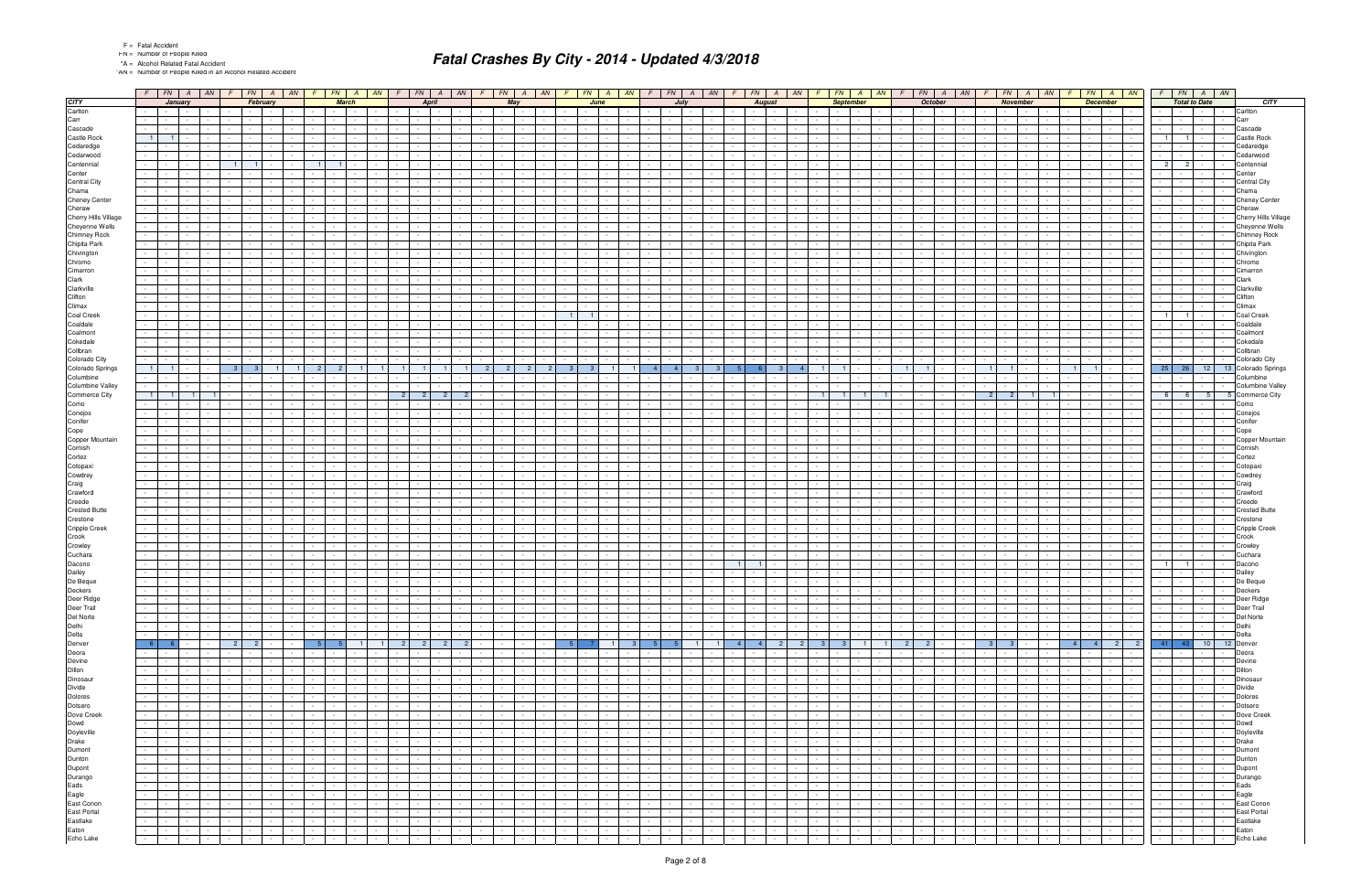|  |  | <b>Fatal Accide</b> |
|--|--|---------------------|
|--|--|---------------------|

"AN = Number of People Killed in an Alcohol Related Accident

|                                                                                                                                                                                                                                                                                               | $F$ $\mid$ FN $\mid$ A $\mid$ AN $\mid$ F $\mid$ FN $\mid$ A $\mid$ AN $\mid$ F |                          |                 |                      |                                          |                          |                         |                 | $FN$   A   AN                             |                  |        | $F$   $FN$   $A$   $AN$                       |                 |                                                                | $F \mid FN \mid$ | $A$ $AN$                               |                                    |                 | $FN$   A   AN              |                |                  | $F$   $FN$   $A$   $AN$                                  |                      |                             | $FN$ $A$                                 | AN               |                        | FN                      | $\overline{A}$<br>AN                    |                          | $FN \mid A \mid AN$                                            |                                    |                                 | $FN \mid A \mid$             | AN              |                                           |                           | $FN$ $A$ $AN$            |                          | $FN$   $A$   $AN$                                                                                                                                                                                                                                                                                                                                                                                                                                                                         |                       |                          |
|-----------------------------------------------------------------------------------------------------------------------------------------------------------------------------------------------------------------------------------------------------------------------------------------------|---------------------------------------------------------------------------------|--------------------------|-----------------|----------------------|------------------------------------------|--------------------------|-------------------------|-----------------|-------------------------------------------|------------------|--------|-----------------------------------------------|-----------------|----------------------------------------------------------------|------------------|----------------------------------------|------------------------------------|-----------------|----------------------------|----------------|------------------|----------------------------------------------------------|----------------------|-----------------------------|------------------------------------------|------------------|------------------------|-------------------------|-----------------------------------------|--------------------------|----------------------------------------------------------------|------------------------------------|---------------------------------|------------------------------|-----------------|-------------------------------------------|---------------------------|--------------------------|--------------------------|-------------------------------------------------------------------------------------------------------------------------------------------------------------------------------------------------------------------------------------------------------------------------------------------------------------------------------------------------------------------------------------------------------------------------------------------------------------------------------------------|-----------------------|--------------------------|
| <b>CITY</b>                                                                                                                                                                                                                                                                                   |                                                                                 | January                  |                 |                      | February                                 |                          |                         |                 | <b>March</b>                              |                  |        | <b>April</b>                                  |                 |                                                                | May              |                                        |                                    |                 | June                       |                |                  | July                                                     |                      |                             | <b>August</b>                            |                  |                        | <b>September</b>        |                                         |                          | <b>October</b>                                                 |                                    | <b>November</b>                 |                              |                 |                                           | <b>December</b>           |                          |                          | <b>Total to Date</b>                                                                                                                                                                                                                                                                                                                                                                                                                                                                      |                       | <b>CITY</b>              |
| Eckley                                                                                                                                                                                                                                                                                        | <b>Contract</b>                                                                 |                          |                 |                      |                                          |                          |                         |                 | the contract of                           |                  |        |                                               |                 |                                                                | $\sim 10^{-11}$  |                                        |                                    |                 |                            |                |                  |                                                          |                      |                             |                                          |                  |                        | <b>Contract</b>         | $\sim$                                  |                          |                                                                |                                    |                                 |                              |                 | $\sim 10^{-11}$                           | $\sim$ $-$                |                          |                          |                                                                                                                                                                                                                                                                                                                                                                                                                                                                                           |                       | Eckley                   |
| Edgewater                                                                                                                                                                                                                                                                                     |                                                                                 |                          |                 |                      |                                          |                          |                         |                 |                                           |                  |        |                                               |                 |                                                                |                  |                                        |                                    |                 |                            |                |                  |                                                          |                      |                             |                                          |                  |                        |                         |                                         |                          |                                                                |                                    |                                 |                              |                 |                                           |                           |                          |                          |                                                                                                                                                                                                                                                                                                                                                                                                                                                                                           |                       | Edgewater                |
| Edwards                                                                                                                                                                                                                                                                                       |                                                                                 |                          |                 |                      |                                          |                          |                         |                 |                                           |                  |        |                                               |                 |                                                                |                  |                                        |                                    |                 |                            |                |                  |                                                          |                      |                             |                                          |                  |                        |                         |                                         |                          |                                                                |                                    |                                 |                              |                 |                                           |                           |                          |                          |                                                                                                                                                                                                                                                                                                                                                                                                                                                                                           |                       | Edwards                  |
| Egnar                                                                                                                                                                                                                                                                                         |                                                                                 |                          |                 |                      |                                          |                          |                         |                 |                                           |                  |        |                                               |                 |                                                                |                  |                                        |                                    |                 |                            |                |                  |                                                          |                      |                             |                                          |                  |                        |                         |                                         |                          |                                                                |                                    |                                 |                              |                 |                                           |                           |                          |                          |                                                                                                                                                                                                                                                                                                                                                                                                                                                                                           |                       | Egnar                    |
| El Moro                                                                                                                                                                                                                                                                                       |                                                                                 |                          |                 |                      |                                          |                          |                         |                 |                                           |                  |        |                                               |                 |                                                                |                  |                                        |                                    |                 |                            |                |                  |                                                          |                      |                             |                                          |                  |                        |                         |                                         |                          |                                                                |                                    |                                 |                              |                 |                                           |                           |                          |                          |                                                                                                                                                                                                                                                                                                                                                                                                                                                                                           |                       | El Moro                  |
| El Rancho                                                                                                                                                                                                                                                                                     |                                                                                 |                          |                 |                      |                                          |                          |                         |                 |                                           |                  |        |                                               |                 |                                                                |                  |                                        |                                    |                 |                            |                |                  |                                                          |                      |                             |                                          |                  |                        |                         |                                         |                          |                                                                |                                    |                                 |                              |                 |                                           |                           |                          |                          |                                                                                                                                                                                                                                                                                                                                                                                                                                                                                           |                       | El Rancho                |
| Elbert                                                                                                                                                                                                                                                                                        |                                                                                 |                          |                 |                      |                                          |                          |                         |                 |                                           |                  |        |                                               |                 |                                                                |                  |                                        |                                    |                 |                            |                |                  |                                                          |                      |                             |                                          |                  |                        |                         |                                         |                          |                                                                |                                    |                                 |                              |                 |                                           |                           |                          |                          |                                                                                                                                                                                                                                                                                                                                                                                                                                                                                           |                       | Elbert                   |
| Eldora                                                                                                                                                                                                                                                                                        |                                                                                 |                          |                 |                      |                                          |                          |                         |                 |                                           |                  |        |                                               |                 |                                                                |                  |                                        |                                    |                 |                            |                |                  |                                                          |                      |                             |                                          |                  |                        |                         |                                         |                          |                                                                |                                    |                                 |                              |                 |                                           |                           |                          |                          |                                                                                                                                                                                                                                                                                                                                                                                                                                                                                           |                       | Eldora                   |
| Eldorado Springs                                                                                                                                                                                                                                                                              |                                                                                 |                          |                 |                      |                                          |                          |                         |                 |                                           |                  |        |                                               |                 |                                                                |                  |                                        |                                    |                 |                            |                |                  |                                                          |                      |                             |                                          |                  |                        |                         |                                         |                          |                                                                |                                    |                                 |                              |                 |                                           |                           |                          |                          |                                                                                                                                                                                                                                                                                                                                                                                                                                                                                           |                       | Eldorado Springs         |
| Elizabeth                                                                                                                                                                                                                                                                                     |                                                                                 |                          |                 |                      |                                          |                          |                         |                 |                                           |                  |        |                                               |                 |                                                                |                  |                                        |                                    |                 |                            |                |                  |                                                          |                      |                             |                                          |                  |                        |                         |                                         |                          |                                                                |                                    |                                 |                              |                 |                                           |                           |                          |                          |                                                                                                                                                                                                                                                                                                                                                                                                                                                                                           |                       | Elizabeth                |
| Elk Springs                                                                                                                                                                                                                                                                                   |                                                                                 |                          |                 |                      |                                          |                          |                         |                 |                                           |                  |        |                                               |                 |                                                                |                  |                                        |                                    |                 |                            |                |                  |                                                          |                      |                             |                                          |                  |                        |                         |                                         |                          |                                                                |                                    |                                 |                              |                 |                                           |                           |                          |                          |                                                                                                                                                                                                                                                                                                                                                                                                                                                                                           |                       | Elk Springs              |
| Ellicott                                                                                                                                                                                                                                                                                      |                                                                                 |                          |                 |                      |                                          |                          |                         |                 |                                           |                  |        |                                               |                 |                                                                |                  |                                        |                                    |                 |                            |                |                  |                                                          |                      |                             |                                          |                  |                        |                         |                                         |                          |                                                                |                                    |                                 |                              |                 |                                           |                           |                          |                          |                                                                                                                                                                                                                                                                                                                                                                                                                                                                                           |                       | Ellicott                 |
| Empire                                                                                                                                                                                                                                                                                        |                                                                                 |                          |                 |                      |                                          |                          |                         |                 |                                           |                  |        |                                               |                 |                                                                |                  |                                        |                                    |                 |                            |                |                  |                                                          |                      |                             |                                          |                  |                        |                         |                                         |                          |                                                                |                                    |                                 |                              |                 |                                           |                           |                          |                          |                                                                                                                                                                                                                                                                                                                                                                                                                                                                                           |                       | Empire                   |
| Englewood                                                                                                                                                                                                                                                                                     |                                                                                 |                          |                 |                      |                                          |                          |                         |                 |                                           |                  |        |                                               |                 |                                                                |                  |                                        |                                    |                 |                            |                |                  |                                                          |                      |                             |                                          |                  |                        |                         |                                         |                          |                                                                |                                    |                                 |                              |                 |                                           |                           |                          |                          |                                                                                                                                                                                                                                                                                                                                                                                                                                                                                           |                       | Englewood                |
| Erie                                                                                                                                                                                                                                                                                          |                                                                                 |                          |                 |                      |                                          |                          |                         |                 |                                           |                  |        |                                               |                 |                                                                |                  |                                        |                                    |                 |                            |                |                  |                                                          |                      |                             |                                          |                  |                        |                         |                                         |                          |                                                                |                                    |                                 |                              |                 |                                           |                           |                          |                          |                                                                                                                                                                                                                                                                                                                                                                                                                                                                                           |                       | Erie                     |
| Estes Park                                                                                                                                                                                                                                                                                    |                                                                                 |                          |                 |                      |                                          |                          |                         |                 |                                           |                  |        |                                               |                 |                                                                |                  |                                        |                                    |                 |                            |                |                  |                                                          |                      |                             |                                          |                  |                        |                         |                                         |                          |                                                                |                                    |                                 |                              |                 |                                           |                           |                          |                          |                                                                                                                                                                                                                                                                                                                                                                                                                                                                                           |                       | Estes Parl               |
| Evans                                                                                                                                                                                                                                                                                         |                                                                                 |                          |                 |                      |                                          |                          |                         |                 |                                           |                  |        |                                               |                 |                                                                |                  |                                        |                                    |                 |                            |                |                  |                                                          |                      |                             |                                          |                  |                        |                         |                                         |                          |                                                                |                                    |                                 |                              |                 |                                           |                           |                          |                          |                                                                                                                                                                                                                                                                                                                                                                                                                                                                                           |                       | 1 Evans                  |
| Evergreen                                                                                                                                                                                                                                                                                     |                                                                                 |                          |                 |                      |                                          |                          |                         |                 |                                           |                  |        |                                               |                 |                                                                |                  |                                        |                                    |                 |                            |                |                  |                                                          |                      |                             |                                          |                  |                        |                         |                                         |                          |                                                                |                                    |                                 |                              |                 |                                           |                           |                          |                          |                                                                                                                                                                                                                                                                                                                                                                                                                                                                                           |                       | Evergree                 |
| Fairplay                                                                                                                                                                                                                                                                                      |                                                                                 |                          |                 |                      |                                          |                          |                         |                 |                                           |                  |        |                                               |                 |                                                                |                  |                                        |                                    |                 |                            |                |                  |                                                          |                      |                             |                                          |                  |                        |                         |                                         |                          |                                                                |                                    |                                 |                              |                 |                                           |                           |                          |                          |                                                                                                                                                                                                                                                                                                                                                                                                                                                                                           |                       | Fairplay                 |
| Falcon                                                                                                                                                                                                                                                                                        |                                                                                 |                          |                 |                      |                                          |                          |                         |                 |                                           |                  |        |                                               |                 |                                                                |                  |                                        |                                    |                 |                            |                |                  |                                                          |                      |                             |                                          |                  |                        |                         |                                         |                          |                                                                |                                    |                                 |                              |                 |                                           |                           |                          |                          |                                                                                                                                                                                                                                                                                                                                                                                                                                                                                           |                       | Falcon                   |
| Farisita                                                                                                                                                                                                                                                                                      |                                                                                 |                          |                 |                      |                                          |                          |                         |                 |                                           |                  |        |                                               |                 |                                                                |                  |                                        |                                    |                 |                            |                |                  |                                                          |                      |                             |                                          |                  |                        |                         |                                         |                          |                                                                |                                    |                                 |                              |                 |                                           |                           |                          |                          |                                                                                                                                                                                                                                                                                                                                                                                                                                                                                           |                       | Farisita                 |
| <b>Federal Heights</b>                                                                                                                                                                                                                                                                        |                                                                                 |                          |                 |                      |                                          |                          |                         |                 |                                           |                  |        |                                               |                 |                                                                |                  |                                        |                                    |                 |                            |                |                  |                                                          |                      |                             |                                          |                  |                        |                         |                                         |                          |                                                                |                                    |                                 |                              |                 |                                           |                           |                          |                          |                                                                                                                                                                                                                                                                                                                                                                                                                                                                                           |                       | Federal Heights          |
|                                                                                                                                                                                                                                                                                               |                                                                                 |                          |                 |                      |                                          |                          |                         |                 |                                           |                  |        |                                               |                 |                                                                |                  |                                        |                                    |                 |                            |                |                  |                                                          |                      |                             |                                          |                  |                        |                         |                                         |                          |                                                                |                                    |                                 |                              |                 |                                           |                           |                          |                          |                                                                                                                                                                                                                                                                                                                                                                                                                                                                                           |                       | Firestone                |
| Firestone<br>Firstview                                                                                                                                                                                                                                                                        |                                                                                 |                          |                 |                      |                                          |                          |                         |                 |                                           |                  |        |                                               |                 |                                                                |                  |                                        |                                    |                 |                            |                |                  |                                                          |                      |                             |                                          |                  |                        |                         |                                         |                          |                                                                |                                    |                                 |                              |                 |                                           |                           |                          |                          |                                                                                                                                                                                                                                                                                                                                                                                                                                                                                           |                       | Firstview                |
| Flagler                                                                                                                                                                                                                                                                                       |                                                                                 |                          |                 |                      |                                          |                          |                         |                 |                                           |                  |        |                                               |                 |                                                                |                  |                                        |                                    |                 |                            |                |                  |                                                          |                      |                             |                                          |                  |                        |                         |                                         |                          |                                                                |                                    |                                 |                              |                 |                                           |                           |                          |                          |                                                                                                                                                                                                                                                                                                                                                                                                                                                                                           |                       | Flagler                  |
| Fleming                                                                                                                                                                                                                                                                                       |                                                                                 |                          |                 |                      |                                          |                          |                         |                 |                                           |                  |        |                                               |                 |                                                                |                  |                                        |                                    |                 |                            |                |                  |                                                          |                      |                             |                                          |                  |                        |                         |                                         |                          |                                                                |                                    |                                 |                              |                 |                                           |                           |                          |                          |                                                                                                                                                                                                                                                                                                                                                                                                                                                                                           |                       | Fleming                  |
| Florence                                                                                                                                                                                                                                                                                      |                                                                                 |                          |                 |                      |                                          |                          |                         |                 |                                           |                  |        |                                               |                 |                                                                |                  |                                        |                                    |                 |                            |                |                  |                                                          |                      |                             |                                          |                  |                        |                         |                                         |                          |                                                                |                                    |                                 |                              |                 |                                           |                           |                          |                          |                                                                                                                                                                                                                                                                                                                                                                                                                                                                                           |                       | Florence                 |
| Florissant                                                                                                                                                                                                                                                                                    |                                                                                 |                          |                 |                      |                                          |                          |                         |                 |                                           |                  |        |                                               |                 |                                                                |                  |                                        |                                    |                 |                            |                |                  |                                                          |                      |                             |                                          |                  |                        |                         |                                         |                          |                                                                |                                    |                                 |                              |                 |                                           |                           |                          |                          |                                                                                                                                                                                                                                                                                                                                                                                                                                                                                           |                       | Florissant               |
| Fort Collins                                                                                                                                                                                                                                                                                  |                                                                                 |                          |                 |                      |                                          |                          |                         |                 | $\mathbf{1}$                              |                  |        |                                               |                 |                                                                |                  |                                        |                                    |                 |                            |                |                  |                                                          |                      |                             |                                          |                  |                        |                         |                                         |                          |                                                                |                                    |                                 |                              |                 |                                           |                           |                          | -5                       | 6                                                                                                                                                                                                                                                                                                                                                                                                                                                                                         |                       | <b>Fort Collins</b>      |
| Fort Garland                                                                                                                                                                                                                                                                                  |                                                                                 |                          |                 |                      |                                          |                          |                         |                 |                                           |                  |        |                                               |                 |                                                                |                  |                                        |                                    |                 |                            |                |                  |                                                          |                      |                             |                                          |                  |                        |                         |                                         |                          |                                                                |                                    |                                 |                              |                 |                                           |                           |                          |                          |                                                                                                                                                                                                                                                                                                                                                                                                                                                                                           |                       | Fort Garland             |
| Fort Lewis                                                                                                                                                                                                                                                                                    |                                                                                 |                          |                 |                      |                                          |                          |                         |                 |                                           |                  |        |                                               |                 |                                                                |                  |                                        |                                    |                 |                            |                |                  |                                                          |                      |                             |                                          |                  |                        |                         |                                         |                          |                                                                |                                    |                                 |                              |                 |                                           |                           |                          |                          |                                                                                                                                                                                                                                                                                                                                                                                                                                                                                           |                       | Fort Lewis               |
|                                                                                                                                                                                                                                                                                               |                                                                                 |                          |                 |                      |                                          |                          |                         |                 |                                           |                  |        |                                               |                 |                                                                |                  |                                        |                                    |                 |                            |                |                  |                                                          |                      |                             |                                          |                  |                        |                         |                                         |                          |                                                                |                                    |                                 |                              |                 |                                           |                           |                          |                          | 11                                                                                                                                                                                                                                                                                                                                                                                                                                                                                        |                       |                          |
| Fort Lupton<br>Fort Lyon                                                                                                                                                                                                                                                                      |                                                                                 |                          |                 |                      |                                          |                          |                         |                 |                                           |                  |        |                                               |                 |                                                                |                  |                                        |                                    |                 |                            |                |                  |                                                          |                      |                             |                                          |                  |                        |                         |                                         |                          |                                                                |                                    |                                 |                              |                 |                                           |                           |                          |                          |                                                                                                                                                                                                                                                                                                                                                                                                                                                                                           |                       | Fort Lupton<br>Fort Lyon |
| Fort Morgan                                                                                                                                                                                                                                                                                   |                                                                                 |                          |                 |                      |                                          |                          |                         |                 |                                           |                  |        |                                               |                 |                                                                |                  |                                        |                                    |                 |                            |                |                  |                                                          |                      |                             |                                          |                  |                        |                         |                                         |                          |                                                                |                                    |                                 |                              |                 |                                           |                           |                          |                          |                                                                                                                                                                                                                                                                                                                                                                                                                                                                                           |                       | Fort Morgan              |
|                                                                                                                                                                                                                                                                                               |                                                                                 |                          |                 |                      |                                          |                          |                         |                 |                                           |                  |        |                                               |                 |                                                                |                  |                                        |                                    |                 |                            |                |                  |                                                          |                      |                             |                                          |                  |                        |                         |                                         |                          |                                                                |                                    |                                 |                              |                 |                                           |                           |                          |                          |                                                                                                                                                                                                                                                                                                                                                                                                                                                                                           |                       |                          |
| Fosston<br>Fountain                                                                                                                                                                                                                                                                           |                                                                                 |                          |                 |                      |                                          |                          |                         |                 |                                           |                  |        |                                               |                 |                                                                |                  |                                        |                                    |                 |                            |                |                  |                                                          |                      |                             |                                          |                  |                        |                         |                                         |                          |                                                                |                                    |                                 |                              |                 |                                           |                           |                          |                          |                                                                                                                                                                                                                                                                                                                                                                                                                                                                                           |                       | Fosston<br>Fountain      |
| Fowler                                                                                                                                                                                                                                                                                        |                                                                                 |                          |                 |                      |                                          |                          |                         |                 |                                           |                  |        |                                               |                 |                                                                |                  |                                        |                                    |                 |                            |                |                  |                                                          |                      |                             |                                          |                  |                        |                         |                                         |                          |                                                                |                                    |                                 |                              |                 |                                           |                           |                          |                          |                                                                                                                                                                                                                                                                                                                                                                                                                                                                                           |                       | Fowlei                   |
| Foxfield                                                                                                                                                                                                                                                                                      |                                                                                 |                          |                 |                      |                                          |                          |                         |                 |                                           |                  |        |                                               |                 |                                                                |                  |                                        |                                    |                 |                            |                |                  |                                                          |                      |                             |                                          |                  |                        |                         |                                         |                          |                                                                |                                    |                                 |                              |                 |                                           |                           |                          |                          |                                                                                                                                                                                                                                                                                                                                                                                                                                                                                           |                       | Foxfield                 |
| Foxton                                                                                                                                                                                                                                                                                        |                                                                                 |                          |                 |                      |                                          |                          |                         |                 |                                           |                  |        |                                               |                 |                                                                |                  |                                        |                                    |                 |                            |                |                  |                                                          |                      |                             |                                          |                  |                        |                         |                                         |                          |                                                                |                                    |                                 |                              |                 |                                           |                           |                          |                          |                                                                                                                                                                                                                                                                                                                                                                                                                                                                                           |                       | Foxtor                   |
| Franktown                                                                                                                                                                                                                                                                                     |                                                                                 |                          |                 |                      |                                          |                          |                         |                 |                                           |                  |        |                                               |                 |                                                                |                  |                                        |                                    |                 |                            |                |                  |                                                          |                      |                             |                                          |                  |                        |                         |                                         |                          |                                                                |                                    |                                 |                              |                 |                                           |                           |                          |                          |                                                                                                                                                                                                                                                                                                                                                                                                                                                                                           |                       | Franktown                |
| Fraser                                                                                                                                                                                                                                                                                        |                                                                                 |                          |                 |                      |                                          |                          |                         |                 |                                           |                  |        |                                               |                 |                                                                |                  |                                        |                                    |                 |                            |                |                  |                                                          |                      |                             |                                          |                  |                        |                         |                                         |                          |                                                                |                                    |                                 |                              |                 |                                           |                           |                          |                          |                                                                                                                                                                                                                                                                                                                                                                                                                                                                                           |                       | Fraser                   |
| Frederick                                                                                                                                                                                                                                                                                     |                                                                                 |                          |                 |                      |                                          |                          |                         |                 |                                           |                  |        |                                               |                 |                                                                |                  |                                        |                                    |                 |                            |                |                  |                                                          |                      |                             |                                          |                  |                        |                         |                                         |                          |                                                                |                                    |                                 |                              |                 |                                           |                           |                          |                          |                                                                                                                                                                                                                                                                                                                                                                                                                                                                                           |                       | Fredericl                |
| Frisco                                                                                                                                                                                                                                                                                        |                                                                                 |                          |                 |                      |                                          |                          |                         |                 |                                           |                  |        |                                               |                 |                                                                |                  |                                        |                                    |                 |                            |                |                  |                                                          |                      |                             |                                          |                  |                        |                         |                                         |                          |                                                                |                                    |                                 |                              |                 |                                           |                           |                          |                          |                                                                                                                                                                                                                                                                                                                                                                                                                                                                                           |                       | Frisco                   |
| Fruita                                                                                                                                                                                                                                                                                        |                                                                                 |                          |                 |                      |                                          |                          |                         |                 |                                           |                  |        |                                               |                 |                                                                |                  |                                        |                                    |                 |                            |                |                  |                                                          |                      |                             |                                          |                  |                        |                         |                                         |                          |                                                                |                                    |                                 |                              |                 |                                           |                           |                          |                          |                                                                                                                                                                                                                                                                                                                                                                                                                                                                                           |                       | Fruita                   |
| Galatea                                                                                                                                                                                                                                                                                       |                                                                                 |                          |                 |                      |                                          |                          |                         |                 |                                           |                  |        |                                               |                 |                                                                |                  |                                        |                                    |                 |                            |                |                  |                                                          |                      |                             |                                          |                  |                        |                         |                                         |                          |                                                                |                                    |                                 |                              |                 |                                           |                           |                          |                          |                                                                                                                                                                                                                                                                                                                                                                                                                                                                                           |                       | Galatea                  |
| Galeton                                                                                                                                                                                                                                                                                       |                                                                                 |                          |                 |                      |                                          |                          |                         |                 |                                           |                  |        |                                               |                 |                                                                |                  |                                        |                                    |                 |                            |                |                  |                                                          |                      |                             |                                          |                  |                        |                         |                                         |                          |                                                                |                                    |                                 |                              |                 |                                           |                           |                          |                          |                                                                                                                                                                                                                                                                                                                                                                                                                                                                                           |                       | Galetor                  |
| Garcia                                                                                                                                                                                                                                                                                        |                                                                                 |                          |                 |                      |                                          |                          |                         |                 |                                           |                  |        |                                               |                 |                                                                |                  |                                        |                                    |                 |                            |                |                  |                                                          |                      |                             |                                          |                  |                        |                         |                                         |                          |                                                                |                                    |                                 |                              |                 |                                           |                           |                          |                          |                                                                                                                                                                                                                                                                                                                                                                                                                                                                                           |                       | Garcia                   |
| Garden City                                                                                                                                                                                                                                                                                   |                                                                                 |                          |                 |                      |                                          |                          |                         |                 |                                           |                  |        |                                               |                 |                                                                |                  |                                        |                                    |                 |                            |                |                  |                                                          |                      |                             |                                          |                  |                        |                         |                                         |                          |                                                                |                                    |                                 |                              |                 |                                           |                           |                          |                          |                                                                                                                                                                                                                                                                                                                                                                                                                                                                                           |                       | Garden City              |
| Gardner                                                                                                                                                                                                                                                                                       |                                                                                 |                          |                 |                      |                                          |                          |                         |                 |                                           |                  |        |                                               |                 |                                                                |                  |                                        |                                    |                 |                            |                |                  |                                                          |                      |                             |                                          |                  |                        |                         |                                         |                          |                                                                |                                    |                                 |                              |                 |                                           |                           |                          |                          |                                                                                                                                                                                                                                                                                                                                                                                                                                                                                           |                       | Gardneı                  |
| Garfield                                                                                                                                                                                                                                                                                      |                                                                                 |                          |                 |                      |                                          |                          |                         |                 |                                           |                  |        |                                               |                 |                                                                |                  |                                        |                                    |                 |                            |                |                  |                                                          |                      |                             |                                          |                  |                        |                         |                                         |                          |                                                                |                                    |                                 |                              |                 |                                           |                           |                          |                          |                                                                                                                                                                                                                                                                                                                                                                                                                                                                                           |                       | Garfield                 |
| Garo Park                                                                                                                                                                                                                                                                                     |                                                                                 |                          |                 |                      |                                          |                          |                         |                 |                                           |                  |        |                                               |                 |                                                                |                  |                                        |                                    |                 |                            |                |                  |                                                          |                      |                             |                                          |                  |                        |                         |                                         |                          |                                                                |                                    |                                 |                              |                 |                                           |                           |                          |                          |                                                                                                                                                                                                                                                                                                                                                                                                                                                                                           |                       | Garo Park                |
| Gateway                                                                                                                                                                                                                                                                                       |                                                                                 |                          |                 |                      |                                          |                          |                         |                 |                                           |                  |        |                                               |                 |                                                                |                  |                                        |                                    |                 |                            |                |                  |                                                          |                      |                             |                                          |                  |                        |                         |                                         |                          |                                                                |                                    |                                 |                              |                 |                                           |                           |                          |                          |                                                                                                                                                                                                                                                                                                                                                                                                                                                                                           |                       | atewa                    |
| Gem Village                                                                                                                                                                                                                                                                                   |                                                                                 |                          |                 |                      |                                          |                          |                         |                 |                                           |                  |        |                                               |                 |                                                                |                  |                                        |                                    |                 |                            |                |                  |                                                          |                      |                             |                                          |                  |                        |                         |                                         |                          |                                                                |                                    |                                 |                              |                 |                                           |                           |                          |                          |                                                                                                                                                                                                                                                                                                                                                                                                                                                                                           |                       | Gem Village              |
| Genoa                                                                                                                                                                                                                                                                                         | $\sim$ $-$                                                                      |                          |                 |                      |                                          | $\sim$                   | $\sim$                  |                 | $\sim$                                    |                  |        |                                               |                 |                                                                | $\sim$           |                                        |                                    |                 |                            |                |                  |                                                          |                      |                             |                                          |                  |                        |                         |                                         |                          |                                                                |                                    |                                 |                              |                 |                                           |                           |                          |                          |                                                                                                                                                                                                                                                                                                                                                                                                                                                                                           |                       | Genoa                    |
|                                                                                                                                                                                                                                                                                               |                                                                                 |                          |                 |                      |                                          |                          |                         |                 |                                           |                  |        |                                               |                 |                                                                |                  |                                        | $\sim$                             |                 |                            |                |                  |                                                          |                      |                             |                                          |                  |                        |                         |                                         |                          |                                                                |                                    |                                 |                              |                 |                                           |                           | $\sim$                   |                          |                                                                                                                                                                                                                                                                                                                                                                                                                                                                                           |                       |                          |
|                                                                                                                                                                                                                                                                                               | $\sim$ 1 $\sim$<br>$\sim$                                                       | $\sim 10^{-11}$          | $\sim 10^{-1}$  | $\sim 10^{-1}$       | $\mathbf{r}$<br>$\sim 10^{-10}$          | $\sim 10^{-11}$          | $\sim 10^{-11}$         | $\sim$          | <b>Contract</b><br>$\sim$                 |                  |        | $\sim 10^{-11}$<br>$\sim 10^{-1}$             | $\sim$          | $\overline{\phantom{a}}$ . The set of $\overline{\phantom{a}}$ |                  | <b>Contract</b>                        | <b>Contract</b><br>$\sim 100$      | $\sim$          | <b>Contract</b>            | $\sim$         |                  | $\sim 10^{-1}$<br>$\sim 10^{-1}$<br>$\sim 10^{-11}$      | $\sim 10^{-11}$      | $\sim 10^{-1}$              | $\sim 10^{-11}$                          | $\sim 10^{-1}$   | $\sim 10^{-1}$         | $\sim 10^{-11}$         | $\sim$<br>$\sim 100$                    | $\sim$                   | $\sim$                                                         | $\sim 10^{-1}$                     | $\sim 10^{-11}$                 | $\sim 10^{-1}$               | $\sim 10^{-11}$ | and the state<br><b>Contract Contract</b> | $\sim 10^{-11}$           | $\overline{\phantom{a}}$ |                          | $\frac{1}{\left \frac{1}{\left \frac{1}{\left \frac{1}{\left \frac{1}{\left \frac{1}{\left \frac{1}{\left \frac{1}{\left \frac{1}{\left \frac{1}{\left \frac{1}{\left \frac{1}{\left \frac{1}{\left \frac{1}{\left \frac{1}{\left \frac{1}{\left \frac{1}{\left \frac{1}{\left \frac{1}{\left \frac{1}{\left \frac{1}{\left \frac{1}{\left \frac{1}{\left \frac{1}{\left \frac{1}{\left \frac{1}{\left \frac{1}{\left \frac{1}{\left \frac{1}{\left \frac{1}{\left \frac{1}{\left \frac{$ | - ceorgrown<br>$\sim$ | Gilcrest                 |
|                                                                                                                                                                                                                                                                                               | $\sim 100$                                                                      | $\sim 10^{-11}$          |                 | <b>Contract</b>      | <b>Contract Contract</b>                 | <b>Contract</b>          | $\sim$ 100 $\pm$        | $\sim$          | the contract of                           |                  |        | $\sim$ $\sim$ $\sim$<br>$\sim$ 100 $\pm$      | $\sim$          | the contract of the con-                                       |                  | <b>Contract Contract</b><br>$\sim 100$ |                                    | $\sim$          | <b>Contract Contract</b>   |                |                  | $\sim$<br>$\sim$ $\sim$ $\sim$<br>$\sim$ $-$             | $\sim 100$           | <b>Contract Contract</b>    | $\sim 100$                               |                  | $\sim$                 | <b>Contract</b>         | $\sim$<br>$\sim$                        |                          | $\sim$<br>$\sim 100$                                           |                                    | the contract of the             |                              | $\sim 100$      | the contract of the                       | <b>Contract Contract</b>  | $\sim$                   | <b>Contract Contract</b> | the contract of the con-                                                                                                                                                                                                                                                                                                                                                                                                                                                                  | $\sim$                | Gill                     |
|                                                                                                                                                                                                                                                                                               | $\sim$ $-$                                                                      |                          |                 | $\sim$               | <b>Contract</b>                          | $\sim 10^{-11}$          | $\sim$ 100 $\pm$        | $\sim$          | $\sim$                                    |                  |        | $\sim 10^{-11}$<br>$\sim$ $-$                 |                 | $\sim 10^{-1}$                                                 | $\sim 10^{-11}$  |                                        | $\sim 10^{-11}$                    | $\sim$          | <b>Service</b>             |                |                  | $\sim$ $-$                                               | $\sim$ 100 $\pm$     | $\sim 10^{-1}$              | $\sim 10^{-11}$                          |                  | $\sim$                 | $\sim 100$              | $\sim$                                  |                          | $\sim$<br>$\sim$ $-$                                           |                                    | the control of the              |                              | $\sim 10^{-11}$ | the contract of                           | $\sim 10^{-10}$           | $\sim$                   | $\sim 10^{-10}$          | $\sim 100$<br>$\mathbf{I}$                                                                                                                                                                                                                                                                                                                                                                                                                                                                | $\sim$                | Gilman                   |
|                                                                                                                                                                                                                                                                                               | the contract of                                                                 | $\sim 10^{-11}$          | $\sim 10^{-1}$  | $\sim$ $\sim$ $\sim$ | and the contract                         |                          |                         | $\sim$          | and the state                             |                  |        | 1994 - Paul Bernard, Antonio                  | $\sim 10^{-11}$ | the contract of                                                |                  | <b>Contract Contract</b>               | $\sim 10^{-10}$                    | $\sim$          | the contract of the con-   |                |                  | and the state of the state<br>$\sim$ $-$                 |                      |                             | the contract of the contract of the con- | $\sim 100$       | $\sim 10^{-1}$         | $\sim 100$              | the contract of                         |                          | $\mathbf{I}$ and $\mathbf{I}$<br><b>Contract</b><br>$\sim$ $-$ | $\sim$                             |                                 | and the contract of the con- |                 | and the state                             | <b>Contract</b>           | $\sim 10^{-1}$           |                          | $-1 - 1 - 1 - 1 - 1$                                                                                                                                                                                                                                                                                                                                                                                                                                                                      |                       | Glade Park               |
|                                                                                                                                                                                                                                                                                               | the contract of                                                                 | <b>Contract Contract</b> | $\sim$ $-$      | $\sim 10^{-11}$      | <b>Contract Contract Contract</b>        | $\sim 10^{-11}$          | $\sim 100$ km s $^{-1}$ | $\sim$          | the contract                              |                  | $\sim$ | $\sim 10^{-1}$                                | $\sim$ $-$      | <b>Committee</b>                                               |                  | $\sim 100$                             | $\sim$ $-$                         | $\sim$          | $\sim$ $-$                 | $\sim$         |                  | $\sim$<br>$\sim$ $\sim$ $\sim$<br>$\sim$ $-$             | $\sim 10^{-11}$      | $\sim$ $-$                  | $\sim 10^{-1}$                           | $\sim$ 100 $\mu$ | $\sim 10$              | $\sim 100$              | $\sim$<br>$\sim$ 100 $\mu$              | $\overline{\phantom{a}}$ | $\sim$ $-$<br>$\sim$                                           | $\sim$ $-$                         |                                 | $-1 - 1$                     | $\sim 10^{-1}$  | start in the con-                         | <b>Contractor</b>         | $\sim$                   | <b>Contract Contract</b> | <b>Contract Contract Contract</b>                                                                                                                                                                                                                                                                                                                                                                                                                                                         | $\sim$                | Gladstone                |
|                                                                                                                                                                                                                                                                                               | the control of the                                                              | $\sim$ $-$               |                 | $\sim$               | <b>Contract</b>                          | $\sim 100$               | $\sim 100$              | $\sim$          | <b>Contract Contract</b>                  |                  |        | $\sim$ $\sim$ $\sim$<br>$\sim$ $-$            |                 | <b>Contract Contract</b>                                       |                  | <b>Contract</b>                        | $\sim 10^{-1}$<br>$\sim 10^{-11}$  | $\sim$          | <b>Service</b>             |                |                  | $\sim$<br>$\sim$ $\sim$ $\sim$<br>$\sim$ $-$             | $\sim 100$           | $\sim 10^{-1}$              | $\sim$ $-$                               |                  | $\sim$                 | $\sim 100$              | $\sim 100$<br>$\sim$                    |                          | $\sim$ $-$<br>$\sim$ $-$                                       |                                    | the control of the con-         |                              | $\sim 100$      | the contract of                           | <b>Contractor</b>         | $\sim$                   |                          |                                                                                                                                                                                                                                                                                                                                                                                                                                                                                           | $\sim$                | Glen Haven               |
|                                                                                                                                                                                                                                                                                               | $\sim$ $-$                                                                      | $\sim$ $  -$             | $\sim 10^{-1}$  | $\sim 10^{-11}$      | $\sim 10^{-10}$                          | $\sim 100$               | $\sim 100$              | $\sim$ $-$      | <b>Contract Contract</b><br>$\sim$        |                  |        | $\sim 10^{-11}$<br>$\sim$ $-$                 | $\sim$          | the contract of                                                |                  | $\sim 10^{-11}$                        | $\sim 10^{-11}$<br>$\sim 10^{-1}$  | $\sim$          | <b>Contract</b>            |                |                  | $\sim$ $-$<br>$\sim$<br><b>Contract</b>                  | $\sim$ 100 $\pm$     | $\sim 10^{-11}$             | $\sim 10^{-1}$                           | $\sim$ $-$       | $\sim 100$             | $\sim 100$              | $\sim$<br>$\sim$ 100 $\mu$              |                          | $\sim$                                                         | $\sim$ $-$                         | the contract of                 |                              | $\sim 10^{-11}$ |                                           |                           | $\sim$                   |                          | $1 \quad 1 \quad -1$                                                                                                                                                                                                                                                                                                                                                                                                                                                                      | $\sim$                | Glendale                 |
|                                                                                                                                                                                                                                                                                               | the contract of                                                                 | <b>Contract Contract</b> | $\sim 10^{-1}$  | $\sim 10^{-11}$      | <b>Contract Contract Contract</b>        | $\sim$ $-$               | $\sim 100$ km s $^{-1}$ | $\sim$          | the contract                              |                  |        | $\sim$ $\sim$ $\sim$<br>$\sim$ $-$            | $\sim$ $-$      | the contract of                                                |                  | <b>Contract Contract</b>               | $\sim 100$<br><b>Contract</b>      | $\sim$          | $\sim$ $-$                 | $\sim$         |                  | $\sim$ $\sim$ $\sim$<br>$\sim$ $-$<br>$\sim$             | $\sim 100$           |                             | $\sim 10^{-1}$                           | $\sim$ 100 $\mu$ | $\sim 10$              | $\sim 10^{-11}$         | $\sim$<br><b>State State</b>            | $\sim$                   | <b>Service</b><br>$\sim 10^{-11}$                              | $\sim 100$                         |                                 |                              | $\sim 10^{-1}$  | the contract of                           | <b>Contractor</b>         | $\sim$                   |                          | $\overline{\mathcal{F}}$ , $\overline{\mathcal{F}}$ , $\overline{\mathcal{F}}$ , $\overline{\mathcal{F}}$                                                                                                                                                                                                                                                                                                                                                                                 | $\sim$ $-$            | Glendevey                |
|                                                                                                                                                                                                                                                                                               | $\sim 10^{-11}$                                                                 | <b>Contract Contract</b> |                 | $\sim$               | <b>Contract</b>                          | $\sim 10^{-11}$          | $\sim 100$              |                 |                                           |                  |        | $\sim$ $\sim$ $\sim$<br>$\sim$ $-$            |                 | and the state                                                  |                  | $\sim 10^{-11}$                        | $\sim 10^{-1}$<br>$\sim$ $-$       | $\sim$          | <b>Service</b>             |                |                  | $\sim$<br>$\sim$ $\sim$ $\sim$<br>$\sim$ $-$             | $\sim 100$           | $\sim 100$                  | $\sim$ $-$                               |                  | $\sim$                 | $\sim$ 100 $\pm$        | $\sim$<br>$\sim$ 100 $\mu$              |                          | $\sim$<br>$\sim$ $-$                                           |                                    | the contract of                 |                              | $\sim 100$      | <b>Contract Contract</b>                  | $\sim 10^{-10}$ m $^{-1}$ | $\sim$ $\sim$            |                          | $-1$ $1 - 1$                                                                                                                                                                                                                                                                                                                                                                                                                                                                              | $\sim$                | Glenwood Springs         |
|                                                                                                                                                                                                                                                                                               | $\sim$ $-$                                                                      | $\sim 10^{-11}$          | $\sim 10^{-1}$  | <b>Contract</b>      | <b>Contract Contract</b>                 | $\sim 100$               | $\sim 100$              | $\sim$          | <b>Contract Contract</b>                  |                  |        | $\sim$ $-$<br><b>Contract</b>                 | $\sim 10^{-10}$ | the contract of                                                |                  |                                        | $\sim 100$<br>1 <sup>1</sup>       |                 | $1 \mid 1 \mid$            | $\blacksquare$ |                  | $\sim$ 10 $\sim$<br>$\sim$<br><b>Contract</b>            | $\sim 10^{-11}$      | $\sim 10^{-11}$             | $\sim 10^{-1}$                           | $\sim 100$       | $\sim 100$             | $\sim 100$              | $\sim$<br>$\sim$ 100 $\mu$              |                          | <b>Service</b><br>$\sim$<br>$\sim$ $-$                         |                                    | the contract of                 |                              | $\sim 10^{-11}$ | the contract of                           | <b>Contract</b>           | $\sim 10^{-1}$           |                          | 1 1 1 1 Golden                                                                                                                                                                                                                                                                                                                                                                                                                                                                            |                       |                          |
|                                                                                                                                                                                                                                                                                               | the contract of                                                                 | $\sim 10^{-11}$          | $\sim$ $-$      | $\sim 10^{-11}$      | <b>Contract Contract Contract</b>        | <b>Contract Contract</b> |                         | $\sim$          | and the state                             |                  | $\sim$ | $\sim 10^{-1}$<br>$\sim$ $\sim$ $\sim$        | $\sim$          | the contract of                                                |                  |                                        | $\sim 100$<br>$\sim$               | $\sim$          | $\sim$ $\sim$ $\sim$       | $\sim$         |                  | $\sim 10^{-1}$<br>$\sim$<br>$\sim$ $\sim$ $\sim$         | $\sim 100$           |                             | $\sim 10^{-11}$                          |                  | $\sim$                 | $\sim 10^{-10}$         | $\sim$<br>$\sim 10^{-11}$               | $\sim$                   | $\sim$ $-$<br>$\sim 100$                                       | $\sim 10^{-11}$                    |                                 |                              | $\sim 10^{-11}$ | <b>Contract Contract</b>                  | $\sim 10^{-10}$           | $\sim 10^{-1}$           |                          | $-1 - 1 - 1$                                                                                                                                                                                                                                                                                                                                                                                                                                                                              | $\sim$                | Goodrich                 |
|                                                                                                                                                                                                                                                                                               | $\sim 10^{-1}$                                                                  | $\sim 10^{-11}$          |                 | $\sim 10^{-1}$       | <b>Contractor</b>                        | $\sim 10^{-11}$          | $\sim 100$              | $\sim$          | and the state of the state                |                  |        | <b>Service</b><br>$\sim$ 10 $\sim$            |                 | $\sim$ $\sim$ $\sim$                                           | $\sim 100$       | $\sim 10^{-1}$                         | $\sim 10^{-11}$<br>$\sim$ $-$      | $\sim$          | <b>Contract Contract</b>   | $\sim$         |                  | $\sim$ $-$<br><b>Contract Contract</b><br>$\sim 10^{-1}$ | $\sim$ 100 $\mu$     | $\sim$ 10 $\pm$             | $\sim$ $-$                               |                  | $\sim 10^{-1}$         | $\sim 100$              | $\sim$<br>$\sim$                        |                          | $\sim$ $-$<br>$\sim 10^{-11}$                                  |                                    | <b>Service</b> Service          |                              | $\sim 10^{-11}$ | the contract                              | <b>Contractor</b>         | $\sim$                   |                          | the contract of the con-                                                                                                                                                                                                                                                                                                                                                                                                                                                                  | $\sim$                | Gould                    |
|                                                                                                                                                                                                                                                                                               | the contract of the con-                                                        | $\sim 10^{-11}$          | $\sim$ $-$      | $\sim$ $ -$          |                                          | $\sim 10^{-10}$          | $\sim 100$ m $^{-1}$    | $\sim$          | and the state of the state                |                  | $\sim$ | $ -$<br>$\sim 10^{-1}$                        | $\sim$ $-$      | the contract of                                                |                  |                                        | $\sim 100$<br><b>Contract</b>      | $\sim$          | $\sim$ $-$                 | $\sim$         | $\sim$           | $\sim 10^{-1}$<br>$\sim$ $-$<br>$ -$                     | $\sim 10^{-11}$      |                             | $\sim 10^{-1}$                           | $\sim 100$       | $\sim$                 | <b>Contract</b>         | $\sim$<br>$\sim$ 100 $\mu$              | $\sim$                   | $\sim 10^{-11}$<br>$\sim$ $-$                                  | $\sim 10^{-11}$<br>$\sim 10^{-1}$  | the contract of the contract of |                              | $\sim 100$      | the contract of                           | <b>Contract</b>           | $\sim 10^{-11}$          |                          |                                                                                                                                                                                                                                                                                                                                                                                                                                                                                           | $\sim$                | Granada                  |
|                                                                                                                                                                                                                                                                                               | the contract of                                                                 | $\sim 10^{-11}$          | $\sim$ $\sim$   | $\sim 10^{-11}$      | $-1 - 1 - 1 - 1$                         |                          |                         | $\sim$ $-$      | <b>Contract Contract</b>                  |                  |        | the control of the                            | $\sim$ $-$      | the contract of                                                |                  | <b>Service Control</b>                 | $\sim$ $-$                         | $\sim$          |                            | $\sim$         |                  | $\sim$ $-$<br>$\sim$ $\sim$ $\sim$<br>$\sim 10^{-1}$     | $\sim$ $\sim$ $\sim$ |                             | and the con-                             | $\sim 100$       | $\sim$ $-$             | <b>Contract</b>         | $\sim$<br>$\sim$ 100 $\mu$              |                          | $\sim$ $-$<br>$\sim$ 100 $\mu$<br>$\sim$ $-$                   |                                    | the company of                  |                              | $\sim 10^{-11}$ | the contract of                           |                           | and the state            |                          |                                                                                                                                                                                                                                                                                                                                                                                                                                                                                           | $\sim$ $-$            | Granby                   |
|                                                                                                                                                                                                                                                                                               | $\sim$ $-$                                                                      | $\sim 10^{-11}$          |                 | $\sim 10^{-11}$      | $\sim 10^{-10}$                          | $\sim 10^{-11}$          | $\sim 100$              |                 | $1 \quad 1 \quad 1$                       | $\blacksquare$ 1 | $\sim$ | $\sim$ $\sim$ $\sim$<br>$\sim$ $-$            | $\sim$ $-$      | <b>Contract Contract</b>                                       |                  | $\sim 10^{-10}$                        | $\sim 10^{-11}$<br>$\sim 10^{-11}$ | $\sim$ $-$      | $\sim$                     | $\sim$         |                  | $1 \quad 1$<br>$\sim$ $-$                                |                      | $2 \mid 2 \mid$             |                                          | $\sim$ $\sim$    | $\sim$                 | $\sim 10^{-11}$         | <b>Service State</b>                    |                          | $1 \mid 1 \mid$<br>$\sim$                                      | $\sim 10^{-11}$                    | <b>Service Control</b>          |                              | $\sim 10^{-11}$ | and the state                             | $\sim 10^{-10}$           | $\sim 10^{-1}$           |                          |                                                                                                                                                                                                                                                                                                                                                                                                                                                                                           |                       | 5 5 1 1 Grand Junction   |
|                                                                                                                                                                                                                                                                                               | $-1 - 1$                                                                        | <b>Contract</b>          | $\sim$ $-$      |                      | the contract of the contract of the con- |                          |                         | $\sim 10^{-11}$ | <b>Contract Contract</b>                  |                  | $\sim$ | <b>Contract Contract</b>                      | $\sim 10^{-11}$ | <b>Contract Contract</b>                                       |                  | the contract of                        | <b>Contract</b>                    | $\sim$          |                            | $\sim$         | $\sim$ $\sim$    | $\sim 10^{-1}$<br>$\sim$<br>$ -$                         |                      | sa kalendar                 |                                          | <b>Contract</b>  | <b>Service</b> Service |                         | <b>Second Control</b>                   | $\sim$                   | $\sim$ $-$<br>$\sim$ 100 $\sim$<br>$\sim$ $ \sim$              | $\sim$                             |                                 | <b>Contract Contract</b>     | $\sim 100$      | the contract of                           | $\sim 10^{-10}$ m $^{-1}$ | $\sim 10^{-11}$          |                          | जिला गाउँ व                                                                                                                                                                                                                                                                                                                                                                                                                                                                               | $\sim$                | Grand Lake               |
|                                                                                                                                                                                                                                                                                               | the control of the                                                              | $\sim$ $-$               | $\sim$ $-$      | $\sim 10^{-11}$      | and the contract of the con-             |                          |                         | $\sim$          | the contract of                           |                  |        | <b>Contract Contract</b>                      | $\sim$ $-$      | <b>Contract Contract</b>                                       |                  | <b>Service Control</b>                 | $\sim$ $-$                         | $\sim$          |                            | $\sim$         |                  | $\sim$ $-$<br>$\sim$ $\sim$ $\sim$<br>$\sim$ $-$         | $\sim 100$           | $\sim$ $-$                  | $\sim 100$                               |                  | $\sim$                 | <b>Contract</b>         | $\sim$                                  |                          | $\sim$ $-$<br><b>Service</b><br>$\sim$ $-$                     | $\sim 10^{-1}$                     | the company of                  |                              | $\sim 10^{-11}$ | the contract of                           | $\sim 10^{-10}$           | $\overline{\phantom{a}}$ |                          | $-1 - 1 - 1 - 1 - 1$                                                                                                                                                                                                                                                                                                                                                                                                                                                                      |                       | <b>Grand Valley</b>      |
|                                                                                                                                                                                                                                                                                               | $\sim$ $-$                                                                      | $\sim 10^{-11}$          |                 | $\sim 10^{-11}$      | $\sim 10^{-10}$                          | $\sim 10^{-11}$          | $\sim 100$              | $\sim$          | <b>Contract Contract</b>                  |                  |        | <b>Contract</b><br>$\sim$ $-$                 | <b>Service</b>  | $\sim$ $-$                                                     | $\sim 100$       | <b>Contract</b>                        | $\sim$ $-$<br>$\sim 10^{-1}$       | $\sim$ $-$      | $\sim$ $\sim$ $\sim$       | $\sim$         |                  | $\sim$ $-$<br><b>Contract</b><br>$\sim$ $-$              | $\sim 100$           | $\sim 100$                  | $\sim 10^{-11}$                          | $\sim 100$       | $\sim 10$              | $\sim 100$              | $\sim$ $-$<br>$\sim$                    |                          | $\sim$                                                         | $\sim 10^{-11}$                    | <b>Service Control</b>          |                              | $\sim 10^{-11}$ | the contract of                           | $\sim 100$ km s $^{-1}$   | $\sim$                   |                          |                                                                                                                                                                                                                                                                                                                                                                                                                                                                                           | $\sim$                | Granite                  |
|                                                                                                                                                                                                                                                                                               | $\sim$ 1 $\sim$ 1                                                               | <b>Contract Contract</b> |                 |                      |                                          |                          |                         | $\sim$          | <b>Contract Contract</b>                  |                  |        | the control of the                            | $\sim$ $-$      | the contract of                                                |                  |                                        | $\sim 100$<br>$\sim 10^{-10}$      | $\sim$          | $\sim$ $  \sim$            | $\sim$         |                  | $\sim 10^{-1}$<br>$\sim$ $\sim$ $\sim$<br>$\sim$         | $\sim$ $-$           | $\sim$ $-$                  | $\sim 100$                               |                  | $\sim$                 | $\sim 100$ km s $^{-1}$ | the contract of                         |                          | $\sim$ $-$                                                     | $\sim$ $-$                         |                                 | <b>Contract Contract</b>     | $\sim 10^{-1}$  | the contract of                           | $\sim 10^{-10}$           | $\sim$                   |                          | $\overline{\cdot}$ , $\overline{\cdot}$ , $\overline{\cdot}$ , $\overline{\cdot}$ , $\overline{\cdot}$ , $\overline{\cdot}$                                                                                                                                                                                                                                                                                                                                                               | $\sim$                | Grant                    |
|                                                                                                                                                                                                                                                                                               | $\sim$ $-$                                                                      | $\sim 10^{-11}$          | $\sim$          | $\sim 10^{-1}$       | <b>Contractor</b>                        | $\sim 10^{-11}$          | $\sim 100$              | $\sim$          | <b>Service</b><br>$\sim$                  |                  |        | $\sim$ $-$<br><b>Contract Contract</b>        | $\sim 10^{-11}$ | $\sim$ $  -$                                                   | $\sim 100$       | <b>Contractor</b><br>$\sim 100$        | <b>Contract</b>                    | $\sim$          | <b>Contract</b>            | $\sim$         |                  | $\sim$<br><b>Contract Contract</b><br>$\sim 10^{-1}$     | $\sim$ 100 $\pm$     | $\sim 10^{-10}$             | $\sim 100$                               |                  | $\sim 10$              | <b>Contract</b>         | $\sim$<br>$\sim$                        | $\sim$                   | $\sim$ $-$<br>$\sim$ $-$                                       | $\sim$                             | $\sim$ $\sim$ $\sim$            | $\sim 100$                   | $\sim$ $-$      | the contract of                           | <b>Contract Contract</b>  | $\sim$                   |                          | <b>Second Second Second</b>                                                                                                                                                                                                                                                                                                                                                                                                                                                               | $\sim$                | <b>Great Divide</b>      |
|                                                                                                                                                                                                                                                                                               | $\sim$ 1 $\sim$ 1                                                               | $\sim 10^{-11}$          |                 | $\sim$ $\sim$ $\sim$ | the contract of the con-                 |                          |                         |                 | $1 \quad 1$                               |                  |        | <b>Contract Contract</b>                      | $\sim$ $-$      |                                                                |                  |                                        | 2 2 1 1 2 2 1 1                    |                 |                            |                |                  | 1111<br>$\sim 10^{-1}$                                   |                      | $1 \quad 1$                 |                                          | $\sim 10^{-11}$  | $1 \mid 1 \mid$        |                         |                                         |                          | $\sim$ $-$<br><b>Contract</b>                                  |                                    | the contract of the contract of |                              | $\sim 10^{-10}$ | the contract of                           | <b>Contract Contract</b>  | $\sim 100$               |                          | 8 8 3 3 Greeley                                                                                                                                                                                                                                                                                                                                                                                                                                                                           |                       |                          |
|                                                                                                                                                                                                                                                                                               |                                                                                 | $\sim 10^{-11}$          |                 | $\sim 100$           | $\sim 10^{-10}$                          | $\sim 10^{-1}$           | $\sim 100$              | $\sim$          | $ -$<br>$\sim$                            |                  | $\sim$ | $\sim$ $\sim$ $\sim$<br>$\sim 10^{-11}$       | $\sim$ $-$      | <b>Second Control</b>                                          |                  | <b>Service</b>                         | $\sim$<br>$\sim 10^{-11}$          | $\sim$          | $\sim 100$                 |                |                  | $\sim 10^{-11}$<br>$\sim 100$<br>$\sim$                  | $\sim 100$           | $\sim 10^{-10}$             | $\sim 10^{-11}$                          | $\sim 100$       | $\sim 10$              | $\sim 10^{-11}$         | $\sim$<br>$\sim$                        |                          | $\sim$                                                         | $\sim 10^{-11}$                    | the company of                  |                              | $\sim 10^{-1}$  | <b>Service</b> Service                    | $\sim 10^{-10}$           | $\sim$                   |                          |                                                                                                                                                                                                                                                                                                                                                                                                                                                                                           | $\sim$                | Green Mountain Falls     |
|                                                                                                                                                                                                                                                                                               | <b>Service</b> State                                                            | $\sim 10^{-11}$          | $\sim$ $\sim$   | $\sim 10^{-11}$      | <b>Contract</b>                          | $\sim 10^{-11}$          | <b>Contract</b>         | $\sim$          | <b>Contract Contract</b>                  |                  |        | $\sim 10^{-1}$<br>$\sim$ $\sim$ $\sim$        | $\sim$ $-$      | $\sim$ $-$                                                     | $\sim 100$       | <b>Contract</b><br>$\sim 100$          | $\sim$                             | $\sim$          | <b>Contract Contract</b>   |                |                  | $\sim$<br><b>Contract Contract</b><br>$\sim$ 10 $\sim$   | $\sim 100$           | $\sim 10^{-1}$              | $\sim 10^{-11}$                          |                  | $\sim 10$              | $\sim 100$              | $\sim 10^{-1}$<br>$\sim$ $\sim$         |                          | $\sim$<br>$\sim 10^{-11}$                                      |                                    | <b>Contract Contract</b>        |                              | $\sim 10^{-11}$ | <b>Contract Contract</b>                  |                           | <b>Committee</b>         |                          | 医十分下半                                                                                                                                                                                                                                                                                                                                                                                                                                                                                     | $\sim$                | Greenwood Village        |
|                                                                                                                                                                                                                                                                                               | the contract of the con-                                                        | $\sim 10^{-11}$          | $\sim$ $-$      | $\sim$ $\sim$ $\sim$ | the contract of the                      |                          | $\mathbf{r}$            | $\sim$          | and the state of the state of             |                  | $\sim$ | $\sim$ $\sim$ $\sim$ $\sim$<br>$\sim 10^{-1}$ | $\sim 10^{-11}$ | the contract of                                                |                  | $\sim$ $\sim$ $\sim$ $\sim$            | $\sim 100$<br><b>Contract</b>      | $\sim$          |                            | $\sim$         | $\sim$           | $\sim$<br>$\sim$ $\sim$ $\sim$<br>$\sim$ $-$             | $\sim 10^{-11}$      | $\sim$ $\sim$ $\sim$ $\sim$ | <b>Contract</b>                          | $\sim 100$       | $\sim 10$              | $\sim 100$              | $\sim$<br>$\sim$ 100 $\mu$              | $\overline{\phantom{a}}$ | $\sim$ $-$<br>$\sim$                                           | $\sim 10^{-11}$                    | the contract of the contract of |                              | <b>Contract</b> | the contract of the con-                  | <b>Contract Contract</b>  | $\sim 100$               |                          | $-1$ $-1$ $-1$                                                                                                                                                                                                                                                                                                                                                                                                                                                                            | $\sim$                | Greystone                |
|                                                                                                                                                                                                                                                                                               | $\sim 10^{-1}$                                                                  | $\sim 10^{-11}$          |                 | $-1 - 1 - 1$         |                                          | $\sim 10^{-11}$          | $\sim 10^{-11}$         | $\sim$          | $\sim$ $\sim$ $\sim$<br>$\sim$            |                  |        | $\sim$ $\sim$ $\sim$<br>$\sim$ $-$            | $\sim$          | $\sim$ $-$                                                     | $\sim 10^{-10}$  | $\sim 10^{-11}$                        | $\sim$ $-$<br>$\sim 10^{-11}$      | $\sim$          | $\sim 100$                 | $\sim$         |                  | $\sim$<br>$\sim$<br>$\sim 100$                           | $\sim 100$           | $\sim 10^{-1}$              | $\sim 10^{-11}$                          |                  | $\sim 10$              | $\sim 10^{-11}$         | $\sim$<br>$\sim$ 100 $\mu$              |                          | $\sim$                                                         | $\sim 10^{-11}$                    | the contract of                 |                              | $\sim 10^{-11}$ | <b>Contract Contract</b>                  | <b>Contract</b>           | $\sim$                   |                          | the contract of the con-                                                                                                                                                                                                                                                                                                                                                                                                                                                                  | $\sim$                | Grover                   |
|                                                                                                                                                                                                                                                                                               | <b>Second Control</b>                                                           | <b>Contract</b>          | $\sim$ $\sim$   | $\sim 10^{-11}$      | <b>Contract</b>                          | $\sim 10^{-11}$          | $\sim 100$              | $\sim$          | $\sim$ $\sim$ $\sim$ $\sim$<br>$\sim$ $-$ |                  |        | $\sim 10^{-11}$<br>$\sim$ $\sim$ $\sim$       | $\sim$ $-$      | the contract of                                                |                  | $\sim 10^{-10}$                        | $\sim 100$<br>$\sim 10^{-11}$      | $\sim$          | $\sim$                     | $\sim$         |                  | $\sim$<br>$\sim$ $\sim$ $\sim$<br>$\sim$ 10 $\sim$       | $\sim 10^{-11}$      | $\sim 10^{-1}$              | $\sim 10^{-11}$                          |                  | $\sim$                 | $\sim 100$              | $\sim$<br>$\sim$                        |                          | $\sim 10^{-11}$<br>$\sim$ $-$                                  |                                    | <b>Contract Contract</b>        |                              | $\sim 10^{-11}$ | the contract of                           | <b>Contract</b>           | $\sim$                   |                          | the contract of                                                                                                                                                                                                                                                                                                                                                                                                                                                                           | $\sim$                | Guffey                   |
|                                                                                                                                                                                                                                                                                               | the contract of                                                                 | <b>Contract</b>          | $\sim 10^{-11}$ | $\sim$ $\sim$ $\sim$ | the contract of the con-                 |                          | <b>Common</b>           | $\sim$          | and the state of the state of             | $\sim$           | $\sim$ | $\sim$ $\sim$ $\sim$ $\sim$<br>$\sim 100$     | $\sim 10^{-11}$ | the contract of                                                |                  | the company of the company             | <b>Contract</b>                    | $\sim$ $-$      | $\sim$ $ \sim$ $-$         | $\sim$         | <b>Service</b>   | $\sim$<br>$\sim$ $\sim$ $\sim$<br>$\sim$ $-$             | <b>Contract</b>      |                             | the contract of the con-                 | $\sim 10^{-11}$  | $\sim$                 | <b>Contract</b>         | $\sim$ $-$<br><b>Contract</b>           | $\sim$                   | <b>Contract</b><br>$\sim$ $-$                                  | $\sim 10^{-11}$<br>$\sim$          |                                 | the contract of the con-     | $\sim 10^{-11}$ | the contract of the con-                  | <b>Contract</b>           | $\sim 10^{-1}$           | $\sim 10^{-10}$          | the contract of                                                                                                                                                                                                                                                                                                                                                                                                                                                                           | $\sim$                | Gulnare                  |
| Georgtown<br>Gilcrest<br>Gill<br>Gilman<br>Glade Park<br>Glades Park<br>Glades Park<br>Glades<br>Genevood Springs<br>Golden<br>Godich<br>Grand Lake<br>Grand Lake<br>Grand Lake<br>Grand Lake<br>Grand Lake<br>Grand Lake<br>Grand Lake<br>Grand Lake<br>Grand Lake<br>Grand Lake<br>Grand La | the contract of the con-                                                        | $\sim 10^{-11}$          | $\sim 10^{-11}$ | $\sim$ $  -$         |                                          |                          |                         | $\sim 10^{-1}$  | <b>Contract Contract</b>                  |                  | $\sim$ | and the state                                 | $\sim 10^{-11}$ | <b>Contract Contract</b>                                       |                  | and the control                        | $\sim 10^{-10}$                    | $\sim 10^{-11}$ | $\sim$ 100 $\pm$ 100 $\pm$ | $\sim$         | $\sim$ 100 $\mu$ | $\sim 10^{-11}$<br>$\sim$<br>$\sim$ $\sim$ $\sim$        | $\sim$ $ -$          |                             | <b>Contract</b>                          | <b>Contract</b>  | $\sim 10^{-1}$         | $\sim 10^{-10}$         | $\sim 10^{-11}$<br>$\sim 100$ m $^{-1}$ | $\sim$                   | $\sim$ $-$                                                     | $\sim 10^{-11}$<br>$\sim 10^{-11}$ |                                 | and the state                | $\sim 10^{-11}$ | <b>Contract Contract</b>                  | $\sim 10^{-10}$           | $\sim$                   |                          |                                                                                                                                                                                                                                                                                                                                                                                                                                                                                           | $\sim$                | Gunnison                 |
|                                                                                                                                                                                                                                                                                               |                                                                                 |                          |                 |                      |                                          |                          |                         |                 |                                           |                  |        |                                               |                 |                                                                |                  |                                        |                                    |                 |                            |                |                  |                                                          |                      |                             |                                          |                  |                        |                         |                                         |                          |                                                                |                                    |                                 |                              |                 |                                           |                           |                          |                          |                                                                                                                                                                                                                                                                                                                                                                                                                                                                                           |                       |                          |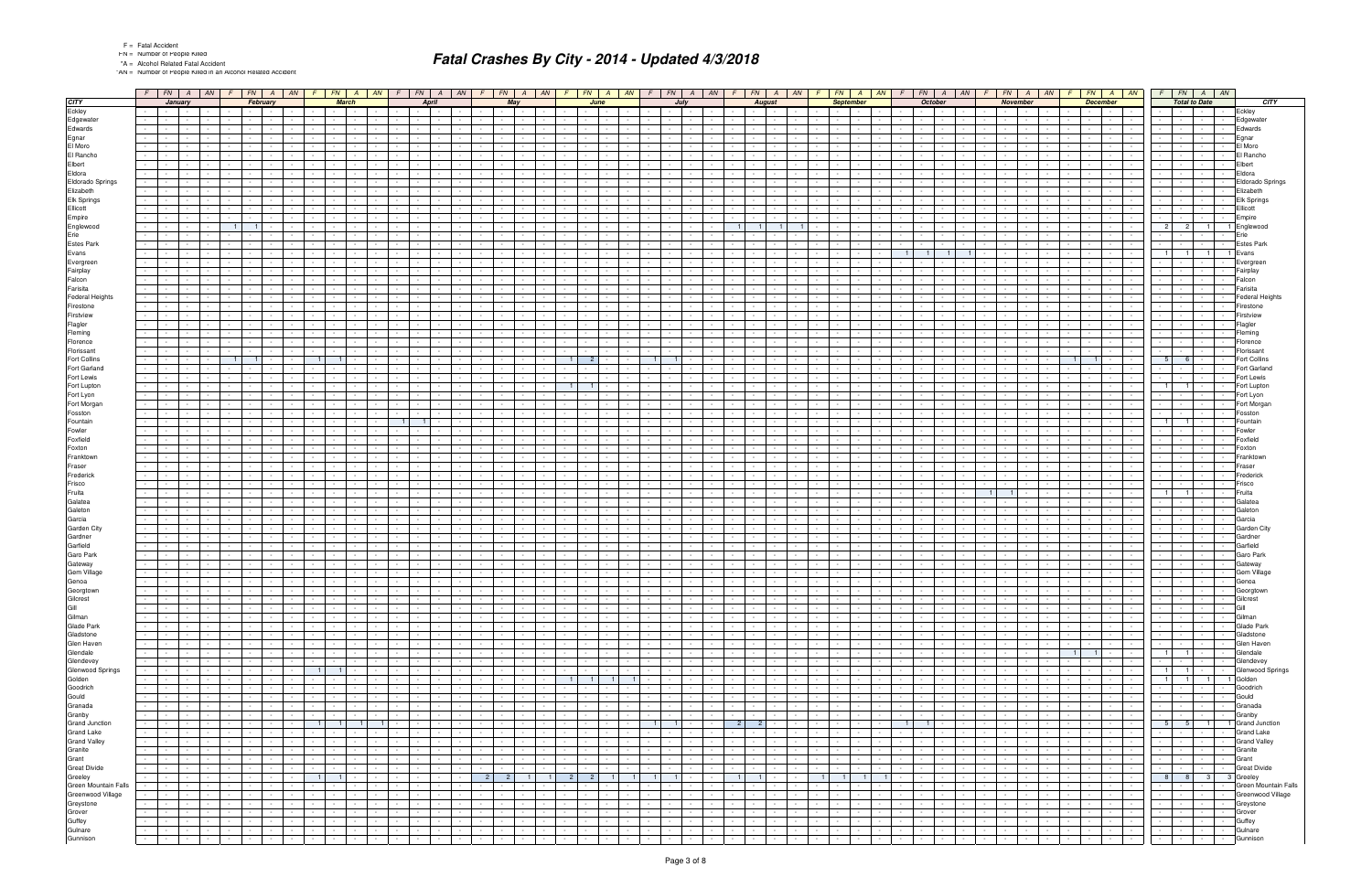|  |  | <b>Fatal Accide</b> |
|--|--|---------------------|
|--|--|---------------------|

"AN = Number of People Killed in an Alcohol Related Accident

|                                          |                          |                                                                             |                              |                                             |                                                                                                                                                                                                                                                                                                                                                                                                                                                                                        |                               |                          |                                    |                            | $F$   FN   A   AN   F   FN   A   AN   F   FN   A   AN |                                    | $F \mid FN \mid$                                     | $A$ $AN$                                             |                                         |                                    |                                                      |                          | $F$ $F$ $A$ $A$ $A$ $F$ $F$ $A$ $A$ $A$ $F$ $F$ $A$ $A$ |                                                       |                                       |                                                                                                                                                                                                                                |                                                        |                                                       |                                             | $FN$ $A$<br>AM                   |                | FN  <br>$\overline{A}$                                                                                                                                                                                                                                  | AN                                                             | FN                                    |                                                                               | AN                                          | FN                                             | A                                                    | AN              |                                                      |                 | $FN$ $A$ $AN$                    | $F$ $FN$ $A$ $AN$                                                                                                                                                                                                                                                                                                                                   |                                                  |                 |                     |
|------------------------------------------|--------------------------|-----------------------------------------------------------------------------|------------------------------|---------------------------------------------|----------------------------------------------------------------------------------------------------------------------------------------------------------------------------------------------------------------------------------------------------------------------------------------------------------------------------------------------------------------------------------------------------------------------------------------------------------------------------------------|-------------------------------|--------------------------|------------------------------------|----------------------------|-------------------------------------------------------|------------------------------------|------------------------------------------------------|------------------------------------------------------|-----------------------------------------|------------------------------------|------------------------------------------------------|--------------------------|---------------------------------------------------------|-------------------------------------------------------|---------------------------------------|--------------------------------------------------------------------------------------------------------------------------------------------------------------------------------------------------------------------------------|--------------------------------------------------------|-------------------------------------------------------|---------------------------------------------|----------------------------------|----------------|---------------------------------------------------------------------------------------------------------------------------------------------------------------------------------------------------------------------------------------------------------|----------------------------------------------------------------|---------------------------------------|-------------------------------------------------------------------------------|---------------------------------------------|------------------------------------------------|------------------------------------------------------|-----------------|------------------------------------------------------|-----------------|----------------------------------|-----------------------------------------------------------------------------------------------------------------------------------------------------------------------------------------------------------------------------------------------------------------------------------------------------------------------------------------------------|--------------------------------------------------|-----------------|---------------------|
| <b>CITY</b>                              |                          |                                                                             | January                      |                                             |                                                                                                                                                                                                                                                                                                                                                                                                                                                                                        | February                      |                          |                                    |                            | <b>March</b>                                          |                                    |                                                      | April                                                |                                         | May                                |                                                      |                          |                                                         | June                                                  |                                       | July                                                                                                                                                                                                                           |                                                        |                                                       |                                             | <b>August</b>                    |                | <b>September</b>                                                                                                                                                                                                                                        |                                                                |                                       | <b>October</b>                                                                |                                             |                                                | <b>November</b>                                      |                 |                                                      | <b>December</b> |                                  | <b>Total to Date</b>                                                                                                                                                                                                                                                                                                                                |                                                  |                 | <b>CITY</b>         |
| Gypsum                                   |                          | and the property of the con-                                                |                              |                                             |                                                                                                                                                                                                                                                                                                                                                                                                                                                                                        |                               |                          |                                    |                            |                                                       |                                    | $\sim$ $-$                                           |                                                      |                                         | $\sim$                             |                                                      |                          |                                                         |                                                       |                                       |                                                                                                                                                                                                                                |                                                        |                                                       | the contract of the con-                    |                                  |                |                                                                                                                                                                                                                                                         |                                                                | $\overline{1}$                        | $\vert$ 1   $\vert$ -                                                         |                                             | $\sim 10^{-11}$                                |                                                      |                 |                                                      | $\sim$          | <b>Contract Contract</b>         | $\blacksquare$<br>$\blacksquare$ 1                                                                                                                                                                                                                                                                                                                  |                                                  |                 | Gypsum              |
| Hahns Peak                               |                          |                                                                             |                              |                                             |                                                                                                                                                                                                                                                                                                                                                                                                                                                                                        |                               |                          |                                    |                            |                                                       |                                    |                                                      |                                                      |                                         |                                    |                                                      |                          |                                                         |                                                       |                                       |                                                                                                                                                                                                                                |                                                        |                                                       |                                             |                                  |                |                                                                                                                                                                                                                                                         |                                                                |                                       |                                                                               |                                             |                                                |                                                      |                 |                                                      |                 |                                  |                                                                                                                                                                                                                                                                                                                                                     |                                                  |                 | Hahns Peak          |
| Hale                                     |                          |                                                                             |                              |                                             |                                                                                                                                                                                                                                                                                                                                                                                                                                                                                        |                               |                          |                                    |                            |                                                       |                                    |                                                      |                                                      |                                         |                                    |                                                      |                          |                                                         |                                                       |                                       |                                                                                                                                                                                                                                |                                                        |                                                       |                                             |                                  |                |                                                                                                                                                                                                                                                         |                                                                |                                       |                                                                               |                                             |                                                |                                                      |                 |                                                      |                 |                                  |                                                                                                                                                                                                                                                                                                                                                     |                                                  | Hale            |                     |
| Hamilton                                 |                          |                                                                             |                              |                                             |                                                                                                                                                                                                                                                                                                                                                                                                                                                                                        |                               |                          |                                    |                            |                                                       |                                    |                                                      |                                                      |                                         |                                    |                                                      |                          |                                                         |                                                       |                                       |                                                                                                                                                                                                                                |                                                        |                                                       |                                             |                                  |                |                                                                                                                                                                                                                                                         |                                                                |                                       |                                                                               |                                             |                                                |                                                      |                 |                                                      |                 |                                  |                                                                                                                                                                                                                                                                                                                                                     |                                                  |                 | Hamilton            |
| Hartman                                  |                          |                                                                             |                              |                                             |                                                                                                                                                                                                                                                                                                                                                                                                                                                                                        |                               |                          |                                    |                            |                                                       |                                    |                                                      |                                                      |                                         |                                    |                                                      |                          |                                                         |                                                       |                                       |                                                                                                                                                                                                                                |                                                        |                                                       |                                             |                                  |                |                                                                                                                                                                                                                                                         |                                                                |                                       |                                                                               |                                             |                                                |                                                      |                 |                                                      |                 |                                  |                                                                                                                                                                                                                                                                                                                                                     |                                                  |                 | Hartman             |
| Hartsel                                  |                          |                                                                             |                              |                                             |                                                                                                                                                                                                                                                                                                                                                                                                                                                                                        |                               |                          |                                    |                            |                                                       |                                    |                                                      |                                                      |                                         |                                    |                                                      |                          |                                                         |                                                       |                                       |                                                                                                                                                                                                                                |                                                        |                                                       |                                             |                                  |                |                                                                                                                                                                                                                                                         |                                                                |                                       |                                                                               |                                             |                                                |                                                      |                 |                                                      |                 |                                  |                                                                                                                                                                                                                                                                                                                                                     |                                                  | Hartsel         |                     |
| Hasty<br>Haswell                         |                          |                                                                             |                              |                                             |                                                                                                                                                                                                                                                                                                                                                                                                                                                                                        |                               |                          |                                    |                            |                                                       |                                    |                                                      |                                                      |                                         |                                    |                                                      |                          |                                                         |                                                       |                                       |                                                                                                                                                                                                                                |                                                        |                                                       |                                             |                                  |                |                                                                                                                                                                                                                                                         |                                                                |                                       |                                                                               |                                             |                                                |                                                      |                 |                                                      |                 |                                  |                                                                                                                                                                                                                                                                                                                                                     |                                                  | Hasty<br>Haswel |                     |
| Hawley                                   |                          |                                                                             |                              |                                             |                                                                                                                                                                                                                                                                                                                                                                                                                                                                                        |                               |                          |                                    |                            |                                                       |                                    |                                                      |                                                      |                                         |                                    |                                                      |                          |                                                         |                                                       |                                       |                                                                                                                                                                                                                                |                                                        |                                                       |                                             |                                  |                |                                                                                                                                                                                                                                                         |                                                                |                                       |                                                                               |                                             |                                                |                                                      |                 |                                                      |                 |                                  |                                                                                                                                                                                                                                                                                                                                                     |                                                  | Hawley          |                     |
| Haxton                                   |                          |                                                                             |                              |                                             |                                                                                                                                                                                                                                                                                                                                                                                                                                                                                        |                               |                          |                                    |                            |                                                       |                                    |                                                      |                                                      |                                         |                                    |                                                      |                          |                                                         |                                                       |                                       |                                                                                                                                                                                                                                |                                                        |                                                       |                                             |                                  |                |                                                                                                                                                                                                                                                         |                                                                |                                       |                                                                               |                                             |                                                |                                                      |                 |                                                      |                 |                                  |                                                                                                                                                                                                                                                                                                                                                     |                                                  | Haxton          |                     |
| Hayden                                   |                          |                                                                             |                              |                                             |                                                                                                                                                                                                                                                                                                                                                                                                                                                                                        |                               |                          |                                    |                            |                                                       |                                    |                                                      |                                                      |                                         |                                    |                                                      |                          |                                                         |                                                       |                                       |                                                                                                                                                                                                                                |                                                        |                                                       |                                             |                                  |                |                                                                                                                                                                                                                                                         |                                                                |                                       |                                                                               |                                             |                                                |                                                      |                 |                                                      |                 |                                  |                                                                                                                                                                                                                                                                                                                                                     |                                                  | Hayder          |                     |
| Heartstrong                              |                          |                                                                             |                              |                                             |                                                                                                                                                                                                                                                                                                                                                                                                                                                                                        |                               |                          |                                    |                            |                                                       |                                    |                                                      |                                                      |                                         |                                    |                                                      |                          |                                                         |                                                       |                                       |                                                                                                                                                                                                                                |                                                        |                                                       |                                             |                                  |                |                                                                                                                                                                                                                                                         |                                                                |                                       |                                                                               |                                             |                                                |                                                      |                 |                                                      |                 |                                  |                                                                                                                                                                                                                                                                                                                                                     |                                                  |                 | Heartstron          |
| Heaney                                   |                          |                                                                             |                              |                                             |                                                                                                                                                                                                                                                                                                                                                                                                                                                                                        |                               |                          |                                    |                            |                                                       |                                    |                                                      |                                                      |                                         |                                    |                                                      |                          |                                                         |                                                       |                                       |                                                                                                                                                                                                                                |                                                        |                                                       |                                             |                                  |                |                                                                                                                                                                                                                                                         |                                                                |                                       |                                                                               |                                             |                                                |                                                      |                 |                                                      |                 |                                  |                                                                                                                                                                                                                                                                                                                                                     |                                                  | Heaney          |                     |
| Henderson                                |                          |                                                                             |                              |                                             |                                                                                                                                                                                                                                                                                                                                                                                                                                                                                        |                               |                          |                                    |                            |                                                       |                                    |                                                      |                                                      |                                         |                                    |                                                      |                          |                                                         |                                                       |                                       |                                                                                                                                                                                                                                |                                                        |                                                       |                                             |                                  |                |                                                                                                                                                                                                                                                         |                                                                |                                       |                                                                               |                                             |                                                |                                                      |                 |                                                      |                 |                                  |                                                                                                                                                                                                                                                                                                                                                     |                                                  |                 | Hendersor           |
| Hereford                                 |                          |                                                                             |                              |                                             |                                                                                                                                                                                                                                                                                                                                                                                                                                                                                        |                               |                          |                                    |                            |                                                       |                                    |                                                      |                                                      |                                         |                                    |                                                      |                          |                                                         |                                                       |                                       |                                                                                                                                                                                                                                |                                                        |                                                       |                                             |                                  |                |                                                                                                                                                                                                                                                         |                                                                |                                       |                                                                               |                                             |                                                |                                                      |                 |                                                      |                 |                                  |                                                                                                                                                                                                                                                                                                                                                     |                                                  |                 | Hereford            |
| Hermosa                                  |                          |                                                                             |                              |                                             |                                                                                                                                                                                                                                                                                                                                                                                                                                                                                        |                               |                          |                                    |                            |                                                       |                                    |                                                      |                                                      |                                         |                                    |                                                      |                          |                                                         |                                                       |                                       |                                                                                                                                                                                                                                |                                                        |                                                       |                                             |                                  |                |                                                                                                                                                                                                                                                         |                                                                |                                       |                                                                               |                                             |                                                |                                                      |                 |                                                      |                 |                                  |                                                                                                                                                                                                                                                                                                                                                     |                                                  |                 | lermosa             |
| Hesperus                                 |                          |                                                                             |                              |                                             |                                                                                                                                                                                                                                                                                                                                                                                                                                                                                        |                               |                          |                                    |                            |                                                       |                                    |                                                      |                                                      |                                         |                                    |                                                      |                          |                                                         |                                                       |                                       |                                                                                                                                                                                                                                |                                                        |                                                       |                                             |                                  |                |                                                                                                                                                                                                                                                         |                                                                |                                       |                                                                               |                                             |                                                |                                                      |                 |                                                      |                 |                                  |                                                                                                                                                                                                                                                                                                                                                     |                                                  |                 | -lesperus           |
| Hiawatha                                 |                          |                                                                             |                              |                                             |                                                                                                                                                                                                                                                                                                                                                                                                                                                                                        |                               |                          |                                    |                            |                                                       |                                    |                                                      |                                                      |                                         |                                    |                                                      |                          |                                                         |                                                       |                                       |                                                                                                                                                                                                                                |                                                        |                                                       |                                             |                                  |                |                                                                                                                                                                                                                                                         |                                                                |                                       |                                                                               |                                             |                                                |                                                      |                 |                                                      |                 |                                  |                                                                                                                                                                                                                                                                                                                                                     |                                                  |                 | Hiawatha            |
| <b>Hideaway Park</b>                     |                          |                                                                             |                              |                                             |                                                                                                                                                                                                                                                                                                                                                                                                                                                                                        |                               |                          |                                    |                            |                                                       |                                    |                                                      |                                                      |                                         |                                    |                                                      |                          |                                                         |                                                       |                                       |                                                                                                                                                                                                                                |                                                        |                                                       |                                             |                                  |                |                                                                                                                                                                                                                                                         |                                                                |                                       |                                                                               |                                             |                                                |                                                      |                 |                                                      |                 |                                  |                                                                                                                                                                                                                                                                                                                                                     |                                                  |                 | Hideaway Park       |
| <b>Highlands Ranch</b>                   |                          |                                                                             |                              |                                             |                                                                                                                                                                                                                                                                                                                                                                                                                                                                                        |                               |                          |                                    |                            |                                                       |                                    |                                                      |                                                      |                                         |                                    |                                                      |                          |                                                         |                                                       |                                       |                                                                                                                                                                                                                                |                                                        |                                                       |                                             |                                  |                |                                                                                                                                                                                                                                                         |                                                                |                                       |                                                                               |                                             |                                                |                                                      |                 |                                                      |                 |                                  |                                                                                                                                                                                                                                                                                                                                                     |                                                  |                 | Highlands Ranch     |
| Hillrose<br>Hillside                     |                          |                                                                             |                              |                                             |                                                                                                                                                                                                                                                                                                                                                                                                                                                                                        |                               |                          |                                    |                            |                                                       |                                    |                                                      |                                                      |                                         |                                    |                                                      |                          |                                                         |                                                       |                                       |                                                                                                                                                                                                                                |                                                        |                                                       |                                             |                                  |                |                                                                                                                                                                                                                                                         |                                                                |                                       |                                                                               |                                             |                                                |                                                      |                 |                                                      |                 |                                  |                                                                                                                                                                                                                                                                                                                                                     |                                                  | Hillrose        |                     |
| Hoehne                                   |                          |                                                                             |                              |                                             |                                                                                                                                                                                                                                                                                                                                                                                                                                                                                        |                               |                          |                                    |                            |                                                       |                                    |                                                      |                                                      |                                         |                                    |                                                      |                          |                                                         |                                                       |                                       |                                                                                                                                                                                                                                |                                                        |                                                       |                                             |                                  |                |                                                                                                                                                                                                                                                         |                                                                |                                       |                                                                               |                                             |                                                |                                                      |                 |                                                      |                 |                                  |                                                                                                                                                                                                                                                                                                                                                     |                                                  | Hillside        | Hoehne              |
| Holly                                    |                          |                                                                             |                              |                                             |                                                                                                                                                                                                                                                                                                                                                                                                                                                                                        |                               |                          |                                    |                            |                                                       |                                    |                                                      |                                                      |                                         |                                    |                                                      |                          |                                                         |                                                       |                                       |                                                                                                                                                                                                                                |                                                        |                                                       |                                             |                                  |                |                                                                                                                                                                                                                                                         |                                                                |                                       |                                                                               |                                             |                                                |                                                      |                 |                                                      |                 |                                  |                                                                                                                                                                                                                                                                                                                                                     |                                                  | Holly           |                     |
| Holyoke                                  |                          |                                                                             |                              |                                             |                                                                                                                                                                                                                                                                                                                                                                                                                                                                                        |                               |                          |                                    |                            |                                                       |                                    |                                                      |                                                      |                                         |                                    |                                                      |                          |                                                         |                                                       |                                       |                                                                                                                                                                                                                                |                                                        |                                                       |                                             |                                  |                |                                                                                                                                                                                                                                                         |                                                                |                                       |                                                                               |                                             |                                                |                                                      |                 |                                                      |                 |                                  |                                                                                                                                                                                                                                                                                                                                                     |                                                  | Holyoke         |                     |
| Homelake                                 |                          |                                                                             |                              |                                             |                                                                                                                                                                                                                                                                                                                                                                                                                                                                                        |                               |                          |                                    |                            |                                                       |                                    |                                                      |                                                      |                                         |                                    |                                                      |                          |                                                         |                                                       |                                       |                                                                                                                                                                                                                                |                                                        |                                                       |                                             |                                  |                |                                                                                                                                                                                                                                                         |                                                                |                                       |                                                                               |                                             |                                                |                                                      |                 |                                                      |                 |                                  |                                                                                                                                                                                                                                                                                                                                                     |                                                  |                 | Homelak             |
| Hooper                                   |                          |                                                                             |                              |                                             |                                                                                                                                                                                                                                                                                                                                                                                                                                                                                        |                               |                          |                                    |                            |                                                       |                                    |                                                      |                                                      |                                         |                                    |                                                      |                          |                                                         |                                                       |                                       |                                                                                                                                                                                                                                |                                                        |                                                       |                                             |                                  |                |                                                                                                                                                                                                                                                         |                                                                |                                       |                                                                               |                                             |                                                |                                                      |                 |                                                      |                 |                                  |                                                                                                                                                                                                                                                                                                                                                     |                                                  |                 | looper              |
| Hot Sulphur Springs                      |                          |                                                                             |                              |                                             |                                                                                                                                                                                                                                                                                                                                                                                                                                                                                        |                               |                          |                                    |                            |                                                       |                                    |                                                      |                                                      |                                         |                                    |                                                      |                          |                                                         |                                                       |                                       |                                                                                                                                                                                                                                |                                                        |                                                       |                                             |                                  |                |                                                                                                                                                                                                                                                         |                                                                |                                       |                                                                               |                                             |                                                |                                                      |                 |                                                      |                 |                                  |                                                                                                                                                                                                                                                                                                                                                     |                                                  |                 | Hot Sulphur Springs |
| Hotchkiss                                | $\sim$                   |                                                                             |                              |                                             |                                                                                                                                                                                                                                                                                                                                                                                                                                                                                        |                               |                          |                                    |                            |                                                       |                                    |                                                      |                                                      |                                         |                                    |                                                      |                          |                                                         |                                                       |                                       |                                                                                                                                                                                                                                |                                                        |                                                       |                                             |                                  |                |                                                                                                                                                                                                                                                         |                                                                |                                       |                                                                               |                                             |                                                |                                                      |                 |                                                      |                 |                                  |                                                                                                                                                                                                                                                                                                                                                     |                                                  |                 | Hotchkis:           |
| Howard                                   |                          |                                                                             |                              |                                             |                                                                                                                                                                                                                                                                                                                                                                                                                                                                                        |                               |                          |                                    |                            |                                                       |                                    |                                                      |                                                      |                                         |                                    |                                                      |                          |                                                         |                                                       |                                       |                                                                                                                                                                                                                                |                                                        |                                                       |                                             |                                  |                |                                                                                                                                                                                                                                                         |                                                                |                                       |                                                                               |                                             |                                                |                                                      |                 |                                                      |                 |                                  |                                                                                                                                                                                                                                                                                                                                                     |                                                  | Howard          |                     |
| Hoyt                                     |                          |                                                                             |                              |                                             |                                                                                                                                                                                                                                                                                                                                                                                                                                                                                        |                               |                          |                                    |                            |                                                       |                                    |                                                      |                                                      |                                         |                                    |                                                      |                          |                                                         |                                                       |                                       |                                                                                                                                                                                                                                |                                                        |                                                       |                                             |                                  |                |                                                                                                                                                                                                                                                         |                                                                |                                       |                                                                               |                                             |                                                |                                                      |                 |                                                      |                 |                                  |                                                                                                                                                                                                                                                                                                                                                     |                                                  | Hoyt            |                     |
| Hudson<br>Hugo                           |                          |                                                                             |                              |                                             |                                                                                                                                                                                                                                                                                                                                                                                                                                                                                        |                               |                          |                                    |                            |                                                       |                                    |                                                      |                                                      |                                         |                                    |                                                      |                          |                                                         |                                                       |                                       |                                                                                                                                                                                                                                |                                                        |                                                       |                                             |                                  |                |                                                                                                                                                                                                                                                         |                                                                |                                       |                                                                               |                                             |                                                |                                                      |                 |                                                      |                 |                                  |                                                                                                                                                                                                                                                                                                                                                     |                                                  | Hudson<br>Hugo  |                     |
| Hygiene                                  |                          |                                                                             |                              |                                             |                                                                                                                                                                                                                                                                                                                                                                                                                                                                                        |                               |                          |                                    |                            |                                                       |                                    |                                                      |                                                      |                                         |                                    |                                                      |                          |                                                         |                                                       |                                       |                                                                                                                                                                                                                                |                                                        |                                                       |                                             |                                  |                |                                                                                                                                                                                                                                                         |                                                                |                                       |                                                                               |                                             |                                                |                                                      |                 |                                                      |                 |                                  |                                                                                                                                                                                                                                                                                                                                                     |                                                  |                 | Hygiene             |
| Idaho Springs                            |                          |                                                                             |                              |                                             |                                                                                                                                                                                                                                                                                                                                                                                                                                                                                        |                               |                          |                                    |                            |                                                       |                                    |                                                      |                                                      |                                         |                                    |                                                      |                          |                                                         |                                                       |                                       |                                                                                                                                                                                                                                |                                                        |                                                       |                                             |                                  |                |                                                                                                                                                                                                                                                         |                                                                |                                       |                                                                               |                                             |                                                |                                                      |                 |                                                      |                 |                                  |                                                                                                                                                                                                                                                                                                                                                     |                                                  |                 | Idaho Springs       |
| Idalia                                   |                          |                                                                             |                              |                                             |                                                                                                                                                                                                                                                                                                                                                                                                                                                                                        |                               |                          |                                    |                            |                                                       |                                    |                                                      |                                                      |                                         |                                    |                                                      |                          |                                                         |                                                       |                                       |                                                                                                                                                                                                                                |                                                        |                                                       |                                             |                                  |                |                                                                                                                                                                                                                                                         |                                                                |                                       |                                                                               |                                             |                                                |                                                      |                 |                                                      |                 |                                  |                                                                                                                                                                                                                                                                                                                                                     |                                                  | Idalia          |                     |
| Idledale                                 |                          |                                                                             |                              |                                             |                                                                                                                                                                                                                                                                                                                                                                                                                                                                                        |                               |                          |                                    |                            |                                                       |                                    |                                                      |                                                      |                                         |                                    |                                                      |                          |                                                         |                                                       |                                       |                                                                                                                                                                                                                                |                                                        |                                                       |                                             |                                  |                |                                                                                                                                                                                                                                                         |                                                                |                                       |                                                                               |                                             |                                                |                                                      |                 |                                                      |                 |                                  |                                                                                                                                                                                                                                                                                                                                                     |                                                  | Idledale        |                     |
| Ignacio                                  |                          |                                                                             |                              |                                             |                                                                                                                                                                                                                                                                                                                                                                                                                                                                                        |                               |                          |                                    |                            |                                                       |                                    |                                                      |                                                      |                                         |                                    |                                                      |                          |                                                         |                                                       |                                       |                                                                                                                                                                                                                                |                                                        |                                                       |                                             |                                  |                |                                                                                                                                                                                                                                                         |                                                                |                                       |                                                                               |                                             |                                                |                                                      |                 |                                                      |                 |                                  |                                                                                                                                                                                                                                                                                                                                                     |                                                  | Ignacio         |                     |
| <b>Illiff</b>                            |                          |                                                                             |                              |                                             |                                                                                                                                                                                                                                                                                                                                                                                                                                                                                        |                               |                          |                                    |                            |                                                       |                                    |                                                      |                                                      |                                         |                                    |                                                      |                          |                                                         |                                                       |                                       |                                                                                                                                                                                                                                |                                                        |                                                       |                                             |                                  |                |                                                                                                                                                                                                                                                         |                                                                |                                       |                                                                               |                                             |                                                |                                                      |                 |                                                      |                 |                                  |                                                                                                                                                                                                                                                                                                                                                     |                                                  |                 |                     |
| Indian Hills                             |                          |                                                                             |                              |                                             |                                                                                                                                                                                                                                                                                                                                                                                                                                                                                        |                               |                          |                                    |                            |                                                       |                                    |                                                      |                                                      |                                         |                                    |                                                      |                          |                                                         |                                                       |                                       |                                                                                                                                                                                                                                |                                                        |                                                       |                                             |                                  |                |                                                                                                                                                                                                                                                         |                                                                |                                       |                                                                               |                                             |                                                |                                                      |                 |                                                      |                 |                                  |                                                                                                                                                                                                                                                                                                                                                     |                                                  |                 | Indian Hills        |
| Jamestown                                |                          |                                                                             |                              |                                             |                                                                                                                                                                                                                                                                                                                                                                                                                                                                                        |                               |                          |                                    |                            |                                                       |                                    |                                                      |                                                      |                                         |                                    |                                                      |                          |                                                         |                                                       |                                       |                                                                                                                                                                                                                                |                                                        |                                                       |                                             |                                  |                |                                                                                                                                                                                                                                                         |                                                                |                                       |                                                                               |                                             |                                                |                                                      |                 |                                                      |                 |                                  |                                                                                                                                                                                                                                                                                                                                                     |                                                  | Jansen          |                     |
| Jansen<br>Jaroso                         |                          |                                                                             |                              |                                             |                                                                                                                                                                                                                                                                                                                                                                                                                                                                                        |                               |                          |                                    |                            |                                                       |                                    |                                                      |                                                      |                                         |                                    |                                                      |                          |                                                         |                                                       |                                       |                                                                                                                                                                                                                                |                                                        |                                                       |                                             |                                  |                |                                                                                                                                                                                                                                                         |                                                                |                                       |                                                                               |                                             |                                                |                                                      |                 |                                                      |                 |                                  |                                                                                                                                                                                                                                                                                                                                                     |                                                  | Jarosc          |                     |
| Jefferson                                |                          |                                                                             |                              |                                             |                                                                                                                                                                                                                                                                                                                                                                                                                                                                                        |                               |                          |                                    |                            |                                                       |                                    |                                                      |                                                      |                                         |                                    |                                                      |                          |                                                         |                                                       |                                       |                                                                                                                                                                                                                                |                                                        |                                                       |                                             |                                  |                |                                                                                                                                                                                                                                                         |                                                                |                                       |                                                                               |                                             |                                                |                                                      |                 |                                                      |                 |                                  |                                                                                                                                                                                                                                                                                                                                                     |                                                  |                 | leffersor           |
| Joes                                     |                          |                                                                             |                              |                                             |                                                                                                                                                                                                                                                                                                                                                                                                                                                                                        |                               |                          |                                    |                            |                                                       |                                    |                                                      |                                                      |                                         |                                    |                                                      |                          |                                                         |                                                       |                                       |                                                                                                                                                                                                                                |                                                        |                                                       |                                             |                                  |                |                                                                                                                                                                                                                                                         |                                                                |                                       |                                                                               |                                             |                                                |                                                      |                 |                                                      |                 |                                  |                                                                                                                                                                                                                                                                                                                                                     |                                                  | Joes            |                     |
| Johnson Village                          |                          |                                                                             |                              |                                             |                                                                                                                                                                                                                                                                                                                                                                                                                                                                                        |                               |                          |                                    |                            |                                                       |                                    |                                                      |                                                      |                                         |                                    |                                                      |                          |                                                         |                                                       |                                       |                                                                                                                                                                                                                                |                                                        |                                                       |                                             |                                  |                |                                                                                                                                                                                                                                                         |                                                                |                                       |                                                                               |                                             |                                                |                                                      |                 |                                                      |                 |                                  |                                                                                                                                                                                                                                                                                                                                                     |                                                  |                 | Johnson Village     |
| Johnstown                                |                          |                                                                             |                              |                                             |                                                                                                                                                                                                                                                                                                                                                                                                                                                                                        |                               |                          |                                    |                            |                                                       |                                    |                                                      |                                                      |                                         |                                    |                                                      |                          |                                                         |                                                       |                                       |                                                                                                                                                                                                                                |                                                        |                                                       |                                             |                                  |                |                                                                                                                                                                                                                                                         |                                                                |                                       |                                                                               |                                             |                                                |                                                      |                 |                                                      |                 |                                  |                                                                                                                                                                                                                                                                                                                                                     |                                                  |                 | Johnstown           |
| Julesburg                                |                          |                                                                             |                              |                                             |                                                                                                                                                                                                                                                                                                                                                                                                                                                                                        |                               |                          |                                    |                            |                                                       |                                    |                                                      |                                                      |                                         |                                    |                                                      |                          |                                                         |                                                       |                                       |                                                                                                                                                                                                                                |                                                        |                                                       |                                             |                                  |                |                                                                                                                                                                                                                                                         |                                                                |                                       |                                                                               |                                             |                                                |                                                      |                 |                                                      |                 |                                  |                                                                                                                                                                                                                                                                                                                                                     |                                                  |                 | Julesburg           |
| Karval                                   |                          |                                                                             |                              |                                             |                                                                                                                                                                                                                                                                                                                                                                                                                                                                                        |                               |                          |                                    |                            |                                                       |                                    |                                                      |                                                      |                                         |                                    |                                                      |                          |                                                         |                                                       |                                       |                                                                                                                                                                                                                                |                                                        |                                                       |                                             |                                  |                |                                                                                                                                                                                                                                                         |                                                                |                                       |                                                                               |                                             |                                                |                                                      |                 |                                                      |                 |                                  |                                                                                                                                                                                                                                                                                                                                                     |                                                  | Karval          |                     |
| Kassler                                  |                          |                                                                             |                              |                                             |                                                                                                                                                                                                                                                                                                                                                                                                                                                                                        |                               |                          |                                    |                            |                                                       |                                    |                                                      |                                                      |                                         |                                    |                                                      |                          |                                                         |                                                       |                                       |                                                                                                                                                                                                                                |                                                        |                                                       |                                             |                                  |                |                                                                                                                                                                                                                                                         |                                                                |                                       |                                                                               |                                             |                                                |                                                      |                 |                                                      |                 |                                  |                                                                                                                                                                                                                                                                                                                                                     |                                                  | Kassle          |                     |
| Keenesburg<br>Kelim                      |                          |                                                                             |                              |                                             |                                                                                                                                                                                                                                                                                                                                                                                                                                                                                        |                               |                          |                                    |                            |                                                       |                                    |                                                      |                                                      |                                         |                                    |                                                      |                          |                                                         |                                                       |                                       |                                                                                                                                                                                                                                |                                                        |                                                       |                                             |                                  |                |                                                                                                                                                                                                                                                         |                                                                |                                       |                                                                               |                                             |                                                |                                                      |                 |                                                      |                 |                                  |                                                                                                                                                                                                                                                                                                                                                     |                                                  | Kelim           | Keenesburg          |
| Keota                                    |                          |                                                                             |                              |                                             |                                                                                                                                                                                                                                                                                                                                                                                                                                                                                        |                               |                          |                                    |                            |                                                       |                                    |                                                      |                                                      |                                         |                                    |                                                      |                          |                                                         |                                                       |                                       |                                                                                                                                                                                                                                |                                                        |                                                       |                                             |                                  |                |                                                                                                                                                                                                                                                         |                                                                |                                       |                                                                               |                                             |                                                |                                                      |                 |                                                      |                 |                                  |                                                                                                                                                                                                                                                                                                                                                     |                                                  | Keota           |                     |
| Kersey                                   | $\sim 100$               | <b>Contractor</b>                                                           | $\sim$                       |                                             |                                                                                                                                                                                                                                                                                                                                                                                                                                                                                        |                               |                          |                                    |                            |                                                       |                                    |                                                      |                                                      |                                         |                                    |                                                      |                          |                                                         |                                                       |                                       |                                                                                                                                                                                                                                |                                                        |                                                       | $\sim$                                      |                                  |                |                                                                                                                                                                                                                                                         |                                                                |                                       |                                                                               |                                             |                                                |                                                      |                 |                                                      |                 |                                  |                                                                                                                                                                                                                                                                                                                                                     |                                                  | Kersey          |                     |
|                                          |                          |                                                                             |                              |                                             |                                                                                                                                                                                                                                                                                                                                                                                                                                                                                        |                               |                          |                                    |                            |                                                       |                                    |                                                      |                                                      |                                         |                                    |                                                      |                          |                                                         |                                                       |                                       |                                                                                                                                                                                                                                |                                                        |                                                       |                                             |                                  |                |                                                                                                                                                                                                                                                         |                                                                |                                       |                                                                               |                                             |                                                |                                                      |                 |                                                      |                 |                                  | <b>The Contract State</b>                                                                                                                                                                                                                                                                                                                           |                                                  |                 | keystone            |
| Keystone<br>Kim                          | $\omega_{\rm{max}}$      | <b>Contract</b>                                                             | $\sim$                       | $\sim$ $-$                                  | $\sim$                                                                                                                                                                                                                                                                                                                                                                                                                                                                                 |                               |                          |                                    |                            | $\sim$                                                | $\sim$                             | $\sim 10^{-1}$<br>$\sim$ $-$                         | $\sim 10^{-11}$                                      | $\sim 10^{-11}$                         | $\sim$                             | <b>Contract</b>                                      | $\sim$ $\sim$            | $\sim 10^{-1}$                                          | $\sim 10^{-11}$                                       | $\sim 10^{-11}$<br>$\sim 10^{-1}$     | $\sim 10^{-1}$                                                                                                                                                                                                                 | $\sim 10^{-11}$                                        | $\sim$<br>$\sim 10^{-1}$                              | <b>Contract</b>                             | $\sim 10^{-1}$<br>$\sim 10^{-1}$ | $\sim$         | <b>Contract</b><br>$\sim$                                                                                                                                                                                                                               |                                                                | $\sim$                                | $\sim 10^{-1}$                                                                | $\sim 10^{-1}$<br>$\sim 10^{-1}$            | $\sim 10^{-11}$                                | $\sim 10^{-10}$                                      | $\sim 10^{-11}$ | $\sim 10^{-11}$                                      | $\sim 10^{-1}$  | <b>Carl Carl</b>                 | $\overline{a}$ . The set of $\overline{a}$                                                                                                                                                                                                                                                                                                          | $\sim$<br><b>Contract</b>                        | Kim             |                     |
|                                          |                          | $-1 - 1 - 1$                                                                |                              |                                             |                                                                                                                                                                                                                                                                                                                                                                                                                                                                                        |                               |                          |                                    |                            |                                                       | the contract of the con-           | <b>Contract</b>                                      | the contract of the con-                             |                                         | $\sim$ $-$                         | the contract of the con-                             |                          | $\sim$ $-$                                              | $\mathbf{I}$ and $\mathbf{I}$                         | $\sim$ $\sim$<br>$\sim$ $\sim$ $\sim$ | <b>Contract</b>                                                                                                                                                                                                                | <b>Contract</b>                                        | $\sim$ 100 $\pm$<br>$\sim 100$                        | the contract of the con-                    |                                  | $\sim$         | $\mathbf{I}$ . The set of $\mathbf{I}$                                                                                                                                                                                                                  |                                                                |                                       | $\sim$ $-$                                                                    |                                             | the contract of the con-                       | and the state of the state                           |                 | the contract of the con-                             |                 | and the state of the state       | $-1 - 1 - 1 - 1$                                                                                                                                                                                                                                                                                                                                    |                                                  | Kiowa           |                     |
|                                          | $\sim$ $-$               |                                                                             | <b>Contract Contract</b>     |                                             | $\sim$                                                                                                                                                                                                                                                                                                                                                                                                                                                                                 |                               |                          |                                    |                            | $\sim$                                                |                                    | $\sim$ $-$<br>$\sim 10^{-11}$                        | <b>Contract Contract</b>                             | <b>Contract</b>                         | $\sim$                             | <b>Contract Contract</b>                             |                          | $\sim$                                                  | $\sim$ $-$                                            | $\sim$ $\sim$ $\sim$                  | $\sim 10^{-1}$                                                                                                                                                                                                                 | $\sim 10^{-11}$                                        | $\sim 10^{-1}$<br>$\sim 10^{-1}$                      | the contract of                             |                                  | $\sim$         | <b>Contract</b>                                                                                                                                                                                                                                         |                                                                | <b>Service</b>                        | $\sim$ $-$                                                                    | $\sim 10^{-1}$                              | <b>Contract</b>                                |                                                      |                 | the contract of                                      |                 | and the state of the state       | the contract of                                                                                                                                                                                                                                                                                                                                     |                                                  | Kirk            |                     |
| Kiowa<br>Kirk<br>Kit Carson<br>Kittredge |                          | the contract of the contract of the con-                                    |                              | $\sim 10^{-10}$                             | the contract of the con-                                                                                                                                                                                                                                                                                                                                                                                                                                                               |                               | $\sim$                   | <b>Contract</b>                    | the contract of            |                                                       | the contract of                    | <b>Contract Contract</b>                             | and the control                                      |                                         | <b>Contract Contract</b>           | and the state                                        |                          | and the state of the                                    | <b>Contract Contract State</b>                        | $\sim 10^{-1}$                        | the contract of the contract of the contract of the contract of the contract of the contract of the contract of the contract of the contract of the contract of the contract of the contract of the contract of the contract o |                                                        |                                                       | the contract of the con-                    | $\sim 100$                       |                | the contract of the contract of the con-                                                                                                                                                                                                                | $\mathbf{1}$ and $\mathbf{1}$                                  | $\sim$                                | $\frac{1}{2}$ , $\frac{1}{2}$ , $\frac{1}{2}$ , $\frac{1}{2}$ , $\frac{1}{2}$ | $\sim 10^{-11}$                             |                                                | .                                                    |                 |                                                      |                 | .                                |                                                                                                                                                                                                                                                                                                                                                     | $\sim$                                           |                 | <b>Kit Carson</b>   |
|                                          |                          | $-1 - 1 - 1 - 1$                                                            |                              | <b>Contract</b>                             | the contract of<br>the contract of                                                                                                                                                                                                                                                                                                                                                                                                                                                     |                               | $\sim$ $-$               | $\sim 10^{-11}$                    | $\sim$                     | <b>Contract</b><br><b>Contract</b>                    | the contract of<br>the contract of | $\sim 10^{-11}$<br>$\sim$ $  -$<br>$\sim 100$        | <b>Contract Contract</b><br>and the state            | $\sim$ $-$<br>$\sim 10^{-10}$           | $\sim 10^{-11}$<br>$\sim 100$      | <b>Contract Contract</b><br>the contract             |                          | $\sim$ $-$<br>$\sim 10^{-10}$<br>$\sim$ $-$             | $\mathbf{I}$ $\mathbf{I}$<br>l – I                    | $\sim$<br>$\sim$ $\sim$               | <b>Service State</b><br><b>Service</b> Service                                                                                                                                                                                 | the contract                                           | $\sim 10^{-1}$<br>$\sim 100$<br>$\sim 10^{-1}$        | <b>Contract Contract</b><br>the contract of | $\sim$ $\sim$                    | $\sim$         | the contract of<br>$\sim$ $-$<br>$\mathbf{I}$ and $\mathbf{I}$                                                                                                                                                                                          | $\sim$ $-$<br>$\sim$ $-$<br><b>Contract</b>                    | $\sim$                                | <b>Second Control</b><br>the contract                                         | $\sim 10^{-11}$<br><b>Contract Contract</b> | <b>Committee</b><br><b>Contract Contract</b>   | <b>Contract Contract</b><br><b>Contract Contract</b> |                 | <b>Contract Contract</b><br><b>Contract Contract</b> |                 | 드디 고<br><b>Contract Contract</b> | <b>Second Control</b><br>the contract of                                                                                                                                                                                                                                                                                                            | $\sim$ - $\sim$ 1<br>$\sim$<br>$\sim$            | Kline           | Kittredge           |
| Kline<br>Kornman                         | $\sim 10^{-11}$          |                                                                             | the contract of the con-     | $\sim 10^{-11}$                             | the contract of the                                                                                                                                                                                                                                                                                                                                                                                                                                                                    |                               |                          | <b>Contract</b>                    | $\sim$                     | $\sim 100$ km s $^{-1}$                               | the contract of                    | <b>Contract Contract</b>                             | <b>Contract Contract</b>                             | <b>Contract</b>                         | $\sim 10^{-11}$                    | <b>Contract Contract</b>                             | <b>Service</b>           | $\sim$ $-$                                              | $\sim 100$ km s $^{-1}$                               | $\sim$                                | the contract of                                                                                                                                                                                                                |                                                        | $\sim 10^{-11}$<br>$\sim 100$                         | the contract of                             | $\sim$ $\sim$                    | $\sim$         | $\mathbf{1}$ $\mathbf{1}$                                                                                                                                                                                                                               | $\sim$ $-$<br>$\sim$ $-$                                       | $\sim$<br>$\sim$ $\sim$ $\sim$ $\sim$ | $\sim$ $-$                                                                    | $\sim 10^{-11}$                             | and the control                                | and the property of the con-                         |                 | and the state of the state                           |                 | and the state of the state       |                                                                                                                                                                                                                                                                                                                                                     | $\sim$                                           |                 | Kornman             |
| Kremmling                                |                          | $-1 - 1 - 1 - 1$                                                            |                              | <b>Contract</b>                             |                                                                                                                                                                                                                                                                                                                                                                                                                                                                                        |                               | $\sim$ $-$               | $\sim 10^{-11}$                    | $\sim$                     | <b>Contract</b>                                       | the contract of                    | $\sim$ $  -$<br>$\sim 10^{-11}$                      | <b>Contract Contract</b>                             | <b>Service</b>                          | $\sim 10^{-11}$                    | <b>Contract Contract</b>                             | <b>Service</b>           | $\sim 10^{-1}$                                          | $\mathbf{1}$ $\mathbf{1}$                             | $\sim$                                | the contract of the con-                                                                                                                                                                                                       |                                                        | $\sim 10^{-1}$<br>$\sim 100$                          | <b>Contract Contract</b>                    | $\sim$ $\sim$                    |                | the contract of                                                                                                                                                                                                                                         | $\sim$ $-$<br><b>Contract</b>                                  | $\sim$                                | <b>Service</b> Service                                                        | $\sim 10^{-11}$                             | <b>Committee</b>                               | <b>Contract Contract</b>                             |                 | <b>Contract Contract</b>                             |                 | 1 - 1 국                          | <b>Second Control</b>                                                                                                                                                                                                                                                                                                                               | $\sim$<br><b>Contract Contract</b>               |                 | Kremmling           |
| Kutch                                    |                          |                                                                             |                              |                                             | the contract of the con-                                                                                                                                                                                                                                                                                                                                                                                                                                                               |                               |                          |                                    |                            | <b>Contract Contract</b>                              | the contract of the con-           | $\sim 100$                                           | the contract of the con-                             | $\sim 10^{-10}$                         | $\sim 100$                         | <b>Contract Contract</b>                             |                          | $\sim$ $-$                                              | l – I                                                 | $\sim$ $\sim$                         | the contract of                                                                                                                                                                                                                | the contract                                           | $\sim 10^{-1}$                                        | the contract of                             |                                  | $\sim$         | <b>The Contract of the Contract of the Contract of the Contract of the Contract of the Contract of the Contract of the Contract of the Contract of the Contract of the Contract of the Contract of The Contract of The Contract </b><br>$\sim 10^{-11}$ | <b>Contract</b>                                                |                                       | the contract                                                                  | <b>Contract Contract</b>                    | <b>Contract Contract Contract</b>              | <b>Contract Contract</b>                             |                 | the contract of the con-                             |                 | <b>Contract Contract</b>         | the control of the                                                                                                                                                                                                                                                                                                                                  | $\sim$                                           | Kutch           |                     |
| La Garita                                | $\sim$ $-$               |                                                                             | and the property of the con- | $\sim 10^{-11}$                             | <b>Service State</b>                                                                                                                                                                                                                                                                                                                                                                                                                                                                   |                               | $\sim$ $-$               | $\sim 100$                         | $\sim$                     | $\sim 100$ km s $^{-1}$                               | the contract of                    | <b>Contract Contract</b>                             | <b>Contract Contract</b>                             | $\sim 10^{-10}$                         | $\sim 10^{-1}$                     | <b>Contract Contract</b>                             | $\sim 10^{-1}$           | $\sim$ $-$                                              | $\sim 100$ km s $^{-1}$                               | $\sim$ $-$                            | the contract of                                                                                                                                                                                                                |                                                        | $\sim 10^{-11}$<br>$\sim 100$                         | the contract of                             | <b>Contract</b>                  | $\sim$         | <b>Contract Contract</b>                                                                                                                                                                                                                                | $\sim$ $-$<br>$\sim$ $-$                                       | $\sim$<br>$\sim$ $\sim$ $\sim$ $\sim$ | $\sim 10^{-1}$                                                                | $\sim 10^{-11}$                             | the contract of                                | and the property of the con-                         |                 | and the state of the state                           |                 | and the state of the state       | the contract of the con-                                                                                                                                                                                                                                                                                                                            | $\sim$                                           |                 | La Garita           |
| La Jara                                  |                          | $-1 - 1 - 1 - 1$                                                            |                              | $\sim 10^{-11}$                             | the contract of the contract of                                                                                                                                                                                                                                                                                                                                                                                                                                                        |                               | $\sim$ $-$               | <b>Contract</b>                    | $\sim$                     | $\sim 10^{-11}$                                       | the contract of                    | <b>Contract Contract</b>                             | and the control                                      |                                         | <b>Service State</b>               | the contract                                         |                          |                                                         | <b>Contract Contract Contract</b>                     | $\sim 10^{-1}$                        | $-1 - 1 - 1 - 1 - 1$                                                                                                                                                                                                           |                                                        |                                                       |                                             |                                  |                | the contract of the contract of the con-                                                                                                                                                                                                                | <b>Service</b>                                                 | $\sim$                                | <b>Contract Contract</b>                                                      | $\sim 10^{-11}$                             | the contract of the con-                       | and the state                                        |                 | and the state                                        |                 | 1949 - No. 1949                  | the contract of the con-                                                                                                                                                                                                                                                                                                                            | $\sim$                                           | La Jara         |                     |
| La Junta                                 | $\sim 10^{-11}$          |                                                                             | and the state of the state   | $\sim 10^{-10}$                             | the contract of the con-                                                                                                                                                                                                                                                                                                                                                                                                                                                               |                               | $\sim$                   |                                    |                            | <b>Contract</b><br>$\sim 10^{-11}$                    | $\sim 10^{-1}$                     | $\sim 10^{-11}$<br>$\sim 10^{-11}$                   | <b>Contract Contract</b><br>$\sim 100$               | <b>Service</b>                          | $\sim$                             | the contract of the con-                             |                          | $\sim$ $\sim$                                           | <b>Contract</b>                                       | $\sim$ $\sim$ $\sim$<br>$\sim$        | $\sim 10^{-11}$                                                                                                                                                                                                                |                                                        | $\sim$ 10 $\pm$<br>$\sim 10^{-11}$                    |                                             | and the control                  | $\sim 10^{-1}$ | <b>Contract Contract</b><br>$\sim$ $-$                                                                                                                                                                                                                  |                                                                |                                       | $\sim 10^{-11}$                                                               | $\sim$ 100 $\mu$<br>$\sim 100$              | $\sim 10^{-11}$                                | <b>Contract Contract</b>                             | $\sim 10^{-11}$ | and the contract                                     |                 | <b>Contract Contract</b>         | the contract of                                                                                                                                                                                                                                                                                                                                     | $\sim$                                           |                 | La Junta            |
| La Salle                                 |                          | the contract of the contract of the con-                                    |                              | $\sim 10^{-10}$                             | $\begin{array}{cccccccccccccc} \multicolumn{2}{c}{} & \multicolumn{2}{c}{} & \multicolumn{2}{c}{} & \multicolumn{2}{c}{} & \multicolumn{2}{c}{} & \multicolumn{2}{c}{} & \multicolumn{2}{c}{} & \multicolumn{2}{c}{} & \multicolumn{2}{c}{} & \multicolumn{2}{c}{} & \multicolumn{2}{c}{} & \multicolumn{2}{c}{} & \multicolumn{2}{c}{} & \multicolumn{2}{c}{} & \multicolumn{2}{c}{} & \multicolumn{2}{c}{} & \multicolumn{2}{c}{} & \multicolumn{2}{c}{} & \multicolumn{2}{c}{} & \$ |                               | $\sim$ $-$               | <b>Contractor</b>                  | <b>Contract Contract</b>   |                                                       | the contract of                    | <b>Contract Contract</b>                             | the contract of                                      | $\sim 10^{-10}$                         | $\sim 100$                         | the contract of the                                  |                          | $\sim 10^{-10}$                                         | the contract of                                       | $\sim$ $-$                            |                                                                                                                                                                                                                                |                                                        |                                                       | and the contract                            | $\sim 100$                       |                | $-1 - 1$<br>$\sim$ $-$                                                                                                                                                                                                                                  | $\sim$ $-$                                                     | $-1 - 1 - 1 - 1 - 1$                  |                                                                               | $\sim 10^{-11}$                             | and the state                                  | <b>Contract Contract</b>                             |                 | <b>Contract Contract</b>                             |                 | <b>Common</b>                    | <b>The Contract of the Contract of the Contract of the Contract of the Contract of the Contract of the Contract o</b>                                                                                                                                                                                                                               | <b>Contract Contract</b><br>$\sim$               | La Salle        |                     |
| La Veta<br>Lafayette                     |                          | the contract of the contract of<br>the contract of the contract of the con- |                              | $\sim 10^{-11}$<br><b>Contract Contract</b> | the contract of the<br>the contract of the con-                                                                                                                                                                                                                                                                                                                                                                                                                                        |                               | $\sim$ $-$<br>$\sim$ $-$ | $\sim$ $-$<br><b>Contract</b>      | $\sim$ $\sim$              | <b>Contract</b><br><b>Contract</b>                    | the contract of<br>the contract of | and the control<br><b>Contract Contract</b>          | <b>Contract Contract</b><br><b>Contract Contract</b> | <b>Contract</b><br>$\sim$ $\sim$ $\sim$ | $\sim 10^{-11}$<br>$\sim 100$      | <b>Contract Contract</b><br><b>Contract Contract</b> |                          | $\sim$ $-$<br><b>Contract</b><br>$\sim$ $-$             | <b>Contract Contract</b><br>$\mathbf{1}$ $\mathbf{1}$ | $\sim$ $-$<br>$\sim$ $-$              | the contract of the con-<br>the contract of the con-                                                                                                                                                                           | <b>Contract Contract</b><br>and the state of the state | $\sim 10^{-11}$<br>$\sim 10^{-11}$                    | and the state<br>and the state              | $\sim 10^{-1}$                   | $\sim$         | $\mathbf{I}$ $\mathbf{I}$<br>the contract of the con-                                                                                                                                                                                                   | $\sim$ $-$<br><b>Contract</b><br>$\sim 10^{-11}$<br>$\sim 100$ | $\sim$ $-$<br>$\sim$ $-$<br>$\sim$    | $\sim 10^{-1}$<br><b>Contract Contract</b>                                    | <b>Contract</b><br>$\sim 10^{-11}$          | and the state<br>the contract of the con-      | and the property of the con-<br>and the contract     |                 | <b>Service</b> Service                               |                 | and the state of the state<br>.  | the contract of<br>$-1 - 1 - 1 - 1$                                                                                                                                                                                                                                                                                                                 | $\sim$<br><b>Contractor</b><br>$\sim$            | La Veta         | Lafayette           |
| Laird                                    |                          | $-1 - 1 - 1$                                                                |                              | $\sim 10^{-10}$                             | <b>Contract Contract State</b>                                                                                                                                                                                                                                                                                                                                                                                                                                                         |                               |                          | $\sim 10^{-11}$                    | $\sim$ $-$                 | $\sim 10^{-11}$                                       | the contract of                    | 그대다                                                  | <b>Contract Contract</b>                             |                                         | 그래도                                | <b>Contract Contract</b>                             |                          | $\sim$ $-$<br>$\sim 10^{-10}$                           | $\mathbf{I}$ $\mathbf{I}$                             | $\sim$                                | $\sim$ $\sim$ $\sim$ $\sim$                                                                                                                                                                                                    | 1941 F                                                 | $\sim 10^{-1}$                                        | <b>Contract Contract</b>                    | <b>Contract</b>                  |                | the contract of the contract of                                                                                                                                                                                                                         | $\sim$<br>$\sim 10^{-11}$                                      | $\sim$                                | ा । - ना                                                                      | $\sim 10^{-11}$                             | 국내민                                            | and the state                                        |                 |                                                      |                 | 2000   2010   2011   201         | $\overline{a}$ and $\overline{a}$ and $\overline{a}$ and $\overline{a}$ and $\overline{a}$ and $\overline{a}$ and $\overline{a}$ and $\overline{a}$                                                                                                                                                                                                 | $\sim$                                           | Laird           |                     |
| Lake City                                |                          | <u>and the state</u>                                                        |                              | $\sim 10^{-11}$                             | $\sim 10^{-11}$                                                                                                                                                                                                                                                                                                                                                                                                                                                                        | $\mathbf{I}$ and $\mathbf{I}$ | $\sim$                   | $\sim$ $-$<br><b>Contract</b>      |                            | <b>Contract</b>                                       | the contract of                    | $\sim$ $-$<br>$\sim 10^{-11}$                        | <b>Contract Contract</b>                             | <b>Contract</b>                         | $\sim 10^{-1}$                     | <b>Contract Contract</b>                             |                          | $\sim$ $-$                                              | $\sim 100$ km s $^{-1}$                               | $\sim$ $-$                            | <b>Second Second</b>                                                                                                                                                                                                           | $\sim$ $-$                                             | $\sim 10^{-11}$<br>$\sim 100$                         | and the state                               |                                  | $\sim$         | $\mathbf{I}$ $\mathbf{I}$                                                                                                                                                                                                                               | $\sim$ $-$<br><b>Service</b>                                   | $\sim$<br>$\sim$ $-$                  | $\sim 10^{-1}$                                                                | $\sim 10^{-11}$                             | the contract of                                | and the property of the con-                         |                 | <b>Contract Contract</b>                             |                 | $\sim$ $\sim$                    | $-1 - 1 - 1 - 1$                                                                                                                                                                                                                                                                                                                                    | $\sim 10^{-1}$                                   |                 | <b>Lake City</b>    |
| Lake George                              |                          | the contract of the contract of the con-                                    |                              | <b>Contract</b>                             | and the state of the state of the                                                                                                                                                                                                                                                                                                                                                                                                                                                      |                               | $\sim$ $-$               | <b>Contract</b>                    | the contract of the con-   |                                                       | the contract of                    | and the contract of the con-                         | and the control                                      |                                         | and the state                      | and the state of                                     |                          | $\sim$ $\sim$ $\sim$ $\sim$                             | <b>Contract Contract State</b>                        | $\sim 10^{-1}$                        | the contract of the contract of the con-                                                                                                                                                                                       |                                                        |                                                       | the contract of the con-                    | $\sim 100$                       |                | .                                                                                                                                                                                                                                                       |                                                                | $\sim$                                | $-1$ $-1$                                                                     | $\sim 10^{-11}$                             |                                                | and the state of the state                           |                 |                                                      |                 | .                                |                                                                                                                                                                                                                                                                                                                                                     |                                                  |                 | Lake George         |
| Lakeside                                 |                          | $-1 - 1 - 1 - 1$                                                            |                              | $\sim 10^{-10}$                             | <b>Committee</b>                                                                                                                                                                                                                                                                                                                                                                                                                                                                       |                               | $\sim$ $-$               | $\sim 10^{-11}$                    | $\sim$ 100 $\pm$ 100 $\pm$ |                                                       | <b>Carl Carl</b>                   | <b>Contract</b>                                      | <b>Contract Contract</b>                             |                                         | जिल्ला प                           | and the state                                        |                          | $\sim$ $-$<br>$\sim 10^{-10}$                           | $\mathbf{I}$ $\mathbf{I}$                             | $\sim$                                | <b>Committee</b>                                                                                                                                                                                                               | $\sim$ T $\sim$                                        | $\sim 10^{-1}$                                        | <b>Contract Contract</b>                    | <b>Contract</b>                  | $\sim$         | $\mathbb{L} \times \mathbb{L}$                                                                                                                                                                                                                          | $\sim$ $-$<br>$\sim$ $-$                                       | $\sim$ 1.000 $\sim$ 1.000 $\sim$      |                                                                               | $\sim 10^{-11}$                             | <u>जिल्ला पुरुष</u>                            | and the state                                        |                 |                                                      |                 | 2000   2010   2011   201         | $\overline{a}$ , $\overline{a}$ , $\overline{a}$ , $\overline{a}$ , $\overline{a}$ , $\overline{a}$ , $\overline{a}$ , $\overline{a}$ , $\overline{a}$ , $\overline{a}$ , $\overline{a}$ , $\overline{a}$ , $\overline{a}$ , $\overline{a}$ , $\overline{a}$ , $\overline{a}$ , $\overline{a}$ , $\overline{a}$ , $\overline{a}$ , $\overline{a}$ , | $\sim 10^{-11}$                                  |                 | Lakeside            |
| Lakewood                                 |                          | $-1$ $-1$ $-$                                                               |                              | <b>Contract</b>                             | and the state of the state of the                                                                                                                                                                                                                                                                                                                                                                                                                                                      |                               | $\sim$ $-$               | $\sim 10^{-11}$                    | the contract of            |                                                       | <b>Contract Contract</b>           | $-1$ $1$ $-1$ $-1$                                   |                                                      |                                         |                                    | $1 \mid 1 \mid 1 \mid 1$                             |                          | $\sim 10^{-1}$                                          | $\mathbf{1}$ $\mathbf{1}$                             | $\sim$                                | $1 \ 1 \ 1 \ 1$                                                                                                                                                                                                                |                                                        |                                                       | $5 \vert 5 \vert$                           | 3 <sup>1</sup>                   | 3              |                                                                                                                                                                                                                                                         | $\sim$                                                         | $2 \mid 2 \mid$                       |                                                                               | $\sim 10^{-11}$                             | and the control of the                         | <b>Contract Contract</b>                             |                 |                                                      |                 | $-1$ $1$ $ \overline{1}$         | 13 13 5 5 Lakewood                                                                                                                                                                                                                                                                                                                                  |                                                  |                 |                     |
| Lamar                                    |                          | the contract of the contract of the                                         |                              | $\sim 10^{-11}$                             | and the state of the state of the                                                                                                                                                                                                                                                                                                                                                                                                                                                      |                               | $\sim$ $-$               | <b>Contract Contract</b>           | the contract of            |                                                       | the contract of                    | the contract of                                      | <b>Contract Contract</b>                             | $\sim 10^{-10}$                         | $\sim 100$                         | and the state                                        | <b>Contract Contract</b> |                                                         | the contract of                                       | $\sim$ $-$                            | 14 H H H                                                                                                                                                                                                                       |                                                        | <b>Contract</b><br>$\sim 10^{-11}$                    | and the state of the state                  |                                  |                | the contract of the contract of<br>$\sim$                                                                                                                                                                                                               | $\sim$ $-$                                                     | $\sim$<br>$ -$                        | $\sim 100$                                                                    | $\sim 10^{-11}$                             | and the control                                | and the property of the con-                         |                 |                                                      |                 |                                  | $-1 - 1 - 1 - 1$                                                                                                                                                                                                                                                                                                                                    | $\sim$                                           | Lamar           |                     |
| La Plata                                 |                          | te and the contract of the con-                                             |                              | $\sim 10^{-10}$                             | <b>Contract Contract Contract</b>                                                                                                                                                                                                                                                                                                                                                                                                                                                      |                               | $\sim$ $-$               | $\sim 10^{-11}$                    |                            | the collection of the collection                      | <b>Carl Carl</b>                   | <b>Contract Contract</b>                             | and the control of the                               |                                         | <b>Contract Contract</b>           | and the state                                        |                          | $\sim$ $\sim$ $\sim$                                    |                                                       |                                       | <b>Contract Contract</b>                                                                                                                                                                                                       | <b>Contract Contract</b>                               | $\sim 10^{-1}$                                        | and the state<br><b>Carl Park</b>           |                                  |                | $-1 - 1 - 1 - 1$<br>$-1 - 1 - 1$                                                                                                                                                                                                                        | $\sim 10^{-11}$                                                | $\sim$                                | $\frac{1}{2}$ , $\frac{1}{2}$ , $\frac{1}{2}$ , $\frac{1}{2}$ , $\frac{1}{2}$ | $\sim 10^{-11}$                             | $-1 - 1$                                       | the contract of                                      |                 | 77   L.                                              |                 | <b>Contract</b>                  | <b>Second Contract Contract</b>                                                                                                                                                                                                                                                                                                                     | $\sim$                                           |                 | La Plata            |
| Laporte<br>Last Chance                   |                          | the contract of the con-<br>$    -$                                         |                              | <b>Contract</b><br><b>Contract Contract</b> | and the state of the state of the<br>the contract of                                                                                                                                                                                                                                                                                                                                                                                                                                   |                               | $\sim$<br>$\sim$ $-$     | $\sim 10^{-11}$<br>$\sim 10^{-11}$ | $\sim 10^{-11}$            | $\sim 10^{-10}$<br>$\sim 10^{-11}$                    | the contract of                    | <b>Contract Contract</b><br><b>Contract Contract</b> | and the control<br>the contract of                   | <b>Contract Contract</b>                | <b>Carl Park</b><br>$\sim 10^{-1}$ | the contract<br>the contract of the                  | <b>Service</b>           | $\sim 10^{-1}$<br>$\sim$                                | $\mathbf{1}$ $\mathbf{1}$<br>$\sim$ $\sim$            | $\sim 10^{-1}$<br>$\sim$              | <b>Contract Contract Contract</b><br>the contract of                                                                                                                                                                           | <b>Contract Contract</b>                               | $\sim 10^{-11}$<br>$\sim 10^{-11}$<br><b>Contract</b> | the contract of                             | $\sim$<br>$\sim$ $-$             | $\sim$         | $\sim$<br>$\mathbf{I}$ and $\mathbf{I}$<br>$\sim$                                                                                                                                                                                                       | <b>Contract</b><br>$\sim$ $-$                                  | $\sim$<br>$\sim$<br>$ -$              | $\sim 100$<br>$\sim 10^{-1}$                                                  | $\sim 10^{-11}$<br>$\sim 10^{-11}$          | <b>Carl Park</b><br>the contract of            | the contract of the con-<br><b>Contract Contract</b> |                 | <b>Contract Contract</b>                             |                 | the contract of                  | $-1 - 1 - 1$<br>the contract of                                                                                                                                                                                                                                                                                                                     | $\sim$<br><b>Contract Contract</b><br>$\sim$     | Laporte         | Last Chance         |
| Larkspur                                 |                          | te and the contract of the con-                                             |                              | $\sim 10^{-10}$                             | <b>Contract Contract State</b>                                                                                                                                                                                                                                                                                                                                                                                                                                                         |                               |                          |                                    | <b>Contract Contract</b>   |                                                       | the contract of                    | <b>Contract Contract</b>                             | <b>Contract Contract</b>                             |                                         | <b>Service State</b>               | <b>Contract Contract</b>                             |                          | $\sim$ $-$                                              |                                                       | $\sim$ $-$                            | the control of the                                                                                                                                                                                                             | <b>Contract Contract</b>                               | $\sim$ $ -$                                           | and the state                               |                                  |                | <b>Second Control</b>                                                                                                                                                                                                                                   | $\sim$<br>$\sim$                                               | $\sim$                                | and the state                                                                 | $\sim 10^{-11}$                             | <b>Contract Contract</b>                       | and the state                                        |                 |                                                      |                 |                                  | <b>Second Control</b>                                                                                                                                                                                                                                                                                                                               | $\mathbf{I}$ $\mathbf{I}$ $\mathbf{I}$<br>$\sim$ |                 | Larkspur            |
| Las Animas                               | $\mathcal{L}_{\rm{max}}$ |                                                                             | and the state                | $\sim$ $-$                                  | $\sim 10^{-1}$                                                                                                                                                                                                                                                                                                                                                                                                                                                                         | $\mathbf{I}$ and $\mathbf{I}$ | $\sim$ $-$               | $\sim$ 100 $\mu$                   | $\sim$                     | $\sim$                                                | the contract of                    | <b>Contract</b><br>$\sim 10^{-11}$                   | the contract of the con-                             | <b>Service</b>                          | $\sim 10^{-11}$                    | and the state                                        |                          | $\sim 10^{-1}$                                          | <b>The Contract Contract Contract</b>                 | $\sim$                                | the contract of                                                                                                                                                                                                                |                                                        | $\sim 10^{-1}$<br>$\sim$ $\sim$                       | and the state                               |                                  | $\sim$         | $\mathbf{1}$ and $\mathbf{1}$<br>$\sim$                                                                                                                                                                                                                 | <b>Contract</b>                                                | $\sim$<br>$ -$                        | $\sim 10^{-1}$                                                                | <b>Contract</b>                             | $\sim$ $\sim$ $\sim$ $\sim$<br>$\sim 10^{-11}$ | <b>Contractor</b>                                    | $\sim 100$      |                                                      | 6. Pol          | the college                      | <b>All Street</b>                                                                                                                                                                                                                                                                                                                                   | $\sim$<br><b>Contractor</b>                      |                 | Las Animas          |
| Lawson                                   |                          | <b>Report Follows</b>                                                       |                              | $\sim$ 100 $\mu$                            | the contract of                                                                                                                                                                                                                                                                                                                                                                                                                                                                        |                               | $\sim$                   | $\sim 10^{-11}$                    | $\sim$ $\sim$              | <b>Contract</b>                                       | the contract of                    | the contract of                                      | the contract of the con-                             | <b>Contract Contract</b>                | $\sim 10^{-1}$                     | the contract of the                                  |                          | <b>Contract</b>                                         | the contract of the contract of                       | $\sim$ $-$                            | the contract of the con-                                                                                                                                                                                                       | $\sim$ $-$                                             | $\sim 10^{-1}$<br><b>Contract</b>                     | the contract of                             | $\sim$ $-$                       |                | $-1 - 1$<br>$\sim$                                                                                                                                                                                                                                      | $\sim$                                                         | $\sim$                                | the contract of                                                               | $\sim 10^{-11}$                             | the contract of                                | the contract of                                      |                 | $\sim$ $\sim$ $\sim$                                 | $\sim 100$      | the contract of                  | the control of the                                                                                                                                                                                                                                                                                                                                  | <b>Contract Contract</b><br>$\sim$               | Lawson          |                     |
| Lay                                      |                          |                                                                             | <b>Contract Contract</b>     | $\sim 10^{-10}$                             | $\sim$ $-$                                                                                                                                                                                                                                                                                                                                                                                                                                                                             | $\mathbf{r}$ and $\mathbf{r}$ | $\sim$                   |                                    | $\sim$                     | $\sim$ $-$                                            | the contract of                    | $\sim 10^{-11}$                                      | the contract of                                      | $\sim 100$                              | $\sim$                             | the contract of the                                  |                          | $\sim$ $-$                                              | $\sim 100$ km s $^{-1}$                               | $\sim$ $\sim$                         | the control of the                                                                                                                                                                                                             | and the state                                          | $\sim$                                                | <b>Contract Contract</b>                    | $\sim 10^{-11}$                  | $\sim$         | $\sim 100$ m $^{-1}$<br>$\sim$                                                                                                                                                                                                                          |                                                                | $\sim$ $\sim$ $\sim$                  | $\sim 10^{-1}$                                                                | $\sim 10^{-11}$                             | <b>Second Control</b>                          | <b>Contract Contract</b>                             |                 | <b>Contract Contract</b>                             |                 | <b>Contract Contract</b>         | the company's                                                                                                                                                                                                                                                                                                                                       | <b>Contract</b><br>$\sim$                        | Lay             |                     |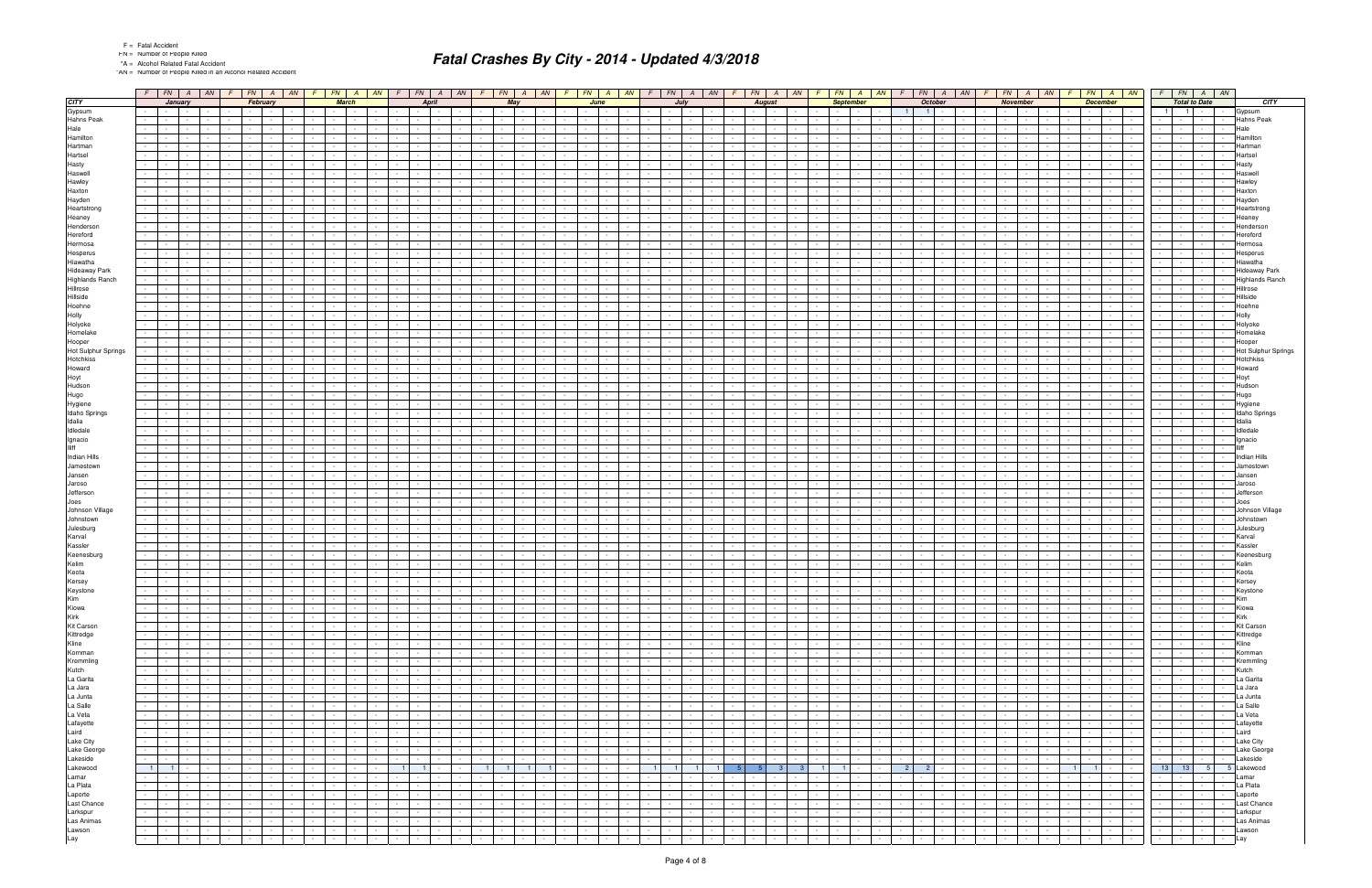|  |  | <b>Fatal Accide</b> |
|--|--|---------------------|
|--|--|---------------------|

"AN = Number of People Killed in an Alcohol Related Accident

|                      |                      |                                       |                          |            |                                    |                |              |            |              | $F$ $\vert$ FN $\vert$ A $\vert$ AN $\vert$ $F$ $\vert$ FN $\vert$ A $\vert$ AN $\vert$ AN $\vert$ AN $\vert$ AN $\vert$ |                      |                               | $F$   FN   A   AN   F   FN   A   AN |                          |                               |                  |                 |                      |                  |               |                         | $FN$   A   AN   F   FN   A   AN |                  | F.                                         | $FN$ $A$ $AN$                      |                  |                                    | $FN$ $A$                 | AN | F                         | $FN$ $A$ $AN$  |                 |                           | $FN$ $A$                                 | AN             |                                        |                 | $F$ $FN$ $A$ $AN$                   |                                    | $F$ $FN$ $A$ $AN$                               |
|----------------------|----------------------|---------------------------------------|--------------------------|------------|------------------------------------|----------------|--------------|------------|--------------|--------------------------------------------------------------------------------------------------------------------------|----------------------|-------------------------------|-------------------------------------|--------------------------|-------------------------------|------------------|-----------------|----------------------|------------------|---------------|-------------------------|---------------------------------|------------------|--------------------------------------------|------------------------------------|------------------|------------------------------------|--------------------------|----|---------------------------|----------------|-----------------|---------------------------|------------------------------------------|----------------|----------------------------------------|-----------------|-------------------------------------|------------------------------------|-------------------------------------------------|
|                      |                      | January<br>the contract of the con-   |                          |            |                                    | February       |              |            | <b>March</b> |                                                                                                                          |                      | <b>April</b>                  |                                     |                          |                               | May              |                 |                      | June             |               |                         | July                            |                  |                                            | <b>August</b>                      |                  |                                    | <b>September</b>         |    |                           | <b>October</b> |                 |                           | November                                 |                |                                        | <b>December</b> |                                     |                                    | <b>Total to Date</b>                            |
|                      |                      | <b>Contract Contract</b>              |                          |            |                                    |                |              |            |              |                                                                                                                          |                      | $\sim$ $-$                    |                                     |                          | $\sim$                        |                  |                 |                      |                  |               |                         |                                 |                  |                                            | $\sim$                             |                  |                                    |                          |    |                           |                |                 |                           |                                          |                |                                        |                 |                                     |                                    |                                                 |
|                      |                      |                                       |                          |            |                                    |                |              |            |              |                                                                                                                          |                      |                               |                                     |                          |                               |                  |                 |                      |                  |               |                         |                                 |                  |                                            |                                    |                  |                                    |                          |    |                           |                |                 |                           |                                          |                |                                        |                 |                                     |                                    |                                                 |
|                      |                      |                                       |                          |            |                                    |                |              |            |              |                                                                                                                          |                      |                               |                                     |                          |                               |                  |                 |                      |                  |               |                         |                                 |                  |                                            |                                    |                  |                                    |                          |    |                           |                |                 |                           |                                          |                |                                        |                 |                                     |                                    |                                                 |
|                      |                      |                                       |                          |            |                                    |                |              |            |              |                                                                                                                          |                      |                               |                                     |                          |                               |                  |                 |                      |                  |               |                         |                                 |                  |                                            |                                    |                  |                                    |                          |    |                           |                |                 |                           |                                          |                |                                        |                 |                                     |                                    |                                                 |
|                      |                      |                                       |                          |            |                                    |                |              |            |              |                                                                                                                          |                      |                               |                                     |                          |                               |                  |                 |                      |                  |               |                         |                                 |                  |                                            |                                    |                  |                                    |                          |    |                           |                |                 |                           |                                          |                |                                        |                 |                                     |                                    |                                                 |
|                      |                      |                                       |                          |            |                                    |                |              |            |              |                                                                                                                          |                      |                               |                                     |                          |                               |                  |                 |                      |                  |               |                         |                                 |                  |                                            |                                    |                  |                                    |                          |    |                           |                |                 |                           |                                          |                |                                        |                 |                                     |                                    |                                                 |
|                      |                      |                                       |                          |            |                                    |                |              |            |              |                                                                                                                          |                      |                               |                                     |                          |                               |                  |                 |                      |                  |               |                         |                                 |                  |                                            |                                    |                  |                                    | 11                       |    |                           |                |                 |                           |                                          |                |                                        |                 |                                     |                                    | 1 <sup>1</sup>                                  |
|                      |                      |                                       |                          |            |                                    |                |              |            |              |                                                                                                                          |                      |                               |                                     |                          |                               |                  |                 |                      |                  |               |                         |                                 |                  |                                            |                                    |                  |                                    |                          |    |                           |                |                 |                           |                                          |                |                                        |                 |                                     |                                    |                                                 |
|                      |                      |                                       |                          |            |                                    |                |              |            |              |                                                                                                                          |                      |                               |                                     |                          |                               |                  |                 |                      |                  |               |                         |                                 |                  |                                            |                                    |                  |                                    |                          |    |                           |                |                 |                           |                                          |                |                                        |                 |                                     |                                    |                                                 |
|                      |                      |                                       |                          |            |                                    |                |              |            |              |                                                                                                                          |                      |                               |                                     |                          |                               |                  |                 |                      |                  |               |                         |                                 |                  |                                            |                                    |                  |                                    |                          |    |                           |                |                 |                           |                                          |                |                                        |                 |                                     | $\sim$                             |                                                 |
|                      |                      |                                       |                          |            |                                    |                |              |            |              |                                                                                                                          |                      |                               |                                     |                          |                               |                  |                 |                      |                  |               |                         |                                 |                  |                                            |                                    |                  |                                    |                          |    |                           |                |                 |                           |                                          |                |                                        |                 |                                     |                                    |                                                 |
|                      |                      |                                       |                          |            |                                    |                |              |            |              |                                                                                                                          |                      |                               |                                     |                          |                               |                  |                 |                      |                  |               |                         |                                 |                  |                                            |                                    |                  |                                    |                          |    |                           |                |                 |                           |                                          |                |                                        |                 |                                     |                                    | 21<br>1 <sup>1</sup><br>1 Lonetree              |
|                      | $\sim$               |                                       |                          |            | 11                                 | $\blacksquare$ | $\mathbf{1}$ |            |              |                                                                                                                          |                      |                               |                                     |                          |                               |                  |                 |                      |                  |               |                         |                                 |                  |                                            |                                    |                  |                                    | 2 <sup>1</sup>           |    |                           |                |                 |                           |                                          |                |                                        |                 |                                     | $\overline{4}$                     | $\blacksquare$<br>1 Longmon                     |
|                      |                      |                                       |                          |            |                                    |                |              |            |              |                                                                                                                          |                      |                               |                                     |                          |                               |                  |                 |                      |                  |               |                         |                                 |                  |                                            |                                    |                  |                                    |                          |    |                           |                |                 |                           |                                          |                |                                        |                 |                                     |                                    |                                                 |
|                      |                      |                                       |                          |            |                                    |                |              |            |              |                                                                                                                          |                      |                               |                                     |                          |                               |                  |                 |                      |                  |               |                         |                                 |                  |                                            |                                    |                  |                                    |                          |    |                           |                |                 |                           |                                          |                |                                        |                 |                                     |                                    |                                                 |
|                      | $\sim$               |                                       |                          |            |                                    |                |              |            |              |                                                                                                                          | - 11                 |                               |                                     |                          |                               |                  |                 |                      | $\overline{1}$   |               |                         |                                 |                  |                                            |                                    |                  |                                    |                          |    |                           |                |                 |                           |                                          |                | 1 <sup>1</sup>                         |                 |                                     |                                    | - 3                                             |
|                      |                      |                                       |                          |            |                                    |                |              |            |              |                                                                                                                          |                      |                               |                                     |                          |                               |                  |                 |                      |                  |               |                         |                                 |                  |                                            |                                    |                  |                                    |                          |    |                           |                |                 |                           |                                          |                |                                        |                 |                                     |                                    |                                                 |
|                      |                      |                                       |                          |            |                                    |                |              |            |              |                                                                                                                          |                      |                               |                                     |                          |                               |                  |                 |                      |                  |               |                         |                                 |                  |                                            |                                    |                  |                                    |                          |    |                           |                |                 |                           |                                          |                |                                        |                 |                                     |                                    |                                                 |
|                      |                      |                                       |                          |            |                                    |                |              |            |              |                                                                                                                          |                      |                               |                                     |                          |                               |                  |                 |                      |                  |               |                         |                                 |                  |                                            |                                    |                  |                                    |                          |    |                           |                |                 |                           |                                          |                |                                        |                 |                                     |                                    |                                                 |
|                      |                      |                                       |                          |            |                                    |                |              |            |              |                                                                                                                          |                      |                               |                                     |                          |                               |                  |                 |                      |                  |               |                         |                                 |                  |                                            |                                    |                  |                                    |                          |    |                           |                |                 |                           |                                          |                |                                        |                 |                                     |                                    |                                                 |
|                      |                      |                                       |                          |            |                                    |                |              |            |              |                                                                                                                          |                      |                               |                                     |                          |                               |                  |                 |                      |                  |               |                         |                                 |                  |                                            |                                    |                  |                                    |                          |    |                           |                |                 |                           |                                          |                |                                        |                 |                                     |                                    |                                                 |
|                      |                      |                                       |                          |            |                                    |                |              |            |              |                                                                                                                          |                      |                               |                                     |                          |                               |                  |                 |                      |                  |               |                         |                                 |                  |                                            |                                    |                  |                                    |                          |    |                           |                |                 |                           |                                          |                |                                        |                 |                                     |                                    |                                                 |
|                      |                      |                                       |                          |            |                                    |                |              |            |              |                                                                                                                          |                      |                               |                                     |                          |                               |                  |                 |                      |                  |               |                         |                                 |                  |                                            |                                    |                  |                                    |                          |    |                           |                |                 |                           |                                          |                |                                        |                 |                                     |                                    |                                                 |
|                      |                      |                                       |                          |            |                                    |                |              |            |              |                                                                                                                          |                      |                               |                                     |                          |                               |                  |                 |                      |                  |               |                         |                                 |                  |                                            |                                    |                  |                                    |                          |    |                           |                |                 |                           |                                          |                |                                        |                 |                                     |                                    |                                                 |
|                      |                      |                                       |                          |            |                                    |                |              |            |              |                                                                                                                          |                      |                               |                                     |                          |                               |                  |                 |                      |                  |               |                         |                                 |                  |                                            |                                    |                  |                                    |                          |    |                           |                |                 |                           |                                          |                |                                        |                 |                                     |                                    |                                                 |
|                      |                      |                                       |                          |            |                                    |                |              |            |              |                                                                                                                          |                      |                               |                                     |                          |                               |                  |                 |                      |                  |               |                         |                                 |                  |                                            |                                    |                  |                                    |                          |    |                           |                |                 |                           |                                          |                |                                        |                 |                                     |                                    |                                                 |
|                      |                      |                                       |                          |            |                                    |                |              |            |              |                                                                                                                          |                      |                               |                                     |                          |                               |                  |                 |                      |                  |               |                         |                                 |                  |                                            |                                    |                  |                                    |                          |    |                           |                |                 |                           |                                          |                |                                        |                 |                                     |                                    |                                                 |
|                      |                      |                                       |                          |            |                                    |                |              |            |              |                                                                                                                          |                      |                               |                                     |                          |                               |                  |                 |                      |                  |               |                         |                                 |                  |                                            |                                    |                  |                                    |                          |    |                           |                |                 |                           |                                          |                |                                        |                 |                                     |                                    |                                                 |
|                      |                      |                                       |                          |            |                                    |                |              |            |              |                                                                                                                          |                      |                               |                                     |                          |                               |                  |                 |                      |                  |               |                         |                                 |                  |                                            |                                    |                  |                                    |                          |    |                           |                |                 |                           |                                          |                |                                        |                 |                                     |                                    |                                                 |
|                      |                      |                                       |                          |            |                                    |                |              |            |              |                                                                                                                          |                      |                               |                                     |                          |                               |                  |                 |                      |                  |               |                         |                                 |                  |                                            |                                    |                  |                                    |                          |    |                           |                |                 |                           |                                          |                |                                        |                 |                                     |                                    |                                                 |
|                      |                      |                                       |                          |            |                                    |                |              |            |              |                                                                                                                          |                      |                               |                                     |                          |                               |                  |                 |                      |                  |               |                         |                                 |                  |                                            |                                    |                  |                                    |                          |    |                           |                |                 |                           |                                          |                |                                        |                 |                                     |                                    |                                                 |
|                      |                      |                                       |                          |            |                                    |                |              |            |              |                                                                                                                          |                      |                               |                                     |                          |                               |                  |                 |                      |                  |               |                         |                                 |                  |                                            |                                    |                  |                                    |                          |    |                           |                |                 |                           |                                          |                |                                        |                 |                                     |                                    |                                                 |
|                      |                      |                                       |                          |            |                                    |                |              |            |              |                                                                                                                          |                      |                               |                                     |                          |                               |                  |                 |                      |                  |               |                         |                                 |                  |                                            |                                    |                  |                                    |                          |    |                           |                |                 |                           |                                          |                |                                        |                 |                                     |                                    |                                                 |
|                      |                      |                                       |                          |            |                                    |                |              |            |              |                                                                                                                          |                      |                               |                                     |                          |                               |                  |                 |                      |                  |               |                         |                                 |                  |                                            |                                    |                  |                                    |                          |    |                           |                |                 |                           |                                          |                |                                        |                 |                                     |                                    |                                                 |
|                      |                      |                                       |                          |            |                                    |                |              |            |              |                                                                                                                          |                      |                               |                                     |                          |                               |                  |                 |                      |                  |               |                         |                                 |                  |                                            |                                    |                  |                                    |                          |    |                           |                |                 |                           |                                          |                |                                        |                 |                                     |                                    |                                                 |
|                      |                      |                                       |                          |            |                                    |                |              |            |              |                                                                                                                          |                      |                               |                                     |                          |                               |                  |                 |                      |                  |               |                         |                                 |                  |                                            |                                    |                  |                                    |                          |    |                           |                |                 |                           |                                          |                |                                        |                 |                                     |                                    |                                                 |
|                      |                      |                                       |                          |            |                                    |                |              |            |              |                                                                                                                          |                      |                               |                                     |                          |                               |                  |                 |                      |                  |               |                         |                                 |                  |                                            |                                    |                  |                                    |                          |    |                           |                |                 |                           |                                          |                |                                        |                 |                                     |                                    |                                                 |
|                      |                      |                                       |                          |            |                                    |                |              |            |              |                                                                                                                          |                      |                               |                                     |                          |                               |                  |                 |                      |                  |               |                         |                                 |                  |                                            |                                    |                  |                                    |                          |    |                           |                |                 |                           |                                          |                |                                        |                 |                                     |                                    |                                                 |
|                      |                      |                                       |                          |            |                                    |                |              |            |              |                                                                                                                          |                      |                               |                                     |                          |                               |                  |                 |                      |                  |               |                         |                                 |                  |                                            |                                    |                  |                                    |                          |    |                           |                |                 |                           |                                          |                |                                        |                 |                                     |                                    |                                                 |
|                      |                      |                                       |                          |            |                                    |                |              |            |              |                                                                                                                          |                      |                               |                                     |                          |                               |                  |                 |                      |                  |               |                         |                                 |                  |                                            |                                    |                  |                                    |                          |    |                           |                |                 |                           |                                          |                |                                        |                 |                                     |                                    | $\overline{1}$<br>1 Mead                        |
|                      |                      |                                       |                          |            |                                    |                |              |            |              |                                                                                                                          |                      |                               |                                     |                          |                               |                  |                 |                      |                  |               |                         |                                 |                  |                                            |                                    |                  |                                    |                          |    |                           |                |                 |                           |                                          |                |                                        |                 |                                     |                                    |                                                 |
|                      |                      |                                       |                          |            |                                    |                |              |            |              |                                                                                                                          |                      |                               |                                     |                          |                               |                  |                 |                      |                  |               |                         |                                 |                  |                                            |                                    |                  |                                    |                          |    |                           |                |                 |                           |                                          |                |                                        |                 |                                     |                                    |                                                 |
|                      | $\sim$               |                                       |                          |            |                                    |                |              |            |              |                                                                                                                          |                      |                               |                                     |                          |                               |                  |                 |                      |                  |               |                         |                                 |                  |                                            |                                    |                  |                                    |                          |    |                           |                |                 |                           |                                          |                |                                        |                 |                                     |                                    |                                                 |
|                      |                      |                                       |                          |            |                                    |                |              |            |              |                                                                                                                          |                      |                               |                                     |                          |                               |                  |                 |                      |                  |               |                         |                                 |                  |                                            |                                    |                  |                                    |                          |    |                           |                |                 |                           |                                          |                |                                        |                 |                                     |                                    |                                                 |
|                      |                      |                                       |                          |            |                                    |                |              |            |              |                                                                                                                          |                      |                               |                                     |                          |                               |                  |                 |                      |                  |               |                         |                                 |                  |                                            |                                    |                  |                                    |                          |    |                           |                |                 |                           |                                          |                |                                        |                 |                                     |                                    |                                                 |
|                      |                      |                                       |                          |            |                                    |                |              |            |              |                                                                                                                          |                      |                               |                                     |                          |                               |                  |                 |                      |                  |               |                         |                                 |                  |                                            |                                    |                  |                                    |                          |    |                           |                |                 |                           |                                          |                |                                        |                 |                                     |                                    |                                                 |
|                      |                      |                                       |                          |            |                                    |                |              |            |              |                                                                                                                          |                      |                               |                                     |                          |                               |                  |                 |                      |                  |               |                         |                                 |                  |                                            |                                    |                  |                                    |                          |    |                           |                |                 |                           |                                          |                |                                        |                 |                                     |                                    |                                                 |
|                      |                      |                                       |                          |            |                                    |                |              |            |              |                                                                                                                          |                      |                               |                                     |                          |                               |                  |                 |                      |                  |               |                         |                                 |                  |                                            |                                    |                  |                                    |                          |    |                           |                |                 |                           |                                          |                |                                        |                 |                                     |                                    |                                                 |
|                      |                      |                                       |                          |            |                                    |                |              |            |              |                                                                                                                          |                      |                               |                                     |                          |                               |                  |                 |                      |                  |               |                         |                                 |                  |                                            |                                    |                  |                                    |                          |    |                           |                |                 |                           |                                          |                |                                        |                 |                                     |                                    |                                                 |
|                      |                      |                                       |                          |            |                                    |                |              |            |              |                                                                                                                          |                      |                               |                                     |                          |                               |                  |                 |                      |                  |               |                         |                                 |                  |                                            |                                    |                  |                                    |                          |    |                           |                |                 |                           |                                          |                |                                        |                 |                                     |                                    |                                                 |
|                      |                      |                                       |                          |            |                                    |                |              |            |              |                                                                                                                          |                      |                               |                                     |                          |                               |                  |                 |                      |                  |               |                         |                                 |                  |                                            |                                    |                  |                                    |                          |    |                           |                |                 |                           |                                          |                |                                        |                 |                                     |                                    |                                                 |
|                      |                      |                                       |                          |            |                                    |                |              |            |              |                                                                                                                          |                      |                               |                                     |                          |                               |                  |                 |                      |                  |               |                         |                                 |                  |                                            |                                    |                  |                                    |                          |    |                           |                |                 |                           |                                          |                |                                        |                 |                                     |                                    |                                                 |
|                      |                      |                                       |                          |            |                                    |                |              |            |              |                                                                                                                          |                      |                               |                                     |                          |                               |                  |                 |                      |                  |               |                         |                                 |                  |                                            |                                    |                  |                                    |                          |    |                           |                |                 |                           |                                          |                |                                        |                 |                                     |                                    |                                                 |
|                      |                      |                                       |                          |            |                                    |                |              |            |              |                                                                                                                          |                      |                               |                                     |                          |                               |                  |                 |                      |                  |               |                         |                                 |                  |                                            |                                    |                  |                                    |                          |    |                           |                |                 |                           |                                          |                |                                        |                 |                                     |                                    |                                                 |
|                      |                      |                                       |                          |            |                                    |                |              |            |              |                                                                                                                          |                      |                               |                                     |                          |                               |                  |                 |                      |                  |               |                         |                                 |                  |                                            |                                    |                  |                                    |                          |    |                           |                |                 |                           |                                          |                |                                        |                 |                                     |                                    |                                                 |
|                      |                      |                                       |                          |            |                                    |                |              |            |              |                                                                                                                          |                      |                               |                                     |                          |                               |                  |                 |                      |                  |               |                         |                                 |                  |                                            |                                    |                  |                                    |                          |    |                           |                |                 |                           |                                          |                |                                        |                 |                                     |                                    |                                                 |
|                      | $\vert$ 1            | $\blacksquare$ 1                      | $\blacksquare$           |            |                                    |                |              |            |              |                                                                                                                          |                      |                               |                                     |                          |                               |                  |                 |                      |                  |               |                         |                                 |                  |                                            |                                    |                  |                                    | 1 <sup>1</sup>           |    | 2                         | $2 \mid$       |                 |                           |                                          |                |                                        |                 |                                     | $\overline{4}$                     | 4 <sup>1</sup><br>2 <sup>1</sup><br>2 Montrose  |
|                      | $\sim$<br>$\sim$ $-$ |                                       |                          |            |                                    |                |              |            |              |                                                                                                                          |                      |                               |                                     |                          |                               |                  |                 |                      |                  |               |                         |                                 |                  |                                            | $\sim$                             |                  |                                    |                          |    |                           |                |                 |                           |                                          |                | $\blacksquare$                         |                 |                                     | $\sim$                             |                                                 |
|                      | $\sim$               | <b>Contract Contract</b>              | $\sim$                   | $\sim$     | $\sim$<br>$\sim$                   |                |              |            |              |                                                                                                                          |                      | $\sim$ $-$                    |                                     | $\sim$ $-$               | $\sim$                        | $\sim$           | $\sim$          | $\sim$               |                  | $\sim$        | $\sim$ $-$              | $\sim$                          | $\sim$ $-$       | $\sim$<br>$\sim 100$                       | $\sim$                             | $\sim 100$       | $\sim$<br><b>Contract</b>          | $\sim$                   |    | $\sim$                    | $\sim$         | $\sim 100$      | $\sim 10^{-11}$           | $\sim 100$                               | $\sim$ $-$     | <b>Contract Contract</b><br>$\sim 100$ |                 | $\sim$<br><b>Contract</b>           | $\sim$<br><b>Contract</b>          | <b>Contract</b><br>$\sim$                       |
|                      | $\sim$               | <b>Contract Contract Contract</b>     | $\sim 10^{-1}$           |            | $\sim$                             |                |              |            |              |                                                                                                                          | $\sim$               | $\sim 10^{-1}$<br>$\sim$      |                                     | $\sim$                   | $\sim$                        | $\sim$ 100 $\pm$ | $\sim$          |                      | <b>Service</b>   | $\sim$        | $\sim$ $-$              | $\sim 100$                      | $\sim$ 100 $\pm$ | $\sim$<br>$\sim 10^{-11}$                  | $\sim$ $-$                         | $\sim$ $-$       | $\sim$<br>$\sim 10^{-11}$          | $\sim$                   |    | $\sim$ $-$                | $\sim$         |                 | $\sim 10^{-11}$           | $\sim 10^{-1}$                           | $\sim$ $-$     | the contract of                        |                 | $\sim$<br>$\sim 100$                | $\sim 10^{-1}$<br>$\sim 100$       | $\sim$ $\sim$ $\sim$ $\sim$<br>$\sim$ 100 $\pm$ |
|                      | $\sim$               | and the property of the con-          |                          |            | $\sim$<br><b>Contract</b>          |                | $\sim$       | $\sim$     | $\sim$       | $\sim$                                                                                                                   | $\sim 10^{-1}$       | $\sim 100$                    | $\sim$                              | $\sim 100$               | $\sim$ $-$                    | $\sim$ $\sim$    | $\sim 10^{-1}$  | $\sim$               | <b>Service</b>   | $\sim$        | $\sim$<br>$\sim$        | $\sim$ $-$                      | $\sim 10^{-1}$   | $\sim 10$<br><b>Contract Contract</b>      | $\sim 10^{-11}$                    | $\sim$ $-$       | $\sim$                             | the contract             |    | $\sim$                    | $\sim$         | $\sim 10^{-11}$ |                           | the contract of                          | $\sim$ $-$     | <b>Contract Contract</b>               |                 | $\sim$<br><b>Contract</b>           | $\sim 10^{-1}$<br>$\sim 10^{-11}$  | $\sim$ $\sim$ $\sim$ $\sim$                     |
| Mount Princeton Hots | $\sim$               | <b>Contract</b>                       | $\sim 10^{-11}$          | $\sim$     | $\sim$<br>$\sim$                   |                |              | $\sim$     | $\sim$       | $\sim$                                                                                                                   | $\sim 10^{-1}$       | $\sim 10^{-1}$<br>$\sim$      | $\sim$                              | $\sim$                   | $\sim$                        | <b>Service</b>   | $\sim$          |                      | $\sim$           | $\sim$        | $\sim$<br>$\sim$        | $\sim 100$                      | $\sim$           | $\sim 10$<br>$\sim 10^{-1}$                | $\sim$                             | $\sim$           | $\sim$<br><b>Service</b>           | $\sim$                   |    |                           | $\sim$         | $\sim 10^{-11}$ | $\sim 10^{-11}$           | $\sim 10^{-1}$                           | $\sim$         | <b>Contract</b><br>$\sim 10^{-11}$     |                 | $\sim$<br>$\sim$ $-$                | $\sim 10^{-1}$<br>$\sim$ 100 $\mu$ |                                                 |
|                      |                      | $-1 - 1 - 1 - 1$                      |                          |            | $\sim$<br><b>Contract</b>          |                |              | $\sim$ $-$ | $\sim$       | $\sim$                                                                                                                   | <b>Service</b>       | $\sim 100$                    | $\sim$<br>$\sim$ $-$                | <b>Service</b>           | $\sim$                        | <b>Service</b>   | $\sim$          | $\sim$               | <b>Service</b>   | $\sim$        | $\sim$<br>$\sim$        | <b>Contract</b>                 | $\sim$ 100 $\pm$ | $\sim$<br>$\sim 10^{-10}$                  | $\sim$ $-$                         | $\sim$ $-$       | $\sim$                             | the contract             |    | $\sim$ $-$                | $\sim$ $-$     | $\sim 10^{-11}$ | 1 <sup>1</sup>            | $-1$ $1$                                 | $\blacksquare$ | the contract of the                    |                 | $\sim$ $-$<br>$\sim$                | $\blacksquare$ 1                   | 1 1 Mountain Village                            |
|                      | $\sim$               | $\sim 10^{-10}$                       | $\sim$                   |            | $\sim$                             |                |              |            |              |                                                                                                                          | $\sim$ $-$           | $\sim$ $-$                    |                                     | $\sim$                   | $\sim$                        | $\sim$           | $\sim$          |                      |                  | $\sim$        |                         | $\sim$                          |                  | $\sim$<br>$\sim$                           | $\sim$                             |                  | $\sim$                             | $\sim$                   |    |                           | $\sim$         |                 | $\sim$                    |                                          |                | $\sim 100$<br><b>Service</b>           |                 | $\sim$<br>$\sim$ $-$                | $\sim$                             | $\sim$ $-$<br>$\sim 10^{-11}$                   |
|                      | $\sim$               | <b>Contractor</b>                     | $\sim$ $-$               | $\sim$     | $\sim$<br>$\sim 100$               |                |              | $\sim$     |              |                                                                                                                          | $\sim$               | $\sim 10^{-11}$               | $\sim$<br>$\sim$                    | $\sim$ 100 $\mu$         | $\sim$                        | $\sim 100$       | $\sim$          |                      |                  | $\sim$        | $\sim$                  | $\sim 100$                      |                  | $\sim 10$<br>$\sim 10^{-11}$               | $\sim$                             |                  | $\sim$<br>$\sim 100$               | $\sim$                   |    |                           | $\sim$         | $\sim$ $-$      | $\sim 10^{-11}$           | $\sim 10^{-1}$                           | $\sim$         | the contract of                        |                 | $\sim$<br>$\sim$ $-$                | $\sim$ $-$                         | $\sim$ $-$<br>$\sim 10^{-1}$                    |
|                      |                      |                                       |                          |            |                                    |                |              |            |              |                                                                                                                          |                      |                               |                                     |                          |                               |                  |                 |                      |                  |               |                         |                                 |                  |                                            |                                    |                  |                                    |                          |    |                           |                |                 |                           |                                          |                |                                        |                 |                                     |                                    |                                                 |
|                      | $\sim$               | <b>Contract Contract</b>              | $\sim$                   |            | $\sim$<br><b>Contract</b>          |                |              | $\sim$     |              | $\sim$                                                                                                                   | $\sim$               | $\sim 100$                    | $\sim$<br>$\sim$                    | $\sim$                   | $\sim$                        | $\sim 10^{-11}$  | $\sim$          |                      | $\sim$ $ \sim$   | $\sim$        | $\sim$<br>$\sim$        | $\sim 100$                      | $\sim$           | $\sim$<br><b>Contract</b>                  | $\sim$                             | $\sim$ $-$       | $\sim$                             | $\sim$                   |    | $\sim$ $-$                | $\sim$ $-$     | $\sim 100$      | $\sim$ $\sim$ $\sim$      | $\sim 10^{-1}$                           | $\sim$         | the contract of the                    |                 | $\sim$<br>$\sim$ $-$                | $\sim$                             | the contract                                    |
|                      | $\sim$               | $\sim 10^{-11}$                       | $\sim$                   |            | $\sim$                             |                |              |            |              |                                                                                                                          | $\sim$               | $\sim$                        |                                     | $\sim$                   | $\sim$                        | $\sim$           |                 |                      |                  |               |                         | $\sim$                          |                  | $\sim$                                     | $\sim$                             |                  | $\sim$                             |                          |    |                           |                |                 | $\sim 100$                | $\sim$                                   |                | $\sim 10^{-1}$<br>$\sim$               |                 | $\sim$<br>$\sim$ $-$                | $\sim$                             | <b>Service</b><br>$\sim$                        |
|                      | $\sim 10^{-1}$       | <b>Contractor</b>                     | $\sim$                   |            | $\sim$                             |                |              | $\sim$     |              |                                                                                                                          | $\sim$               | $\sim 10^{-11}$               | $\sim$<br>$\sim$                    | $\sim$ 100 $\mu$         | $\sim$                        | <b>Service</b>   | $\sim$          |                      | $\sim$ 100 $\mu$ | $\sim$        | $\sim$                  | $\sim 100$                      |                  | $\sim 100$<br><b>Contract</b>              | $\sim 10^{-1}$                     | $\sim$ $-$       | $\sim$<br><b>Service</b>           | $\sim$                   |    |                           | $\sim$         | $\sim$          |                           | $\sim$ $\sim$ $\sim$<br>$\sim$ 100 $\mu$ | $\sim$         | the contract of                        |                 | $\sim$<br>$\sim 10^{-11}$           | $\sim$ $-$                         | <b>Contract Contract</b>                        |
|                      | $\sim 10^{-1}$       | <b>Contract Contract</b>              | $\sim 100$               | $\sim$     | $\sim$<br><b>State State</b>       | $\sim$         | $\sim$       | $\sim$     | $\sim$       | $\sim$ $-$                                                                                                               | $\sim$               | $\sim 10^{-11}$               | $\sim$<br><b>Contract Contract</b>  | <b>Contract Contract</b> | $\sim$                        | <b>Contract</b>  | $\sim$ $-$      | $\sim$               | <b>Service</b>   | $\sim$        | $\sim$<br>$\sim$ $-$    | <b>Contract</b>                 | $\sim$ 100 $\pm$ | $\sim 10$<br><b>Contract Contract</b>      | $\sim 10^{-10}$                    | $\sim$           | $\sim$                             | the contract of the con- |    | $\sim$ $-$                | $\sim$ $-$     | $\sim 100$      | $\sim$ $\sim$ $\sim$      | $\sim$ 100 $\pm$                         | $\sim$ $-$     | the contract of                        |                 | $\sim$<br>$\sim 100$ m $^{-1}$      | $\sim$                             | and the state of the state                      |
|                      | $\sim$               | <b>Contractor</b><br>$\sim$ 100 $\pm$ |                          |            | $\sim$                             |                |              |            |              |                                                                                                                          | $\sim$               | $\sim$ $-$                    |                                     | <b>Contract</b>          | $\sim$ $-$                    | <b>Service</b>   | $\sim$          |                      |                  | $\sim$ $\sim$ | $\sim$                  | $\sim$ 100 $\pm$                | $\sim$           | $\sim$<br>$\sim$                           | $\sim$                             | $\sim$           | $\sim$<br><b>Service</b>           | $\sim$                   |    |                           | $\sim 10^{-1}$ |                 | <b>Service</b>            | $\sim 100$                               |                | <b>Service</b><br>$\sim 100$           |                 | <b>Contract</b><br>$\sim$           | $\sim$                             | <b>Contract Contract</b><br>$\sim$              |
|                      |                      | $\sim 100$ m $^{-1}$                  | $\sim$                   |            | $\sim$<br>$\sim 100$               |                |              | $\sim$     |              | $\sim$                                                                                                                   | $\sim$ $-$           | $\sim 10^{-11}$               | $\sim$<br>$\sim$                    | $\sim 10^{-11}$          | $\sim$ $-$                    | $\sim$           | $\sim$          |                      | $\sim$           | $\sim$        | $\sim$                  | $\sim 100$                      | $\sim$ $\sim$    | $\sim 10$<br>$\sim$ $-$                    | $\sim$                             | $\sim$ $-$       | $\sim$<br>$\sim 10^{-11}$          | $\sim$                   |    |                           | $\sim$         |                 | $\sim 10^{-11}$           | $\sim 10^{-1}$                           | $\sim$         | <b>Contract Contract</b>               |                 | $\sim 10^{-11}$<br>$\sim$           | $\sim$                             | <b>1999</b><br>$\sim 10^{-1}$                   |
|                      | $\sim$               |                                       |                          | $\sim$     | $\sim$<br><b>Contract Contract</b> | $\sim$         |              | $\sim$     | $\sim$       | $\sim$                                                                                                                   | $\sim$               | $\sim 10^{-11}$               | $\sim 10^{-10}$<br>$\sim$           |                          | $\vert$ 1<br>$\blacksquare$ 1 | the contract     |                 | $\sim$               | <b>Service</b>   | $\sim$        |                         | $\sim$ $-$<br>$\sim 100$        | $\sim$ $-$       | $\sim 100$                                 | $\sim 10^{-11}$                    |                  | $\sim$                             | the contract             |    | <b>Service</b>            | $\sim$ $-$     |                 |                           | $\sim$ $\sim$<br>$\sim 10^{-1}$          | $\sim$         | the contract of                        |                 | $\sim$<br>$\sim 10^{-1}$            | 1 <sup>1</sup>                     | $-1$ $-1$<br>Northglenn                         |
|                      | $\sim 10^{-1}$       | and the property of the con-          |                          |            | $\sim$                             |                |              |            |              |                                                                                                                          | $\sim$               | $\sim$                        |                                     | <b>Service</b>           | $\sim$                        | $\sim$           | $\sim$          |                      |                  | $\sim$        |                         | $\sim$                          |                  | $\sim$<br>$\sim$                           | $\sim$                             |                  | $\sim$<br>$\sim$                   | $\sim$                   |    |                           | $\sim$         |                 | $\sim$ 100 $\pm$          | $\sim 100$                               |                | $\sim$<br>$\sim$                       |                 | $\sim$<br>$\sim 10^{-11}$           | $\sim$                             | $\sim$<br><b>Contractor</b>                     |
|                      | $\sim$               | <b>Contract</b>                       | $\sim$                   |            | <b>Contract</b>                    |                |              | $\sim$ $-$ | $\sim$       | $\sim$                                                                                                                   | $\sim$               | $\sim 10^{-11}$               | <b>Contract Contract</b><br>$\sim$  | $\sim 10^{-11}$          | $\sim$                        | $\sim 10^{-11}$  | $\sim 10^{-11}$ | $\sim$               | <b>Service</b>   | $\sim$        | $\sim$<br>$\sim$ $\sim$ | <b>Contract</b>                 | $\sim$ 100 $\pm$ | $\sim 100$<br>$\sim 10^{-11}$              | $\sim 10^{-11}$                    | $\sim 100$       | $\sim$<br><b>Contract</b>          | $\sim$                   |    | $\sim$ $-$                | $\sim$ $-$     | $\sim 10^{-11}$ | $\sim 10^{-11}$           | $\sim 10^{-1}$                           | $\sim$         | the contract of                        |                 | $\sim$<br>$\sim 10^{-11}$           | $\sim$<br>$\sim$ $-$               | $\sim$ $\sim$ $\sim$ $\sim$<br>$\sim$           |
|                      | $\sim 100$           | <b>Contract</b>                       | $\sim 100$               | $\sim$ $-$ | $\sim$                             |                |              | $\sim$     | $\sim$       | $\sim$                                                                                                                   | $\sim$               | $\sim 10^{-11}$               | <b>Service</b><br>$\sim$            | $\sim$                   | $\sim$                        | $\sim 100$       | $\sim$ $-$      | $\sim$               | <b>Service</b>   | $\sim$        | $\sim$                  | $\sim 100$                      | $\sim$ 100 $\mu$ | $\sim 10$                                  | <b>Contract</b><br>$\sim 10^{-11}$ |                  | $\sim$                             | the contract             |    | <b>Service</b>            | $\sim$ $-$     |                 |                           | $\sim$ $\sim$<br>$\sim 10^{-1}$          | $\sim$         | the contract of                        |                 |                                     | $\sim$                             | <b>Contract Contract</b>                        |
|                      |                      |                                       |                          |            |                                    |                |              |            |              |                                                                                                                          |                      |                               |                                     |                          |                               |                  |                 |                      |                  | $\sim$        |                         |                                 |                  | $\sim$<br>$\sim$                           | $\sim$                             |                  | $\sim$<br>$\sim$                   |                          |    |                           |                |                 |                           |                                          |                |                                        |                 |                                     |                                    |                                                 |
|                      | $\sim 10^{-1}$       |                                       | $\sim 10^{-1}$           |            | $\sim$<br><b>Contract Contract</b> | $\sim$         |              |            |              |                                                                                                                          |                      |                               |                                     |                          |                               |                  |                 |                      |                  |               |                         |                                 |                  |                                            |                                    |                  |                                    |                          |    |                           |                |                 |                           |                                          |                |                                        |                 | $\sim$<br>$\sim$ 100 $\mu$          |                                    |                                                 |
|                      | $\sim$               | <b>Contract</b>                       | $\sim$                   |            | $\sim$                             |                |              | $\sim$ $-$ |              |                                                                                                                          | $\sim$               | $\sim$                        |                                     | $\sim 10^{-11}$          | $\sim$                        | <b>Service</b>   | $\sim$          |                      |                  |               |                         | $\sim$                          |                  |                                            |                                    |                  |                                    | $\sim$                   |    |                           | $\sim$         |                 | $\sim 100$                | $\sim 100$                               |                | $\sim$<br>$\sim$ $-$                   |                 | $\sim$<br>$\sim$ $-$                | $\sim$                             | <b>Contract Contract</b><br>$\sim$              |
|                      | $\sim 100$           | the contract of the con-              |                          |            | $\sim$<br><b>Contract</b>          |                |              | $\sim$ $-$ |              | $\sim$                                                                                                                   | $\sim$ $\sim$ $\sim$ | $\sim 100$                    | $\sim$<br>$\sim 10^{-11}$           | <b>Contract Contract</b> | $\sim$ $-$                    | <b>Service</b>   | $\sim$ $ \sim$  |                      | <b>Service</b>   | $\sim$        | $\sim$<br>$\sim$        | $\sim 100$                      | $\sim$ 100 $\pm$ | $\sim 100$<br>$\sim 10^{-10}$              | $\sim 10^{-11}$                    | $\sim 100$       | $\sim$                             | the contract of the con- |    | $\sim$ $-$                | $\sim$ $-$     | $\sim 100$      | $\sim$ $\sim$ $\sim$      | $\sim 100$                               | $\sim$         | the contract of                        |                 | <b>Contract</b><br>$\sim$ $-$       | $\sim$                             | $\sim$ $\sim$ $\sim$ $\sim$                     |
|                      | $\sim$               | $\sim$ 100 $\pm$                      | $\sim$                   |            | $\sim$                             |                |              |            |              |                                                                                                                          | $\sim$               | $\sim$ $-$<br>$\sim 10^{-1}$  | $\sim$                              | $\sim$                   | $\sim$                        | $\sim$ 100 $\pm$ | $\sim$          |                      |                  | $\sim$        | $\sim$                  | $\sim$                          |                  | $\sim 10$<br>$\sim$ $-$                    | $\sim$                             |                  | $\sim$<br>$\sim 10^{-11}$          | $\sim$                   |    |                           | $\sim$         |                 | $\sim$                    | $\sim 10^{-1}$                           | $\sim$         | $\sim 100$<br>$\sim 10^{-1}$           |                 | $\sim$<br>$\sim$                    | $\sim$                             | $\sim 100$ km s $^{-1}$<br>$\sim$               |
|                      | $\sim 100$           | <b>Contract</b>                       | $\sim 10^{-11}$          |            | $\sim$<br>$\mathbf{I}$             |                |              | $\sim$     |              |                                                                                                                          | $\sim$ $\sim$ $\sim$ | $\sim 10^{-11}$               | $\sim$<br>$\sim$                    | $\sim 10^{-11}$          | $\sim$ $-$                    | <b>Service</b>   | $\sim$          |                      |                  | $\sim$        | $\sim$<br>$\sim$        | $\sim 100$                      | $\sim$ $\sim$    | $\sim 100$<br>$\sim 10^{-1}$               | $\sim 10^{-11}$                    | $\sim$ $-$       | $\sim$                             | $\sim$ $-$               |    |                           | $\sim$ $-$     | $\sim$ $-$      |                           | $\sim 10^{-1}$<br>$\sim$ $\sim$          | $\sim$ $-$     | the contract of                        |                 | $\sim$<br>$\sim 10^{-11}$           | $\sim 10^{-1}$                     | and the state of the state                      |
|                      | $\sim$               | $\sim$ $ -$                           | $\sim 100$               |            | $\sim$<br><b>Contract Contract</b> |                | $\sim$       | $\sim 100$ | $\sim$       | $\sim$                                                                                                                   | $\sim$ $\sim$        | $\sim 10^{-10}$               | $\sim$<br>$\sim$ $-$                | <b>Contract Contract</b> | $\sim$ $-$                    | $\sim 10^{-11}$  | $\sim$ $-$      |                      | $\sim$           | $\sim$        | $\sim$<br>$\sim$        | $\sim 100$                      | $\sim$ 100 $\pm$ | 19 Jul<br><b>Contract Contract</b>         | $\sim$                             | $\sim$ 100 $\pm$ | $\sim$<br><b>Contract Contract</b> | $\sim$ $-$               |    | $\sim$ $-$                | $\sim$ $-$     | $\sim$ $-$      | $\sim$ $  -$              | $\sim$ 100 $\pm$                         | $\sim$ $-$     | the contract of                        |                 | $\sim$<br><b>Contractor</b>         | $\sim$                             | $\sim$ $\sim$ $\sim$ $\sim$                     |
|                      | $\sim$               | <b>Contract Contract</b>              | $\sim$ $-$               | $\sim$     | $\sim$<br>$\sim$                   |                |              | $\sim$ $-$ |              | $\sim$                                                                                                                   | $\sim$ $\sim$        | $\sim$ $-$<br>$\sim 10^{-1}$  | $\sim$                              | $\sim$                   | $\sim$                        | $\sim 10^{-11}$  | $\sim$          |                      |                  | $\sim$        | $\sim$<br>$\sim$        | $\sim$ $-$                      | $\sim$           | $\sim 10$<br>$\sim$ 10 $\pm$               | $\sim$                             | $\sim$           | $\sim$<br><b>Service</b>           | $\sim$                   |    | $\sim$                    | $\sim$ $\sim$  | $\sim 10^{-1}$  | $\sim$                    | $\sim 100$                               | $\sim$         | the contract of                        |                 | $\sim$<br>$\sim 10^{-11}$           | $\sim$                             | $\sim$ $\sim$ $\sim$ $\sim$<br>$\sim 10^{-1}$   |
|                      | $\sim$               | <b>Contractor</b>                     | $\sim$                   |            | $\sim$<br><b>Contract</b>          |                |              | $\sim$     |              | $\sim$                                                                                                                   | <b>Contract</b>      | $\sim 100$                    | $\sim$<br>$\sim$                    | $\sim$ $-$               | $\sim$                        | <b>Service</b>   | $\sim$          |                      | $\sim$ 100 $\mu$ | $\sim$        | $\sim$                  | $\sim$ 100 $\pm$                | $\sim$ $-$       | $\sim 10$<br>$\sim 10^{-11}$               | $\sim$                             | $\sim$ $-$       | $\sim$<br><b>Service</b>           | $\sim$                   |    | $\sim$                    | $\sim$         | $\sim$          | $\sim 10^{-11}$           | $\sim 10^{-1}$                           | $\sim$         | $\sim 100$<br><b>Service</b>           |                 | $\sim$<br>$\sim$ $-$                | $\sim$                             | $\sim$ $-$                                      |
|                      | $\sim 10$            | $\sim$ 100 $\pm$                      | $\sim 100$               | $\sim$     | $\sim$<br><b>State Street</b>      |                |              | $\sim$     | $\sim$       | $\sim$ $-$                                                                                                               | $\sim$ $\sim$        | $\sim 10^{-10}$               | $\sim$<br>$\sim$                    | $\sim 10^{-11}$          | $\sim$ $-$                    | <b>Service</b>   | $\sim$ $-$      |                      | $\sim$           | $\sim$        | $\sim$<br>$\sim$        | $\sim 100$                      | $\sim$ 100 $\pm$ | $\sim 10$<br><b>Contract Contract</b>      | $\sim$                             | $\sim$ 100 $\pm$ | $\sim$<br><b>Contract Contract</b> | $\sim$ $-$               |    | $\sim$ $-$                | $\sim 100$     | $\sim$ $-$      | $\sim 10^{-11}$           | $\sim$ 100 $\pm$                         | $\sim$ $-$     | the contract of                        |                 | $\sim$<br><b>Contract Contract</b>  | $\sim$<br>$\sim$                   | <b>Contract Contract</b>                        |
|                      |                      | <b>Contractor</b>                     |                          | $\sim$     | $\sim$<br>$\sim$                   |                |              | $\sim$ $-$ | $\sim$       | $\sim$                                                                                                                   | $\sim$ $\sim$        | $\sim 10^{-1}$                | $\sim$                              | <b>Contract</b>          |                               | $\sim 10^{-11}$  | $\sim$          |                      | $\sim$           | $\sim$        | $\sim$<br>$\sim$ $-$    | $\sim 100$                      | $\sim$ 100 $\mu$ | $\sim 10^{-11}$                            |                                    | $\sim$ 100 $\mu$ | $\sim$<br><b>Service</b>           | $\sim$                   |    | $\sim$ $-$                | $\sim$         | $\sim$ $-$      |                           | $\sim 100$                               | $\sim$         |                                        |                 | <b>Service</b>                      |                                    |                                                 |
|                      | $\sim 100$<br>$\sim$ |                                       | $\sim$ $-$<br>$\sim 100$ | $\sim$     | $\sim$<br><b>Contractor</b>        |                | $\sim$       | $\sim$ $-$ | $\sim$       | $\sim$                                                                                                                   | $\sim$ $\sim$ $\sim$ | $\sim 10^{-11}$<br>$\sim 100$ | <b>Contract</b><br>$\sim$           | $\sim 10^{-11}$          | $\sim$ $-$<br>$\sim$ $-$      | $\sim 10^{-11}$  | $\sim$          | $\sim$ $-$<br>$\sim$ | <b>Service</b>   | $\sim$ $\sim$ | $\sim$                  | $\sim$ $-$<br>$\sim 10^{-11}$   | $\sim 10^{-1}$   | $\sim 10$<br>$\sim 100$<br>$\sim 10^{-11}$ | $\sim$<br>$\sim 10^{-10}$          | $\sim 100$       | $\sim$                             | <b>Service</b>           |    | $\sim 10^{-11}$<br>$\sim$ | $\sim$         | $\sim 10^{-11}$ | $\sim$<br>$\sim 10^{-11}$ | $\sim 10^{-11}$                          | $\sim$         | the contract of<br>the contract of     |                 | $\sim$<br>$\sim 10^{-11}$<br>$\sim$ | $\sim$<br>$\sim$ $-$<br>$\sim$     | the contract<br>$\sim$ $-$<br>$\sim$            |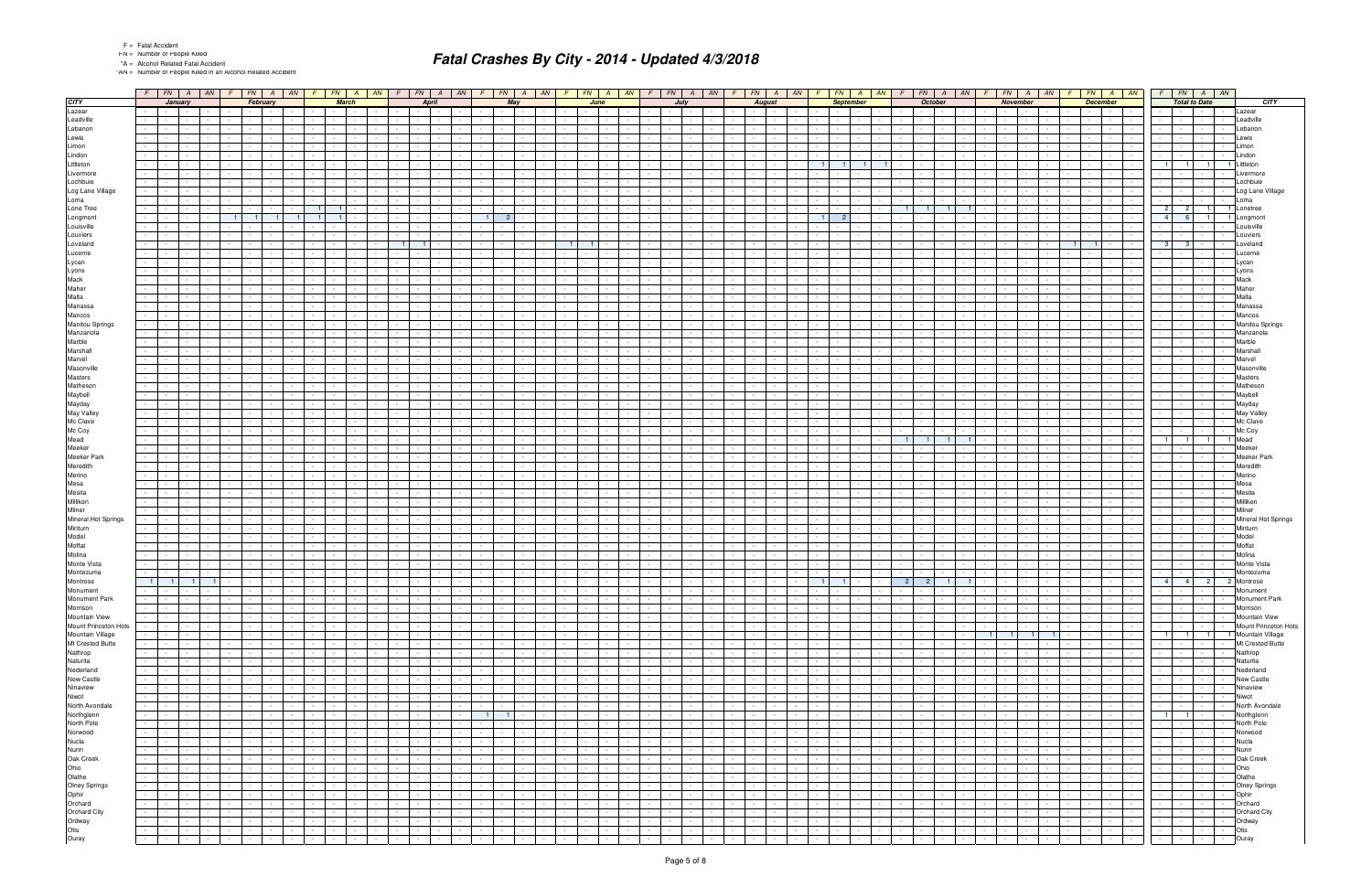"AN = Number of People Killed in an Alcohol Related Accident

|                                                            |                                    |                                     |                      | $F$ $FN$ $A$ $AN$ |        | $F$   FN   A   AN   F   FN   A   AN |                      |                                                           |                |                                                                    |                      |                               |                               | $F$ $FN$ $A$ $AN$                          |                                      | F                    | $FN$ $A$ $AN$                        |                  |                                             |                          |        |                          |                                                                               | $F$   FN   A   AN   F   FN   A   AN | $F$   $FN$   $A$                                                 | AM                                            |                  |                          | $FN$   A   AN   F                   |                  | $FN$   A   AN                               |                                              | FN                           |                                    | $A$ $AN$ $F$                      |                  |                  | $FN$ $A$ $AN$                                             | $F$ $FN$ $A$ $AN$                                    |                               |                  |                              |
|------------------------------------------------------------|------------------------------------|-------------------------------------|----------------------|-------------------|--------|-------------------------------------|----------------------|-----------------------------------------------------------|----------------|--------------------------------------------------------------------|----------------------|-------------------------------|-------------------------------|--------------------------------------------|--------------------------------------|----------------------|--------------------------------------|------------------|---------------------------------------------|--------------------------|--------|--------------------------|-------------------------------------------------------------------------------|-------------------------------------|------------------------------------------------------------------|-----------------------------------------------|------------------|--------------------------|-------------------------------------|------------------|---------------------------------------------|----------------------------------------------|------------------------------|------------------------------------|-----------------------------------|------------------|------------------|-----------------------------------------------------------|------------------------------------------------------|-------------------------------|------------------|------------------------------|
| <b>CITY</b>                                                |                                    |                                     | January              |                   |        | February                            |                      |                                                           |                | <b>March</b>                                                       |                      |                               | April                         |                                            |                                      |                      | May                                  |                  |                                             | June                     |        |                          | July                                                                          |                                     |                                                                  | <b>August</b>                                 |                  | <b>September</b>         |                                     |                  | October                                     |                                              |                              | <b>November</b>                    |                                   |                  | <b>December</b>  |                                                           |                                                      | <b>Total to Date</b>          |                  | <b>CITY</b>                  |
| Ovid                                                       | $\sim$                             | <b>Contract</b>                     | $\sim$               |                   |        |                                     |                      |                                                           |                | $\sim$ $\sim$<br>$\sim$                                            |                      |                               | $\sim$                        |                                            |                                      | $\sim$               |                                      |                  |                                             |                          |        |                          | the contract of the con-                                                      |                                     | <b>Contract Contract</b>                                         | $\sim$                                        |                  |                          |                                     |                  |                                             |                                              | $\sim$ $-$                   |                                    |                                   |                  | $\sim$           | $\sim$ $\sim$ $\sim$ $\sim$<br>$\sim$                     | $\sim$ $-$                                           |                               |                  | Ovid                         |
| Oxford                                                     | $\sim$                             |                                     |                      |                   |        |                                     |                      |                                                           |                |                                                                    |                      |                               |                               |                                            |                                      |                      |                                      |                  |                                             |                          |        |                          |                                                                               |                                     |                                                                  |                                               |                  |                          |                                     |                  |                                             |                                              |                              |                                    |                                   |                  |                  | <b>Service</b>                                            |                                                      |                               |                  | Oxford                       |
| Padroni<br>Pagoda                                          | $\sim$                             |                                     |                      |                   |        |                                     |                      |                                                           |                |                                                                    |                      |                               |                               |                                            |                                      |                      |                                      |                  |                                             |                          |        |                          |                                                                               |                                     |                                                                  |                                               |                  |                          |                                     |                  |                                             |                                              |                              |                                    |                                   |                  |                  | $\sim$                                                    |                                                      |                               |                  | Padroni<br>Pagoda            |
| Pagosa Jct                                                 | $\sim$<br>$\sim$                   |                                     |                      |                   |        |                                     |                      |                                                           |                |                                                                    |                      |                               |                               |                                            |                                      |                      |                                      |                  |                                             |                          |        |                          |                                                                               |                                     |                                                                  |                                               |                  |                          |                                     |                  |                                             |                                              |                              |                                    |                                   |                  |                  |                                                           |                                                      |                               |                  | Pagosa Jct                   |
| Pagosa Springs                                             |                                    |                                     |                      |                   |        |                                     |                      |                                                           |                |                                                                    |                      |                               |                               |                                            |                                      |                      |                                      |                  |                                             |                          |        |                          |                                                                               |                                     |                                                                  |                                               |                  |                          |                                     |                  |                                             |                                              |                              |                                    |                                   |                  |                  |                                                           |                                                      |                               |                  | Pagosa Springs               |
| Palisade                                                   | $\sim$                             |                                     |                      |                   |        |                                     |                      |                                                           |                |                                                                    |                      |                               |                               |                                            |                                      |                      |                                      |                  |                                             |                          |        |                          |                                                                               |                                     |                                                                  |                                               |                  |                          |                                     |                  |                                             |                                              |                              |                                    |                                   |                  |                  |                                                           |                                                      |                               |                  | Palisade                     |
| Palmer Lake                                                |                                    |                                     |                      |                   |        |                                     |                      |                                                           |                |                                                                    |                      |                               |                               |                                            |                                      |                      |                                      |                  |                                             |                          |        |                          |                                                                               |                                     |                                                                  |                                               |                  |                          |                                     |                  |                                             |                                              |                              |                                    |                                   |                  |                  |                                                           |                                                      |                               |                  | Palmer Lake                  |
| Paoli                                                      |                                    |                                     |                      |                   |        |                                     |                      |                                                           |                |                                                                    |                      |                               |                               |                                            |                                      |                      |                                      |                  |                                             |                          |        |                          |                                                                               |                                     |                                                                  |                                               |                  |                          |                                     |                  |                                             |                                              |                              |                                    |                                   |                  |                  |                                                           |                                                      |                               |                  | Paoli                        |
| Paonia                                                     | $\sim$                             |                                     |                      |                   |        |                                     |                      |                                                           |                |                                                                    |                      |                               |                               |                                            |                                      |                      |                                      |                  |                                             |                          |        |                          |                                                                               |                                     |                                                                  |                                               |                  |                          |                                     |                  |                                             |                                              |                              |                                    |                                   |                  |                  |                                                           |                                                      |                               |                  | Paonia                       |
| Parachute                                                  |                                    |                                     |                      |                   |        |                                     |                      |                                                           |                |                                                                    |                      |                               |                               |                                            |                                      |                      |                                      |                  |                                             |                          |        |                          |                                                                               |                                     |                                                                  |                                               |                  |                          |                                     |                  |                                             |                                              |                              |                                    |                                   |                  |                  |                                                           |                                                      |                               |                  | Parachut                     |
| Paradox<br>Parkdale                                        | $\sim$<br>$\sim$                   |                                     |                      |                   |        |                                     |                      |                                                           |                |                                                                    |                      |                               |                               |                                            |                                      |                      |                                      |                  |                                             |                          |        |                          |                                                                               |                                     |                                                                  |                                               |                  |                          |                                     |                  |                                             |                                              |                              |                                    |                                   |                  |                  |                                                           |                                                      |                               |                  | Paradox<br>Parkdale          |
| Parker                                                     |                                    |                                     |                      |                   |        |                                     |                      |                                                           |                |                                                                    |                      |                               |                               |                                            |                                      |                      |                                      |                  |                                             |                          |        |                          |                                                                               |                                     |                                                                  |                                               |                  |                          |                                     |                  |                                             |                                              |                              |                                    |                                   |                  |                  |                                                           | 2 <sup>1</sup><br>2                                  | $\overline{c}$                |                  | Parker                       |
| Parlin                                                     | $\sim$                             |                                     |                      |                   |        |                                     |                      |                                                           |                |                                                                    |                      |                               |                               |                                            |                                      |                      |                                      |                  |                                             |                          |        |                          |                                                                               |                                     |                                                                  |                                               |                  |                          |                                     |                  |                                             |                                              |                              |                                    |                                   |                  |                  |                                                           |                                                      |                               |                  | Parlin                       |
| Parshall                                                   | $\sim$                             |                                     |                      |                   |        |                                     |                      |                                                           |                |                                                                    |                      |                               |                               |                                            |                                      |                      |                                      |                  |                                             |                          |        |                          |                                                                               |                                     |                                                                  |                                               |                  |                          |                                     |                  |                                             |                                              |                              |                                    |                                   |                  |                  |                                                           |                                                      |                               |                  | Parshal                      |
| Peckham                                                    | $\sim$                             |                                     |                      |                   |        |                                     |                      |                                                           |                |                                                                    |                      |                               |                               |                                            |                                      |                      |                                      |                  |                                             |                          |        |                          |                                                                               |                                     |                                                                  |                                               |                  |                          |                                     |                  |                                             |                                              |                              |                                    |                                   |                  |                  |                                                           |                                                      |                               |                  | Peckhan                      |
| Peetz                                                      | $\sim$                             |                                     |                      |                   |        |                                     |                      |                                                           |                |                                                                    |                      |                               |                               |                                            |                                      |                      |                                      |                  |                                             |                          |        |                          |                                                                               |                                     |                                                                  |                                               |                  |                          |                                     |                  |                                             |                                              |                              |                                    |                                   |                  |                  |                                                           |                                                      |                               |                  | Peetz                        |
| Penrose                                                    |                                    |                                     |                      |                   |        |                                     |                      |                                                           |                |                                                                    |                      |                               |                               |                                            |                                      |                      |                                      |                  |                                             |                          |        |                          |                                                                               |                                     |                                                                  |                                               |                  |                          |                                     |                  |                                             |                                              |                              |                                    |                                   |                  |                  |                                                           |                                                      |                               |                  | Penrose                      |
| Peyton                                                     |                                    |                                     |                      |                   |        |                                     |                      |                                                           |                |                                                                    |                      |                               |                               |                                            |                                      |                      |                                      |                  |                                             |                          |        |                          |                                                                               |                                     |                                                                  |                                               |                  |                          |                                     |                  |                                             |                                              |                              |                                    |                                   |                  |                  |                                                           |                                                      |                               |                  | Peyton                       |
| Phippsburg                                                 |                                    |                                     |                      |                   |        |                                     |                      |                                                           |                |                                                                    |                      |                               |                               |                                            |                                      |                      |                                      |                  |                                             |                          |        |                          |                                                                               |                                     |                                                                  |                                               |                  |                          |                                     |                  |                                             |                                              |                              |                                    |                                   |                  |                  |                                                           |                                                      |                               |                  | Phippsburg                   |
| Pierce<br>Pine                                             |                                    |                                     |                      |                   |        |                                     |                      |                                                           |                |                                                                    |                      |                               |                               |                                            |                                      |                      |                                      |                  |                                             |                          |        |                          |                                                                               |                                     |                                                                  |                                               |                  |                          |                                     |                  |                                             |                                              |                              |                                    |                                   |                  |                  |                                                           |                                                      |                               |                  | Pierce<br>Pine               |
| Pine Junction                                              |                                    |                                     |                      |                   |        |                                     |                      |                                                           |                |                                                                    |                      |                               |                               |                                            |                                      |                      |                                      |                  |                                             |                          |        |                          |                                                                               |                                     |                                                                  |                                               |                  |                          |                                     |                  |                                             |                                              |                              |                                    |                                   |                  |                  |                                                           |                                                      |                               |                  | Pine Junction                |
| Pinecliffe                                                 |                                    |                                     |                      |                   |        |                                     |                      |                                                           |                |                                                                    |                      |                               |                               |                                            |                                      |                      |                                      |                  |                                             |                          |        |                          |                                                                               |                                     |                                                                  |                                               |                  |                          |                                     |                  |                                             |                                              |                              |                                    |                                   |                  |                  |                                                           |                                                      |                               |                  | Pinecliffe                   |
| Pinewood Springs                                           | $\sim$                             |                                     |                      |                   |        |                                     |                      |                                                           |                |                                                                    |                      |                               |                               |                                            |                                      |                      |                                      |                  |                                             |                          |        |                          |                                                                               |                                     |                                                                  |                                               |                  |                          |                                     |                  |                                             |                                              |                              |                                    |                                   |                  |                  |                                                           |                                                      |                               |                  | <b>Pinewood Springs</b>      |
| Pitkin                                                     |                                    |                                     |                      |                   |        |                                     |                      |                                                           |                |                                                                    |                      |                               |                               |                                            |                                      |                      |                                      |                  |                                             |                          |        |                          |                                                                               |                                     |                                                                  |                                               |                  |                          |                                     |                  |                                             |                                              |                              |                                    |                                   |                  |                  |                                                           |                                                      |                               |                  | Pitkin                       |
| Placerville                                                |                                    |                                     |                      |                   |        |                                     |                      |                                                           |                |                                                                    |                      |                               |                               |                                            |                                      |                      |                                      |                  |                                             |                          |        |                          |                                                                               |                                     |                                                                  |                                               |                  |                          |                                     |                  |                                             |                                              |                              |                                    |                                   |                  |                  |                                                           |                                                      |                               |                  | Placerville                  |
| Platoro                                                    | $\sim$                             |                                     |                      |                   |        |                                     |                      |                                                           |                |                                                                    |                      |                               |                               |                                            |                                      |                      |                                      |                  |                                             |                          |        |                          |                                                                               |                                     |                                                                  |                                               |                  |                          |                                     |                  |                                             |                                              |                              |                                    |                                   |                  |                  |                                                           |                                                      |                               |                  | Platoro                      |
| Platteville                                                |                                    |                                     |                      |                   |        |                                     |                      |                                                           |                |                                                                    |                      |                               |                               |                                            |                                      |                      |                                      |                  |                                             |                          |        |                          |                                                                               |                                     |                                                                  |                                               |                  |                          |                                     |                  |                                             |                                              |                              |                                    |                                   |                  |                  |                                                           |                                                      |                               |                  | Platteville<br>Pleasant View |
| <b>Pleasant View</b><br>Poncha Springs                     | $\sim$                             |                                     |                      |                   |        |                                     |                      |                                                           |                |                                                                    |                      |                               |                               |                                            |                                      |                      |                                      |                  |                                             |                          |        |                          |                                                                               |                                     |                                                                  |                                               |                  |                          |                                     |                  |                                             |                                              |                              |                                    |                                   |                  |                  |                                                           |                                                      |                               |                  | Poncha Springs               |
| Portland                                                   |                                    |                                     |                      |                   |        |                                     |                      |                                                           |                |                                                                    |                      |                               |                               |                                            |                                      |                      |                                      |                  |                                             |                          |        |                          |                                                                               |                                     |                                                                  |                                               |                  |                          |                                     |                  |                                             |                                              |                              |                                    |                                   |                  |                  |                                                           |                                                      |                               |                  | Portland                     |
| Poudre Park                                                |                                    |                                     |                      |                   |        |                                     |                      |                                                           |                |                                                                    |                      |                               |                               |                                            |                                      |                      |                                      |                  |                                             |                          |        |                          |                                                                               |                                     |                                                                  |                                               |                  |                          |                                     |                  |                                             |                                              |                              |                                    |                                   |                  |                  |                                                           |                                                      |                               |                  | Poudre Park                  |
| Powderhorn                                                 | $\sim$                             |                                     |                      |                   |        |                                     |                      |                                                           |                |                                                                    |                      |                               |                               |                                            |                                      |                      |                                      |                  |                                             |                          |        |                          |                                                                               |                                     |                                                                  |                                               |                  |                          |                                     |                  |                                             |                                              |                              |                                    |                                   |                  |                  |                                                           |                                                      |                               |                  | Powderhorr                   |
| Powder Wash                                                |                                    |                                     |                      |                   |        |                                     |                      |                                                           |                |                                                                    |                      |                               |                               |                                            |                                      |                      |                                      |                  |                                             |                          |        |                          |                                                                               |                                     |                                                                  |                                               |                  |                          |                                     |                  |                                             |                                              |                              |                                    |                                   |                  |                  |                                                           |                                                      |                               |                  | Powder Wash                  |
| Pritchett                                                  |                                    |                                     |                      |                   |        |                                     |                      |                                                           |                |                                                                    |                      |                               |                               |                                            |                                      |                      |                                      |                  |                                             |                          |        |                          |                                                                               |                                     |                                                                  |                                               |                  |                          |                                     |                  |                                             |                                              |                              |                                    |                                   |                  |                  |                                                           |                                                      |                               |                  | Pritchett                    |
| Proctor                                                    | $\sim 100$                         |                                     |                      |                   |        |                                     |                      |                                                           |                |                                                                    |                      |                               |                               |                                            |                                      |                      |                                      |                  |                                             |                          |        |                          |                                                                               |                                     |                                                                  |                                               |                  |                          |                                     |                  |                                             |                                              |                              |                                    |                                   |                  |                  |                                                           | $\sim$                                               |                               |                  | Proctor                      |
| Prospect Heights                                           | $\sim$                             |                                     |                      |                   |        |                                     |                      |                                                           |                |                                                                    |                      |                               |                               |                                            |                                      |                      |                                      |                  |                                             |                          |        |                          |                                                                               |                                     |                                                                  |                                               |                  |                          |                                     |                  |                                             |                                              |                              |                                    |                                   |                  |                  |                                                           |                                                      |                               |                  | Prospect Heights             |
| Prospect Valley<br>Pryor                                   |                                    |                                     |                      |                   |        |                                     |                      |                                                           |                |                                                                    |                      |                               |                               |                                            |                                      |                      |                                      |                  |                                             |                          |        |                          |                                                                               |                                     |                                                                  |                                               |                  |                          |                                     |                  |                                             |                                              |                              |                                    |                                   |                  |                  |                                                           |                                                      |                               |                  | Prospect Valley<br>Pryor     |
| Pueblo                                                     | 2 <sup>1</sup>                     |                                     |                      |                   |        |                                     |                      |                                                           | $\overline{2}$ | $\overline{2}$                                                     |                      |                               |                               |                                            |                                      |                      |                                      |                  | $\mathbf{1}$                                |                          |        |                          |                                                                               |                                     |                                                                  |                                               |                  |                          |                                     |                  |                                             |                                              |                              |                                    |                                   |                  |                  |                                                           | 9 <sup>1</sup><br>10                                 | 3 <sup>1</sup>                | 3 Pueblo         |                              |
| Pueblo West                                                |                                    |                                     |                      |                   |        |                                     |                      |                                                           |                |                                                                    |                      |                               |                               |                                            |                                      |                      |                                      |                  |                                             |                          |        |                          |                                                                               |                                     |                                                                  |                                               |                  |                          |                                     |                  |                                             |                                              |                              |                                    |                                   |                  |                  |                                                           | $\overline{1}$                                       | $\overline{1}$                |                  | Pueblo West                  |
| Punkin Center                                              |                                    |                                     |                      |                   |        |                                     |                      |                                                           |                |                                                                    |                      |                               |                               |                                            |                                      |                      |                                      |                  |                                             |                          |        |                          |                                                                               |                                     |                                                                  |                                               |                  |                          |                                     |                  |                                             |                                              |                              |                                    |                                   |                  |                  |                                                           |                                                      |                               |                  | Punkin Center                |
| Purcell                                                    |                                    |                                     |                      |                   |        |                                     |                      |                                                           |                |                                                                    |                      |                               |                               |                                            |                                      |                      |                                      |                  |                                             |                          |        |                          |                                                                               |                                     |                                                                  |                                               |                  |                          |                                     |                  |                                             |                                              |                              |                                    |                                   |                  |                  |                                                           |                                                      |                               |                  | Purcell                      |
| Radium                                                     | $\sim$                             |                                     |                      |                   |        |                                     |                      |                                                           |                |                                                                    |                      |                               |                               |                                            |                                      |                      |                                      |                  |                                             |                          |        |                          |                                                                               |                                     |                                                                  |                                               |                  |                          |                                     |                  |                                             |                                              |                              |                                    |                                   |                  |                  |                                                           |                                                      |                               |                  | Radium                       |
| Ramah<br>Rand                                              |                                    |                                     |                      |                   |        |                                     |                      |                                                           |                |                                                                    |                      |                               |                               |                                            |                                      |                      |                                      |                  |                                             |                          |        |                          |                                                                               |                                     |                                                                  |                                               |                  |                          |                                     |                  |                                             |                                              |                              |                                    |                                   |                  |                  |                                                           |                                                      |                               |                  | Ramah                        |
|                                                            |                                    |                                     |                      |                   |        |                                     |                      |                                                           |                |                                                                    |                      |                               |                               |                                            |                                      |                      |                                      |                  |                                             |                          |        |                          |                                                                               |                                     |                                                                  |                                               |                  |                          |                                     |                  |                                             |                                              |                              |                                    |                                   |                  |                  |                                                           |                                                      |                               |                  | Rand<br>Rangely              |
|                                                            | $\sim$                             |                                     |                      |                   |        |                                     |                      |                                                           |                |                                                                    |                      |                               |                               |                                            |                                      |                      |                                      |                  |                                             |                          |        |                          |                                                                               |                                     |                                                                  |                                               |                  |                          |                                     |                  |                                             |                                              |                              |                                    |                                   |                  |                  |                                                           |                                                      |                               |                  | Raymer                       |
| Rangely                                                    | $\sim$                             |                                     |                      |                   |        |                                     |                      |                                                           |                |                                                                    |                      |                               |                               |                                            |                                      |                      |                                      |                  |                                             |                          |        |                          |                                                                               |                                     |                                                                  |                                               |                  |                          |                                     |                  |                                             |                                              |                              |                                    |                                   |                  |                  |                                                           |                                                      |                               |                  |                              |
| Raymer                                                     | $\sim$<br>$\sim$                   |                                     |                      |                   |        |                                     |                      |                                                           |                |                                                                    |                      |                               |                               |                                            |                                      |                      |                                      |                  |                                             |                          |        |                          |                                                                               |                                     |                                                                  |                                               |                  |                          |                                     |                  |                                             |                                              |                              |                                    |                                   |                  |                  |                                                           |                                                      |                               |                  |                              |
| Raymond                                                    |                                    |                                     |                      |                   |        |                                     |                      |                                                           |                |                                                                    |                      |                               |                               |                                            |                                      |                      |                                      |                  |                                             |                          |        |                          |                                                                               |                                     |                                                                  |                                               |                  |                          |                                     |                  |                                             |                                              |                              |                                    |                                   |                  |                  |                                                           |                                                      |                               |                  | Raymond<br><b>Red Cliff</b>  |
| Red Cliff<br>Red Feather Lakes                             |                                    |                                     |                      |                   |        |                                     |                      |                                                           |                |                                                                    |                      |                               |                               |                                            |                                      |                      |                                      |                  |                                             |                          |        |                          |                                                                               |                                     |                                                                  |                                               |                  |                          |                                     |                  |                                             |                                              |                              |                                    |                                   |                  |                  |                                                           |                                                      |                               |                  | <b>Red Feather Lakes</b>     |
| Redmesa                                                    | $\sim$                             | $\sim$                              | $\sim$               |                   |        |                                     |                      |                                                           |                | $\sim$ $-$<br>$\sim$                                               |                      |                               | $\sim$                        | $\sim$ $-$                                 |                                      |                      |                                      |                  |                                             |                          |        |                          | $\sim$<br>$\sim$                                                              |                                     | $\sim$<br>$\sim$                                                 |                                               |                  |                          |                                     |                  |                                             |                                              | $\sim$                       |                                    |                                   |                  |                  | $\sim$                                                    | $\sim$                                               |                               | $\sim$           | Redmesa                      |
| Red Mountai                                                |                                    |                                     |                      |                   |        |                                     |                      |                                                           |                |                                                                    |                      |                               |                               |                                            |                                      |                      |                                      |                  |                                             |                          |        |                          |                                                                               |                                     |                                                                  |                                               |                  |                          |                                     |                  |                                             |                                              |                              |                                    |                                   |                  |                  |                                                           |                                                      |                               |                  | <b>Red Mountair</b>          |
| Redstone                                                   | $\sim$                             | $\sim$ 10 $\pm$                     | $\sim$               |                   |        |                                     |                      |                                                           |                | $\sim$<br>$\sim$                                                   |                      |                               | $\sim$                        | $\sim$ $\sim$                              |                                      | $\sim$               |                                      |                  | $\sim$                                      |                          |        |                          | $\sim$<br>$\sim$                                                              |                                     | $\sim$<br>$\sim$ 10 $\pm$                                        | $\sim$                                        |                  |                          |                                     |                  |                                             |                                              |                              |                                    |                                   |                  | $\sim$           | $\sim 10^{-11}$<br>$\sim$                                 | $\sim$<br>$\sim 100$                                 |                               | $\sim$           | Redstone                     |
| Redvale                                                    | $\sim$                             | $\sim$ 100 $\pm$<br>$\sim$ $-$      | $\sim$<br>$\sim$     |                   |        |                                     | $\sim$               |                                                           |                | <b>Contract</b><br>$\sim$ $-$<br>$\sim$<br>$\sim$                  | $\sim$               | $\sim$                        | $\sim$                        | the contract of the con-                   |                                      | $\sim$               | $\sim 100$                           |                  | $\sim 10^{-1}$<br>$\sim$                    | $\sim$ $-$               |        | $\sim$                   | the contract of<br>$\sim$ $\sim$<br>$\sim$                                    |                                     | $\sim 100$<br><b>Contract</b><br>$\sim$ $-$                      | $\sim$                                        | $\sim$           |                          |                                     | $\sim$           |                                             |                                              | $\sim 10^{-11}$              | $\sim 10^{-11}$<br>$\sim$          |                                   |                  | $\sim$           | the contract of<br>$\sim$                                 | the contract of                                      | $\sim$                        | $\sim$<br>$\sim$ | Redvale                      |
| Red Wing                                                   | $\sim$                             | <b>Second Contract</b>              | $\sim$               |                   |        |                                     | $\sim$               |                                                           |                | the contract                                                       | $\sim$               | $\sim$                        | $\sim$<br>$\sim$              | and the state                              |                                      | $\sim$<br>$\sim$     | <b>Contract</b>                      |                  | $\sim$ $-$                                  | $\sim$                   |        | $\sim 10^{-1}$           | and the state                                                                 |                                     | $\sim$<br>$\sim 100$<br>$\sim 10^{-11}$                          | $\sim$<br>$\sim$                              | $\sim$           |                          | $\sim$                              | $\sim$           | $\sim$                                      | $\sim$<br>$\sim$ $\sim$                      | $\sim$ $  -$                 | $\sim 10^{-10}$                    | $\sim$ $-$                        |                  | $\sim$<br>$\sim$ | $\sim 10^{-11}$<br>the contract                           | $\sim$ $\sim$<br>$\sim$ 100 $\pm$<br>the contract of | $\sim$                        | $\sim$           | Red Wing<br>Rico             |
| Rico                                                       | $\sim 10^{-1}$                     | $\sim 100$                          | $\sim$               | $\sim$            |        |                                     | $\sim$               | $\sim 100$                                                |                | $\sim$ $\sim$ $\sim$<br>$\sim$ 100 $\mu$                           | $\sim$               | <b>Service</b>                | $\sim$                        | the contract                               | $\sim$                               | $\sim$               | <b>Contractor</b>                    | $\sim$           | $\sim$ $-$                                  | $\sim$ $-$               |        | $\sim 100$               | $\sim$ $\sim$ $\sim$ $\sim$<br>$\sim 10^{-11}$                                |                                     | $\sim 100$<br><b>Contractor</b>                                  | $\sim$ $-$                                    | $\sim$           | $\sim$ $-$               | $\sim$<br>$\sim$                    | $\sim$ $-$       | $\sim$                                      | $\sim$<br>$\sim$                             | $\sim 10^{-11}$              | <b>Contract Contract</b>           | $\sim$ $-$                        | $\sim$           | $\sim$           | the contract of                                           | the control of the                                   | <b>Service</b>                | $\sim$           | Ridgway                      |
| Ridgway<br>Rifle                                           | $\sim 10^{-1}$                     | $\sim 100$                          | $\sim$               |                   |        |                                     |                      |                                                           |                | $\sim 10^{-11}$<br>$\sim$                                          |                      |                               | $\sim$                        | <b>Contract Contract</b>                   | $\sim$                               | $\sim$               |                                      |                  | $\sim$ $-$                                  |                          |        | $\sim$                   | $\sim$<br>$\sim 100$                                                          |                                     | $\sim$<br>$\sim 100$                                             | $\sim$                                        |                  |                          | $\sim$                              |                  |                                             |                                              | $\sim$                       | $\sim$ $\sim$                      |                                   |                  | $\sim$           | the contract of the con-                                  | the contract of                                      |                               | $\sim$           | Rifle                        |
| Rio Blanco                                                 | $\sim$                             | $\sim$ 100 $\pm$                    | $\sim$               |                   |        |                                     |                      |                                                           |                | $\sim 10^{-11}$<br>$\sim$ $-$                                      | $\sim$               | $\sim$                        | $\sim$                        | <b>Contract Contract</b>                   | $\sim$                               | $\sim$               |                                      |                  | $\sim$ $-$                                  |                          |        | $\sim$                   | $\sim 10^{-1}$<br>$\sim$                                                      |                                     | $\sim$<br>$\sim$ 100 $\pm$                                       | $\sim$                                        | $\sim$           |                          |                                     |                  |                                             |                                              | $\sim$                       | $\sim 10^{-11}$                    | $\sim$                            |                  | $\sim$           | $\sim$ $\sim$<br>$\sim$                                   | $\sim 100$                                           |                               | $\sim$           | Rio Blanco                   |
| Rockport                                                   | $\omega_{\rm{max}}$                | $\sim 100$                          | $\sim$               |                   |        |                                     | $\sim$               | $\sim 100$                                                |                | $\sim$ $\sim$ $\sim$<br>$\sim$ 100 $\mu$                           | $\sim$               | <b>Service</b>                | $\sim$                        | and the state of the state                 |                                      | $\sim$               | <b>Contract Contract</b>             | $\sim$           | $\sim$ $-$                                  | $\sim$                   |        | $\sim 100$               | $\sim$ $-$<br>$\sim 10^{-11}$                                                 |                                     | $\sim 100$<br><b>Contractor</b>                                  | $\sim$ $-$                                    | $\sim$           |                          | $\sim$                              |                  | <b>Service</b><br>$\sim$ $-$                | $\sim$                                       | $\sim$ $-$                   | <b>Contract Contract</b>           | $\sim$ $-$                        | $\sim$           | $\sim$           | <b>Service</b>                                            | the contract of                                      | $\sim$ $-$                    | $\sim$           | Rockport                     |
| Rockvale                                                   | $\sim$                             | $\sim 100$                          | $\sim$               |                   |        |                                     |                      |                                                           |                | $\sim$ 100 $\pm$<br>$\sim$                                         |                      |                               | $\sim$                        | $\sim$                                     | $\sim$                               | $\sim$               |                                      |                  | $\sim$ $-$                                  |                          |        | $\sim$                   | $\sim$<br>$\sim 100$                                                          |                                     | $\sim$<br>$\sim$ $\sim$                                          | $\sim$                                        |                  |                          | $\sim$                              |                  |                                             |                                              | $\sim$                       | $\sim$ $\sim$                      |                                   |                  | $\sim$           | the contract of the con-                                  | the contract of                                      |                               | $\sim$           | Rockvale                     |
| Rockwood                                                   | $\sim$                             | $\sim 10^{-1}$                      | $\sim$               |                   |        |                                     | $\sim$               | <b>Contract</b>                                           |                | $\sim 10^{-11}$<br>$\sim$ $-$                                      | $\sim$               | $\sim$                        | $\sim$                        | <b>Contract</b>                            | $\sim$<br>$\sim$                     | $\sim$               | $\sim 10^{-1}$                       |                  | $\sim$ $-$                                  |                          |        | $\sim$                   | $\sim$ $-$<br>$\sim 10^{-1}$                                                  |                                     | $\sim$<br>$\sim 10^{-1}$                                         | $\sim$                                        | $\sim$           |                          | $\sim$                              | $\sim$           | $\sim$                                      | $\sim$<br>$\sim$                             | $\sim$                       | $\sim 10^{-11}$<br><b>Service</b>  | $\sim$                            |                  | $\sim$           | $\sim$ $\sim$<br>$\sim 100$                               | $\sim 100$<br>$\sim 100$                             | <b>Service</b>                | $\sim$           | Rockwood                     |
|                                                            |                                    | <b>All Service</b><br>$\sim 100$    | $\sim$<br>$\sim$ $-$ |                   |        |                                     | $\sim$ $-$           |                                                           |                | the contract of<br>$\sim$ 100 $\mu$<br>$\sim$ $-$                  | $\sim$               |                               | $\sim$<br>$\sim$              | <b>Contract Contract</b><br>$\sim$         | $\sim$                               | $\sim$<br>$\sim$ $-$ | <b>Contract</b>                      | $\sim$           | $\sim 10^{-1}$<br>$\sim$                    | $\sim$                   |        | $\sim 100$<br>$\sim$     | and the state<br>$\sim$ $\sim$<br>$\sim 10^{-11}$                             |                                     | $\sim 100$<br>$\sim 100$ km s $^{-1}$<br>$\sim$<br>$\sim$ $\sim$ | $\sim$<br>$\sim$                              | $\sim$<br>$\sim$ | $\sim$                   | $\sim$                              |                  |                                             |                                              | $\sim$ $  -$<br>$\sim$       | $\sim$ $-$                         | $\sim$ $-$<br>$\sim$ $-$          |                  | $\sim$<br>$\sim$ | the contract<br><b>Contract Contract</b><br>$\sim$ $\sim$ | <b>Service</b> State<br><b>Service</b>               | $\sim$ 100 $\mu$              | $\sim$<br>$\sim$ | Rocky Ford                   |
| Rocky Ford<br>Rocky Mtn. Arsenal                           | $\sim$                             | the contract                        | $\sim$               | $\sim$ $-$        |        | $\sim$ 100 $\mu$                    | $\sim$               | $\sim 100$                                                |                | <b>Contract</b><br>$\sim$ $-$                                      | $\sim$               | $\sim$ $-$                    | $\sim$                        | the contract of the                        | $\sim$                               | $\sim$               | <b>Contract</b>                      |                  | $\sim$ $-$                                  | $\sim$                   |        | $\sim$                   | $\sim$ $-$<br><b>Contract</b>                                                 |                                     | $\sim 100$<br><b>Contract</b>                                    | $\sim$ $-$                                    | $\sim$           | $\sim$ $-$               | $\sim$<br>$\sim$                    | $\sim$           | $\sim$ $\sim$                               | $\sim$                                       | $\sim 10^{-11}$              | <b>Contract Contract</b>           | $\sim$ $-$                        |                  | $\sim$           | the company                                               | $\sim 10^{-1}$<br>the contract of                    | $\sim$                        | $\sim$           | Rocky Mtn. Arsenal<br>Roggen |
| Roggen<br>Rollinsville                                     | $\sim$                             | $\sim 10^{-1}$                      | $\sim$               |                   |        |                                     | $\sim$               |                                                           |                | $\sim 10^{-11}$<br>$\sim$ $-$                                      | $\sim$               |                               | $\sim$                        | $\sim 10^{-11}$                            | $\sim$                               | $\sim$               | $\sim 10^{-11}$                      |                  | $\sim$ $-$                                  |                          |        | $\sim$                   | $\sim$ $\sim$<br>$\sim 10^{-1}$                                               |                                     | $\sim$<br>$\sim 100$                                             | $\sim$                                        | $\sim$           | $\sim$                   |                                     |                  |                                             |                                              | $\sim$                       | $\sim$ $-$                         | $\sim$                            |                  | $\sim$           | the control of the                                        | <b>Service</b> State                                 |                               | $\sim$           | Rollinsville                 |
| Romeo                                                      | $\sim 100$                         | $\sim$ 100 $\pm$                    | $\sim$               |                   |        |                                     | $\sim$               |                                                           |                | $\sim 10^{-1}$<br>$\sim 100$                                       | $\sim$               | $\sim$                        | $\sim$                        | <b>Service</b>                             | $\sim$                               | $\sim$               | $\sim 100$                           |                  | $\sim$ $-$                                  | $\sim$                   |        | $\sim 100$               | $\sim 10^{-1}$<br>$\sim 10^{-11}$                                             |                                     | $\sim 100$<br>$\sim 100$                                         | $\sim$                                        | $\sim$           |                          | $\sim$                              |                  | $\sim$                                      |                                              | $\sim$ $-$                   | <b>Contract</b>                    | $\sim$ $-$                        |                  | $\sim$           | <b>Contract Contract</b>                                  | the contract of                                      |                               | $\sim$           | Romeo                        |
| Rosedale                                                   | $\sim 10^{-1}$                     | $\sim 100$                          | $\sim$               |                   |        |                                     |                      | $\sim 100$                                                |                | <b>Contract</b><br>$\sim$ $-$                                      | $\sim$               | <b>Service</b>                | $\sim$                        | <b>Contract Contract</b>                   | $\sim$ $-$<br>$\sim$ 100 $\mu$       | $\sim$               | <b>Service</b>                       |                  | $\sim$ $-$                                  | $\sim$                   |        | $\sim$                   | <b>Contract</b><br>$\sim 10^{-11}$                                            |                                     | $\sim 10$<br><b>Contract</b>                                     | $\sim$<br>$\sim$                              | $\sim$           |                          | $\sim$                              | $\sim$           | $\sim$ $-$                                  | $\sim$                                       | $\sim$ $-$                   | <b>Service</b>                     | $\sim$ $-$                        | $\sim$           | $\sim$           | the company                                               | the control of the                                   | $\sim 10^{-11}$               | $\sim$           | Rosedale                     |
| Rosita                                                     | $\sim$                             | $\sim$ $-$                          | $\sim$               |                   |        |                                     | $\sim$               |                                                           |                | $\sim$<br>$\sim$ $-$                                               | $\sim$               |                               | $\sim$                        | $\sim 10^{-11}$                            | $\sim$                               | $\sim$               | $\sim$                               |                  | $\sim$ $-$                                  |                          |        | $\sim$                   | $\sim$<br>$\sim 10^{-1}$                                                      |                                     | $\sim$<br>$\sim 10^{-1}$                                         | $\sim$                                        | $\sim$           | $\sim$                   |                                     |                  |                                             | $\sim$                                       | $\sim$                       | $\sim$                             | $\sim$                            |                  | $\sim$           | $\sim$ $\sim$ $\sim$<br>$\sim 100$                        | <b>Service</b> State                                 |                               | $\sim$           | Rosita                       |
| Roxborough Park                                            |                                    | <b>Second Control</b>               | $\sim$ $-$           |                   |        |                                     | $\sim$               |                                                           |                | $\sim$ $\sim$ $\sim$<br>$\sim 10^{-1}$                             | $\sim$               | $\sim$                        | $\sim$                        | <b>Contract Contract</b>                   | $\sim$ $-$<br>$\sim$                 | $\sim$               | <b>Contract</b>                      |                  | $\sim$ $-$                                  | $\sim$                   |        | $\sim 100$               | $\sim 10^{-10}$<br>$\sim 10^{-11}$                                            |                                     | $\sim 100$<br>$\sim 10^{-1}$                                     | $\sim$                                        | $\sim$           |                          | $\sim$                              |                  | $\sim$<br>$\sim$                            | $\sim$                                       | $\sim$ $-$                   | <b>Contract</b>                    | $\sim$ $-$                        |                  | $\sim$           | the contract                                              | the contract of                                      | <b>Service</b>                | $\sim$           | Roxborough Park              |
|                                                            | $\mathcal{L}_{\rm{max}}$           | <b>Contract</b><br>$\sim$ 100 $\mu$ | $\sim$<br>$\sim$     |                   |        |                                     | $\sim$               |                                                           |                | $\sim 10^{-11}$<br>$\sim$ $-$                                      | $\sim$               | <b>Service</b>                | $\sim$                        | <b>Service</b><br><b>Contract Contract</b> | $\sim$<br>$\sim$ 100 $\mu$<br>$\sim$ | $\sim$               | $\sim$<br>$\sim 10^{-11}$            |                  | $\sim$ $-$<br>$\sim 10^{-1}$                | $\sim$                   |        | $\sim 100$               | <b>Contract Contract</b><br>$\sim 10^{-11}$<br>$\sim$ 100 $\mu$<br>$\sim$ $-$ |                                     | $\sim 100$<br>$\sim 100$<br>$\sim 10^{-11}$                      | $\sim$<br>$\sim$<br>$\sim$                    | $\sim$<br>$\sim$ | $\sim$<br>$\sim$         |                                     | $\sim$<br>$\sim$ | $\sim$<br>$\sim$                            | $\sim$                                       | $\sim$ $-$<br>$\sim 10^{-1}$ | <b>Contract</b><br>$\sim$          | $\sim$<br>$\sim$                  |                  | $\sim$           | <b>Service</b>                                            | the contract of                                      | <b>Contract</b><br>$\sim$     | $\sim$<br>$\sim$ | Royal Gorge                  |
|                                                            | $\sim$<br>$\sim$                   | $\sim$ $-$                          | $\sim$               |                   |        |                                     | $\sim$               |                                                           |                | $\sim 10^{-11}$<br>$\sim$ $-$<br><b>Service</b><br>$\sim$ $-$      | $\sim$               | $\sim$ 100 $\mu$              | $\sim$<br>$\sim$              | <b>Service</b>                             | $\sim$                               | $\sim$<br>$\sim$     | $\sim 100$                           |                  | $\sim$ $-$                                  | $\sim$                   |        | $\sim$<br>$\sim$         | <b>Contract</b><br>$\sim 10^{-11}$                                            |                                     | $\sim$<br>$\sim$<br>$\sim 100$                                   | $\sim$                                        | $\sim$           |                          | $\sim$                              | $\sim$           |                                             | $\sim$                                       | $\sim$ $-$                   | $\sim 10^{-11}$                    | $\sim$                            |                  | $\sim$<br>$\sim$ | the control of the<br><b>Contract Contract</b>            | <b>Service</b> State<br><b>Service</b> State         | $\sim$                        | $\sim$           | Rush<br>Rustic               |
|                                                            | $\sim 100$                         | $\sim 100$                          | $\sim$               |                   |        |                                     | $\sim$               |                                                           |                | $\sim 100$<br>$\sim$ $-$                                           | $\sim$               | $\sim 100$                    | $\sim$                        | <b>Contract Contract</b>                   | $\sim$ $-$<br>$\sim 100$             | $\sim$               |                                      |                  | $\sim$ $-$                                  |                          |        | $\sim 100$               | $\sim$ $-$<br>$\sim 10^{-11}$                                                 |                                     | $\sim 10$<br>$\sim 10^{-11}$                                     | $\sim$                                        | $\sim$           |                          | $\sim$                              | $\sim$           | $\sim$                                      |                                              | $\sim$ $-$                   | $\sim 10^{-11}$                    | $\sim$ $-$                        |                  | $\sim$           | <b>Contract Contract</b>                                  | <b>Service</b> State                                 |                               | $\sim$           | Rye                          |
|                                                            | $\mathcal{L}^{\mathcal{L}}$        | $\sim$ 100 $\mu$                    | $\sim$               |                   |        |                                     | $\sim$               | <b>Contract</b>                                           |                | $\sim 10^{-11}$<br>$\sim 10^{-1}$                                  | $\sim$ $-$           |                               | $\sim$                        | <b>Contract Contract</b>                   | $\sim$ $-$                           | $\sim$               | $\sim$                               |                  | $\sim$ $\sim$                               | $\sim$                   |        | $\sim$                   | $\sim$ 100 $\mu$<br>$\sim 10^{-11}$                                           |                                     | $\sim$<br>$\sim 100$                                             | $\sim$                                        | $\sim$           | $\sim$                   |                                     | $\sim$           | $\sim$                                      |                                              | $\sim$ $-$                   | $\sim$                             | $\sim$ $-$                        |                  | $\sim$           | the contract                                              | $\sim 100$                                           |                               | $\sim$           | Saguache                     |
| Royal Gorge<br>Rush<br>Rustic<br>Rye<br>Saguache<br>Salida | $\sim$                             | $\sim 100$                          | $\sim$               |                   |        |                                     | $\sim$               | $\sim 100$                                                |                | <b>Contract</b><br>$\sim 10^{-1}$                                  | $\sim$               | <b>Service</b>                | $\sim$ $-$                    | $\sim$ $-$                                 | $\sim 10^{-1}$<br>$\sim$             | $\sim$               | $\sim 100$                           |                  | $\sim 10^{-1}$                              | $\sim$                   |        | $\sim 100$               | $\sim$ $-$<br>$\sim 10^{-11}$                                                 | $\sim$                              | $\sim 100$<br>$\sim 10^{-11}$                                    | $\sim$                                        | $\sim$           | $\sim$                   | $\sim$<br>$\sim$                    | $\sim$           | $\sim$                                      | $\sim$<br>$\sim$                             | $\sim 10^{-11}$              | $\sim 10^{-11}$                    | $\sim$                            | $\sim$           | $\sim$           | the contract of                                           | the contract of                                      | $\sim$                        | $\sim$           | Salida                       |
| San Acacio                                                 | $\sim 10^{-1}$                     | <b>Contract</b>                     | $\sim$               |                   |        |                                     |                      |                                                           |                | $\sim 100$<br>$\sim$ $-$                                           | $\sim$               |                               | $\sim$                        |                                            | $\sim$                               | $\sim$               |                                      |                  | $\sim$ $-$                                  |                          |        | $\sim 100$               | $\sim 10^{-1}$<br>$\sim 10^{-1}$                                              |                                     | $\sim$<br>$\sim 10^{-11}$                                        | $\sim$                                        | $\sim$           |                          | $\sim$                              |                  | $\sim$<br>$\sim$                            |                                              | $\sim$ $-$                   | <b>Service</b>                     | $\sim$ $-$                        |                  | $\sim$           | <b>Contract Contract</b>                                  | the control of the                                   |                               | $\sim$           | San Acacio                   |
| San Francisco                                              | $\mathcal{L}_{\rm{max}}$           | $\sim 100$                          | $\sim$               | $\sim$            |        |                                     | $\sim$               | $\sim 100$                                                |                | $\sim 10^{-11}$<br>$\sim$ $\sim$                                   | $\sim$ $-$           | $\sim$                        | $\sim$                        | <b>Contract Contract</b>                   | $\sim$ $-$                           | $\sim$               | $\sim$ 100 $\mu$                     |                  | $\sim$ $\sim$                               | $\sim$                   |        | $\sim$                   | $\sim$ 100 $\mu$<br>$\sim 10^{-1}$                                            |                                     | $\sim$<br>$\sim 10^{-11}$                                        | $\sim$                                        | $\sim$           | $\sim$                   |                                     | $\sim$ 100 $\mu$ | $\sim$                                      | $\sim$<br>$\sim$ $-$                         | $\sim$ $-$                   | $\sim$ $\sim$                      | $\sim$                            | $\sim$           | $\sim$           | the contract                                              | $\sim 10^{-1}$<br><b>Contract Contract</b>           | $\sim$ $\sim$                 | $\sim$           | San Francisco                |
| San Luis<br>San Pablo                                      | $\mathcal{L}_{\rm{max}}$<br>$\sim$ | <b>Contract</b><br>$\sim 10^{-10}$  | $\sim$<br>$\sim$     | $\sim$ $-$        | $\sim$ | $\sim 10^{-11}$<br>$\sim 100$       | $\sim$ $-$<br>$\sim$ | $\sim 100$<br>$\sim$ $-$<br>$\sim 10^{-11}$<br>$\sim$ $-$ |                | $\sim 100$ km s $^{-1}$<br>$\sim$ $\sim$ $\sim$<br>the contract of | $\sim$ $-$<br>$\sim$ | $\sim 10^{-11}$<br>$\sim 100$ | $\sim$ $-$<br>$\sim 10^{-11}$ | the contract of<br>the contract of         | $\sim 100$<br>$\sim$ 100 $\mu$       | $\sim$<br>$\sim$ $-$ | <b>Contractor</b><br>$\sim 10^{-11}$ | $\sim$<br>$\sim$ | $\sim 10^{-1}$<br><b>Contract</b><br>$\sim$ | $\sim$ $-$<br>$\sim$ $-$ | $\sim$ | $\sim 100$<br>$\sim$ $-$ | the contract of the con-<br><b>CALL CALL</b>                                  | $\sim$ $-$<br>$\sim$ $-$            | $\sim$<br><b>Contract</b><br>$\sim$<br>$\sim 100$ km s $^{-1}$   | $\sim$<br>$\sim$<br>$\sim 10^{-11}$<br>$\sim$ | $\sim$<br>$\sim$ | $\sim$ $-$<br>$\sim$ $-$ | $\sim$<br>$\sim 10^{-11}$<br>$\sim$ | $\sim$<br>$\sim$ | <b>Contract</b><br>$\sim$ $-$<br>$\sim$ $-$ | $\sim$<br>$\sim$ $-$<br>$\sim$<br>$\sim$ $-$ | $\sim 100$<br>$\sim 10^{-1}$ | $\sim 10^{-10}$<br>$\sim 10^{-10}$ | $\sim 10^{-11}$<br>$\sim 10^{-1}$ | $\sim$<br>$\sim$ | $\sim$<br>$\sim$ | the contract of the con-<br><b>Service</b>                | the control of the<br><b>Service</b> Service         | $\sim 100$<br>$\sim 10^{-11}$ | $\sim$<br>$\sim$ | San Luis<br>San Pablo        |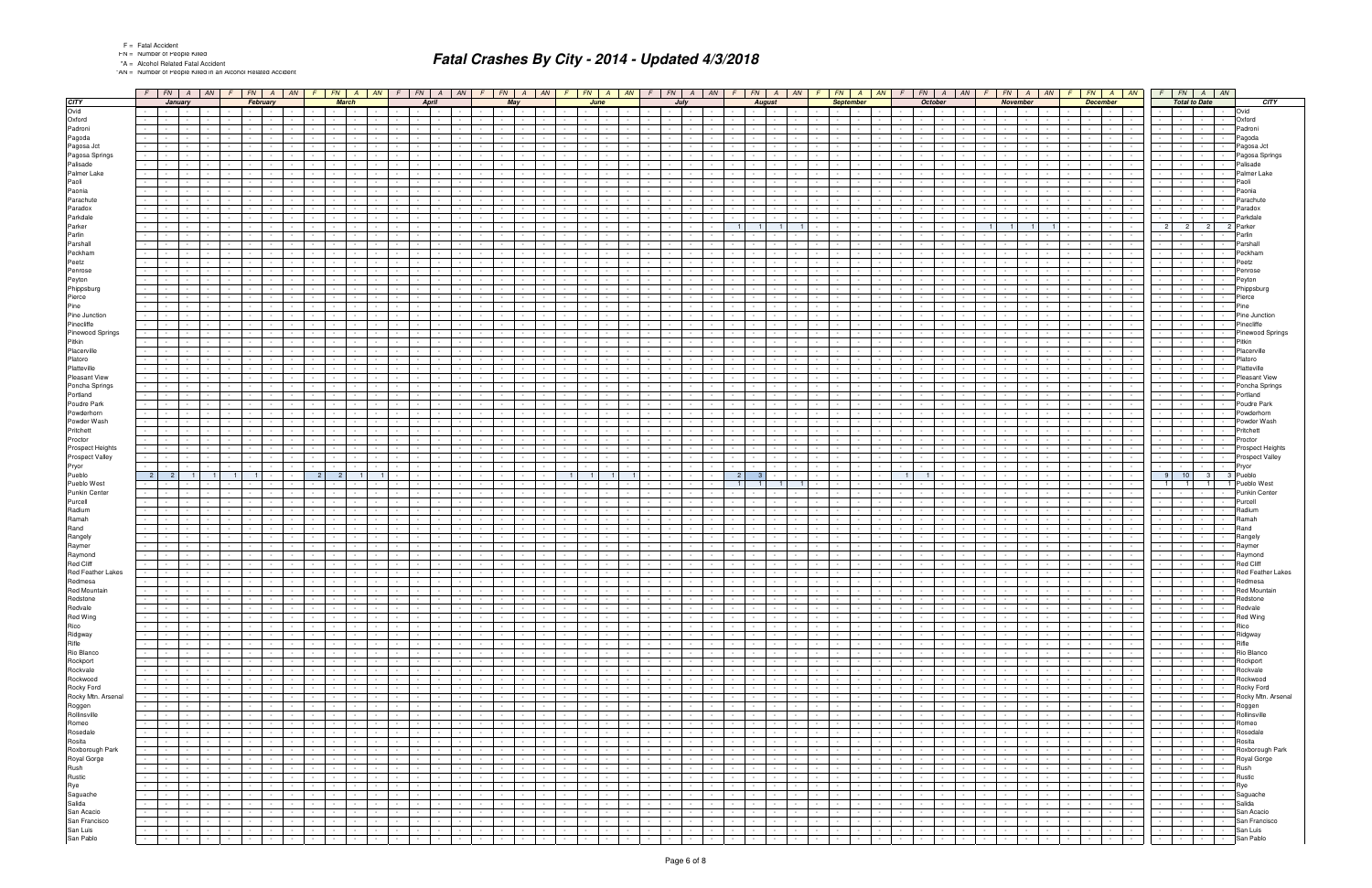"AN = Number of People Killed in an Alcohol Related Accident

|                                              | $F$ $FN$ $A$ $AN$                                                                                                                | $F N$ $A$ $AN$<br>$\sqrt{F}$                                   | $F$ $FN$ $A$<br>AN                                           | $F$ $FN$ $A$<br>AN                                                       | $F$ $FN$ $A$ $AN$                                         | $F$ $FN$<br>$A$   AN   $F$                                                                       |                                  | $FN$   A   AN                      | F                                  |                                   | $FN$ $A$ $AN$                              |        | $FN$ $A$ $AN$                                             | F.                                | $FN$   A   AN            |                               | $FN$ $A$ $AN$                            |                 |                                             | $FN$ $A$ $AN$                               | $F$ $FN$ $A$ $AN$                                                                       |                          |
|----------------------------------------------|----------------------------------------------------------------------------------------------------------------------------------|----------------------------------------------------------------|--------------------------------------------------------------|--------------------------------------------------------------------------|-----------------------------------------------------------|--------------------------------------------------------------------------------------------------|----------------------------------|------------------------------------|------------------------------------|-----------------------------------|--------------------------------------------|--------|-----------------------------------------------------------|-----------------------------------|--------------------------|-------------------------------|------------------------------------------|-----------------|---------------------------------------------|---------------------------------------------|-----------------------------------------------------------------------------------------|--------------------------|
| <b>CITY</b>                                  | January                                                                                                                          | February                                                       | <b>March</b>                                                 | <b>April</b>                                                             | May                                                       | June                                                                                             | Juh                              |                                    |                                    | <b>August</b>                     |                                            |        | <b>September</b>                                          |                                   | <b>October</b>           |                               | <b>November</b>                          |                 |                                             | <b>December</b>                             | <b>Total to Date</b>                                                                    | <b>CITY</b>              |
| Sanford                                      | $\sim$ $-$<br>$\sim 100$                                                                                                         | and the state                                                  | <b>Service</b>                                               | $\sim 100$                                                               | the contract of the                                       |                                                                                                  |                                  |                                    |                                    |                                   | $\sim$                                     |        | <b>Contract Contract</b><br>$\sim$                        |                                   | $\sim$ $-$               |                               | $\sim 100$<br>$\sim$ 100 $\pm$           |                 | $\sim$ $-$                                  | $\sim 100$<br>$\sim$                        | Sanford<br>$\sim$                                                                       |                          |
| Sapinero                                     |                                                                                                                                  |                                                                |                                                              |                                                                          |                                                           |                                                                                                  |                                  |                                    |                                    |                                   |                                            |        |                                                           |                                   |                          |                               |                                          |                 |                                             |                                             | Sapinero                                                                                |                          |
|                                              |                                                                                                                                  |                                                                |                                                              |                                                                          |                                                           |                                                                                                  |                                  |                                    |                                    |                                   |                                            |        |                                                           |                                   |                          |                               |                                          |                 |                                             |                                             |                                                                                         |                          |
| Sargents<br>Saw Pit                          | $\sim$                                                                                                                           | $\sim$                                                         |                                                              |                                                                          | $\sim$                                                    |                                                                                                  |                                  |                                    |                                    |                                   |                                            |        |                                                           |                                   |                          |                               |                                          |                 |                                             | $\sim$                                      | Sargents<br><b>Saw Pit</b><br>$\sim$                                                    |                          |
|                                              |                                                                                                                                  |                                                                |                                                              |                                                                          |                                                           |                                                                                                  |                                  |                                    |                                    |                                   |                                            |        |                                                           |                                   |                          |                               |                                          |                 |                                             |                                             |                                                                                         |                          |
| Security-Widefield                           |                                                                                                                                  |                                                                |                                                              |                                                                          |                                                           |                                                                                                  |                                  |                                    |                                    |                                   |                                            |        |                                                           |                                   |                          |                               |                                          |                 |                                             |                                             |                                                                                         | Security-Widefield       |
| Sedalia                                      |                                                                                                                                  |                                                                |                                                              |                                                                          |                                                           |                                                                                                  |                                  |                                    |                                    |                                   |                                            |        |                                                           |                                   |                          |                               |                                          |                 |                                             |                                             | Sedalia                                                                                 |                          |
| Sedgwick                                     | $\blacksquare$ 1<br>- 1 -<br>$\blacksquare$                                                                                      |                                                                |                                                              |                                                                          |                                                           |                                                                                                  |                                  |                                    |                                    |                                   |                                            |        |                                                           |                                   |                          |                               |                                          |                 |                                             |                                             | 1 Sedgwick<br>1 <sup>1</sup><br>$\overline{1}$                                          |                          |
| Segundo                                      |                                                                                                                                  |                                                                |                                                              |                                                                          |                                                           |                                                                                                  |                                  |                                    |                                    |                                   |                                            |        |                                                           |                                   |                          |                               |                                          |                 |                                             |                                             | Segundo                                                                                 |                          |
| Seibert                                      |                                                                                                                                  |                                                                |                                                              |                                                                          |                                                           |                                                                                                  |                                  |                                    |                                    |                                   |                                            |        |                                                           |                                   |                          |                               |                                          |                 |                                             |                                             | Seibert                                                                                 |                          |
| Severance                                    | $\sim$                                                                                                                           |                                                                |                                                              |                                                                          |                                                           |                                                                                                  |                                  |                                    |                                    |                                   |                                            |        |                                                           |                                   |                          |                               |                                          |                 |                                             | $\sim$                                      | Severance<br>$\sim$                                                                     |                          |
| Shawnee                                      |                                                                                                                                  |                                                                |                                                              |                                                                          |                                                           |                                                                                                  |                                  |                                    |                                    |                                   |                                            |        |                                                           |                                   |                          |                               |                                          |                 |                                             |                                             | Shawnee                                                                                 |                          |
| <b>Shaffers Crossing</b>                     |                                                                                                                                  |                                                                |                                                              |                                                                          |                                                           |                                                                                                  |                                  |                                    |                                    |                                   |                                            |        |                                                           |                                   |                          |                               |                                          |                 |                                             |                                             |                                                                                         | <b>Shaffers Crossing</b> |
| Sheridan                                     | $\sim$                                                                                                                           |                                                                |                                                              |                                                                          |                                                           |                                                                                                  |                                  |                                    |                                    |                                   |                                            |        |                                                           |                                   |                          |                               |                                          |                 |                                             |                                             | Sheridan<br>$\sim$<br>$\sim$                                                            |                          |
| Sheridan Lake                                |                                                                                                                                  |                                                                |                                                              |                                                                          |                                                           |                                                                                                  |                                  |                                    |                                    |                                   |                                            |        |                                                           |                                   |                          |                               |                                          |                 |                                             |                                             |                                                                                         | Sheridan Lake            |
| Silt                                         |                                                                                                                                  |                                                                |                                                              |                                                                          |                                                           |                                                                                                  |                                  |                                    |                                    |                                   |                                            |        |                                                           |                                   |                          |                               |                                          |                 |                                             |                                             |                                                                                         |                          |
| Silver Cliff                                 |                                                                                                                                  |                                                                |                                                              |                                                                          |                                                           |                                                                                                  |                                  |                                    |                                    |                                   |                                            |        |                                                           |                                   |                          |                               |                                          |                 |                                             |                                             | Silver Cliff                                                                            |                          |
| Silver Plume                                 |                                                                                                                                  |                                                                |                                                              |                                                                          |                                                           |                                                                                                  |                                  |                                    |                                    |                                   |                                            |        |                                                           |                                   |                          |                               |                                          |                 |                                             |                                             | Silver Plume                                                                            |                          |
| Silverthorne                                 |                                                                                                                                  |                                                                |                                                              |                                                                          |                                                           |                                                                                                  |                                  |                                    |                                    |                                   |                                            |        |                                                           |                                   |                          |                               |                                          |                 |                                             |                                             | Silverthorne                                                                            |                          |
| Silverton                                    |                                                                                                                                  |                                                                |                                                              |                                                                          |                                                           |                                                                                                  |                                  |                                    |                                    |                                   |                                            |        |                                                           |                                   |                          |                               |                                          |                 |                                             |                                             | Silverton                                                                               |                          |
| Simla                                        |                                                                                                                                  |                                                                |                                                              |                                                                          |                                                           |                                                                                                  |                                  |                                    |                                    |                                   |                                            |        |                                                           |                                   |                          |                               |                                          |                 |                                             |                                             | Simla                                                                                   |                          |
| Skyway                                       |                                                                                                                                  |                                                                |                                                              |                                                                          |                                                           |                                                                                                  |                                  |                                    |                                    |                                   |                                            |        |                                                           |                                   |                          |                               |                                          |                 |                                             |                                             | Skyway                                                                                  |                          |
| Slater                                       |                                                                                                                                  |                                                                |                                                              |                                                                          |                                                           |                                                                                                  |                                  |                                    |                                    |                                   |                                            |        |                                                           |                                   |                          |                               |                                          |                 |                                             |                                             | Slater                                                                                  |                          |
| Slick Rock                                   |                                                                                                                                  |                                                                |                                                              |                                                                          |                                                           |                                                                                                  |                                  |                                    |                                    |                                   |                                            |        |                                                           |                                   |                          |                               |                                          |                 |                                             |                                             | <b>Slick Rock</b>                                                                       |                          |
| Snowmass                                     |                                                                                                                                  |                                                                |                                                              |                                                                          |                                                           |                                                                                                  |                                  |                                    |                                    |                                   |                                            |        |                                                           |                                   |                          |                               |                                          |                 |                                             |                                             | Snowmass                                                                                |                          |
| Snowmass Village                             |                                                                                                                                  |                                                                |                                                              |                                                                          |                                                           |                                                                                                  |                                  |                                    |                                    |                                   |                                            |        |                                                           |                                   |                          |                               |                                          |                 |                                             |                                             |                                                                                         | Snowmass Village         |
| Snyder                                       |                                                                                                                                  |                                                                |                                                              |                                                                          |                                                           |                                                                                                  |                                  |                                    |                                    |                                   |                                            |        |                                                           |                                   |                          |                               |                                          |                 |                                             |                                             | Snyder                                                                                  |                          |
| Somerset                                     |                                                                                                                                  |                                                                |                                                              |                                                                          |                                                           |                                                                                                  |                                  |                                    |                                    |                                   |                                            |        |                                                           |                                   |                          |                               |                                          |                 |                                             |                                             | Somerset                                                                                |                          |
| South Fork                                   |                                                                                                                                  |                                                                |                                                              |                                                                          |                                                           |                                                                                                  |                                  |                                    |                                    |                                   |                                            |        |                                                           |                                   |                          |                               |                                          |                 |                                             |                                             | South Fork                                                                              |                          |
| Spar City                                    |                                                                                                                                  |                                                                |                                                              |                                                                          |                                                           |                                                                                                  |                                  |                                    |                                    |                                   |                                            |        |                                                           |                                   |                          |                               |                                          |                 |                                             |                                             | Spar City                                                                               |                          |
|                                              |                                                                                                                                  |                                                                |                                                              |                                                                          |                                                           |                                                                                                  |                                  |                                    |                                    |                                   |                                            |        |                                                           |                                   |                          |                               |                                          |                 |                                             |                                             | Springfield                                                                             |                          |
| Springfield<br>Sprucewood                    |                                                                                                                                  |                                                                |                                                              |                                                                          |                                                           |                                                                                                  |                                  |                                    |                                    |                                   |                                            |        |                                                           |                                   |                          |                               |                                          |                 |                                             |                                             | Sprucewood                                                                              |                          |
| Starkville                                   |                                                                                                                                  |                                                                |                                                              |                                                                          |                                                           |                                                                                                  |                                  |                                    |                                    |                                   |                                            |        |                                                           |                                   |                          |                               |                                          |                 |                                             |                                             | Starkville                                                                              |                          |
|                                              |                                                                                                                                  |                                                                |                                                              |                                                                          |                                                           |                                                                                                  |                                  |                                    |                                    |                                   |                                            |        |                                                           |                                   |                          |                               |                                          |                 |                                             |                                             | State Bridge                                                                            |                          |
| <b>State Bridge</b>                          |                                                                                                                                  |                                                                |                                                              |                                                                          |                                                           |                                                                                                  |                                  |                                    |                                    |                                   |                                            |        |                                                           |                                   |                          |                               |                                          |                 |                                             |                                             |                                                                                         |                          |
| <b>Steamboat Springs</b>                     |                                                                                                                                  |                                                                |                                                              |                                                                          |                                                           |                                                                                                  |                                  |                                    |                                    |                                   |                                            |        |                                                           |                                   |                          |                               |                                          |                 |                                             |                                             |                                                                                         | Steamboat Springs        |
| St Elmo                                      |                                                                                                                                  |                                                                |                                                              |                                                                          |                                                           |                                                                                                  |                                  |                                    |                                    |                                   |                                            |        |                                                           |                                   |                          |                               |                                          |                 |                                             |                                             | St Elmo                                                                                 |                          |
| Sterling                                     |                                                                                                                                  |                                                                |                                                              |                                                                          |                                                           |                                                                                                  |                                  |                                    |                                    |                                   |                                            |        |                                                           |                                   |                          |                               |                                          |                 |                                             |                                             | Sterling                                                                                |                          |
| Stoneham                                     |                                                                                                                                  |                                                                |                                                              |                                                                          |                                                           |                                                                                                  |                                  |                                    |                                    |                                   |                                            |        |                                                           |                                   |                          |                               |                                          |                 |                                             |                                             | Stoneham                                                                                |                          |
| Stoner                                       |                                                                                                                                  |                                                                |                                                              |                                                                          |                                                           |                                                                                                  |                                  |                                    |                                    |                                   |                                            |        |                                                           |                                   |                          |                               |                                          |                 |                                             |                                             | Stoner                                                                                  |                          |
| Stonewall                                    |                                                                                                                                  |                                                                |                                                              |                                                                          |                                                           |                                                                                                  |                                  |                                    |                                    |                                   |                                            |        |                                                           |                                   |                          |                               |                                          |                 |                                             |                                             | Stonewa                                                                                 |                          |
| Stonington                                   |                                                                                                                                  |                                                                |                                                              |                                                                          |                                                           |                                                                                                  |                                  |                                    |                                    |                                   |                                            |        |                                                           |                                   |                          |                               |                                          |                 |                                             |                                             | Stoningtor                                                                              |                          |
| Strasburg                                    |                                                                                                                                  |                                                                |                                                              |                                                                          |                                                           |                                                                                                  |                                  |                                    |                                    |                                   |                                            |        |                                                           |                                   |                          |                               |                                          |                 |                                             |                                             | Strasburo                                                                               |                          |
| Stratton                                     |                                                                                                                                  |                                                                |                                                              |                                                                          |                                                           |                                                                                                  |                                  |                                    |                                    |                                   |                                            |        |                                                           |                                   |                          |                               |                                          |                 |                                             |                                             | Stratton                                                                                |                          |
| Sugar City                                   |                                                                                                                                  |                                                                |                                                              |                                                                          |                                                           |                                                                                                  |                                  |                                    |                                    |                                   |                                            |        |                                                           |                                   |                          |                               |                                          |                 |                                             |                                             | Sugar City                                                                              |                          |
| Summitville                                  |                                                                                                                                  |                                                                |                                                              |                                                                          |                                                           |                                                                                                  |                                  |                                    |                                    |                                   |                                            |        |                                                           |                                   |                          |                               |                                          |                 |                                             |                                             | Summitville                                                                             |                          |
| Sunbeam                                      |                                                                                                                                  |                                                                |                                                              |                                                                          |                                                           |                                                                                                  |                                  |                                    |                                    |                                   |                                            |        |                                                           |                                   |                          |                               |                                          |                 |                                             |                                             | Sunbeam                                                                                 |                          |
| Superior                                     |                                                                                                                                  |                                                                |                                                              |                                                                          |                                                           |                                                                                                  |                                  |                                    |                                    |                                   |                                            |        |                                                           |                                   |                          |                               |                                          |                 |                                             |                                             | Superior                                                                                |                          |
| Swink                                        |                                                                                                                                  |                                                                |                                                              |                                                                          |                                                           |                                                                                                  |                                  |                                    |                                    |                                   |                                            |        |                                                           |                                   |                          |                               |                                          |                 |                                             |                                             | Swink                                                                                   |                          |
| Tabernash                                    |                                                                                                                                  |                                                                |                                                              |                                                                          |                                                           |                                                                                                  |                                  |                                    |                                    |                                   |                                            |        |                                                           |                                   |                          |                               |                                          |                 |                                             |                                             | Tabernash                                                                               |                          |
| <b>Teds Place</b>                            |                                                                                                                                  |                                                                |                                                              |                                                                          |                                                           |                                                                                                  |                                  |                                    |                                    |                                   |                                            |        |                                                           |                                   |                          |                               |                                          |                 |                                             |                                             | <b>Teds Place</b>                                                                       |                          |
| Telluride                                    |                                                                                                                                  |                                                                |                                                              |                                                                          |                                                           |                                                                                                  |                                  |                                    |                                    |                                   |                                            |        |                                                           |                                   |                          |                               |                                          |                 |                                             |                                             | Telluride                                                                               |                          |
| <b>Texas Creek</b>                           |                                                                                                                                  |                                                                |                                                              |                                                                          |                                                           |                                                                                                  |                                  |                                    |                                    |                                   |                                            |        |                                                           |                                   |                          |                               |                                          |                 |                                             |                                             | <b>Texas Creek</b>                                                                      |                          |
| Thatcher                                     |                                                                                                                                  |                                                                |                                                              |                                                                          |                                                           |                                                                                                  |                                  |                                    |                                    |                                   |                                            |        |                                                           |                                   |                          |                               |                                          |                 |                                             |                                             | Thatcher                                                                                |                          |
| The Forks                                    |                                                                                                                                  |                                                                |                                                              |                                                                          |                                                           |                                                                                                  |                                  |                                    |                                    |                                   |                                            |        |                                                           |                                   |                          |                               |                                          |                 |                                             |                                             | The Forks                                                                               |                          |
| Thornton                                     | $\sim 100$<br>$\sim$<br>$\sim$ $-$<br>$\sim$                                                                                     | $\sim$                                                         |                                                              | $\blacksquare$ 1<br>1 <sup>1</sup><br>$\blacksquare$ 1                   | $\sim$                                                    | $\overline{2}$<br>$\overline{\phantom{0}}$ 2                                                     |                                  |                                    | $\sim$                             |                                   | $\sim$<br>$\sim$ $-$                       |        |                                                           |                                   |                          | $\overline{1}$                | $1 \mid 1 \mid$                          |                 |                                             |                                             | $2^{\circ}$<br>4 <sup>1</sup><br>2 Thornton<br>$\overline{4}$                           |                          |
| Timnath                                      |                                                                                                                                  |                                                                |                                                              |                                                                          |                                                           |                                                                                                  |                                  |                                    |                                    |                                   |                                            |        |                                                           |                                   |                          |                               |                                          |                 |                                             |                                             | $\sim$<br>umnatr                                                                        |                          |
| Timpas                                       | $\mathcal{L}_{\mathrm{max}}$<br>$\sim 10^{-1}$<br>$\sim$ $-$<br>$\sim$                                                           | $\sim 10^{-11}$<br>$\sim$<br>$\sim$                            | $\sim$ $-$                                                   | $\sim 10^{-11}$<br>$\sim 10^{-11}$<br>$\sim$ 10 $\sim$                   | $\sim$ $-$<br>$\sim$                                      | $\sim$                                                                                           |                                  |                                    | $\sim$                             | $\sim 10^{-1}$                    | $\sim 100$<br>$\sim$                       |        | $\sim$<br>$\sim$                                          |                                   | $\sim 10^{-1}$           | $\sim 10^{-11}$               | $\sim 10^{-1}$<br>$\sim 10^{-1}$         |                 | <b>Contract</b><br>$\sim 100$               | $\sim$<br>$\sim 10^{-11}$                   | Timpas<br>$\sim 10^{-1}$<br><b>Contract</b><br>$\sim$<br>$\sim$ $-$                     |                          |
| Tincup<br>Tiny Town                          | $\sim 100$<br>the contract of the con-<br>$\sim$ $-$                                                                             | $\sim$<br>the contract                                         | <b>Contract</b>                                              | $\sim 10^{-11}$<br>$\sim$ 100 $\pm$                                      | the contract<br>$\sim$ $-$                                |                                                                                                  |                                  | $\sim$ 100 $\mu$                   | $\sim$                             | <b>Contract Contract</b>          | $\sim 10^{-11}$<br>$\sim$ 100 $\pm$        |        | <b>Service</b><br>$\sim$                                  | <b>Contract</b>                   | $\sim 10^{-11}$          | $\mathbf{I}$ $\mathbf{I}$     | $\sim$ $\sim$ $\sim$<br>$\sim$ 100 $\pm$ |                 | the contract of                             | $\sim$ 100 $\pm$<br>$\sim$                  | Tincup<br>$\sim$<br>and the property of the con-                                        |                          |
|                                              | $\sim 10^{-1}$<br>the contract of                                                                                                | <b>Contract</b><br>$\sim$                                      | $\sim$                                                       | $\sim$ $-$<br>$\sim$ $\sim$ $\sim$                                       | $\sim 100$<br>$\sim$                                      | $\sim 100$                                                                                       |                                  |                                    | $\sim$                             |                                   | $\sim$<br>$\sim$ 100 $\pm$                 |        | $\sim$                                                    |                                   | $\sim$                   |                               | $\sim$ $-$<br>$\sim 10^{-1}$             |                 | $\sim 100$<br><b>Contract Contract</b>      | $\sim 100$<br>$\sim$                        | <b>Tiny Town</b><br>$\sim 100$<br><b>Contract</b><br><b>Contract</b>                    |                          |
| Tobe                                         | .                                                                                                                                | $\sim$<br>and the state                                        | $\mathbf{I}$ and $\mathbf{I}$<br>$\sim$                      | $\sim$ $-$<br>$\sim 100$<br>$\sim$ $-$                                   | the contract of<br>$\sim$<br><b>Contract</b>              | $\sim$<br>$\sim$ $\sim$ $\sim$<br>$\sim$ $-$                                                     | <b>Contract</b><br>$\sim$        | $\sim 10^{-11}$                    | $\sim 10^{-1}$<br>$\sim 10^{-1}$   | $\sim 10^{-10}$                   | and the control                            | $\sim$ | <b>Contract Contract</b>                                  | <b>Contract Contract</b>          | the contract of          |                               | <b>Service Control</b>                   | $\sim 10^{-10}$ | and the state                               | $\mathbb{R}^n$<br><b>Contract</b>           | Tobe<br>$\sim 10$<br>10 Million 10 Million                                              |                          |
| Toonerville                                  | $\sim$ $\sim$<br>.<br>$\sim$                                                                                                     | $\sim$<br>the contract of the<br>$\sim$                        | <b>Contract</b><br>$\sim$                                    | $\sim 10^{-11}$<br>$\sim 10^{-10}$<br>$\sim$<br>$\sim$ $-$               | the contract of<br>$\sim$<br><b>Contract Contract</b>     | $\sim$<br>$\sim$<br><b>Contract</b><br>$\sim$ $ \sim$                                            | $\sim$ $-$<br>$\sim$ $-$         | $\sim 10^{-11}$                    | $\sim 10^{-1}$<br>$\sim$ 10 $\pm$  | $\sim 10^{-10}$                   | $\sim 10^{-11}$<br>$\sim 100$              | $\sim$ | <b>Contract Contract</b>                                  | $\sim$ $ \sim$                    | $\sim 10^{-11}$          | $\sim 100$                    | the contract of                          | $\sim$ $-$      | <b>Contract Contract</b>                    | ł,<br><b>Contract Contract</b>              | $\sim$<br>Toonerville<br>the contract of<br><b>Contract</b>                             |                          |
| Toponas                                      | $\sim 10^{-11}$<br>and the property of the                                                                                       | <b>Contract Contract</b><br>$\sim$                             | <b>Contract</b>                                              | $\sim 10^{-11}$<br>$\sim$                                                | <b>Contract Contract</b><br><b>Service</b><br>$\sim$      | $\sim 10^{-11}$<br>$\sim$<br>$\sim$                                                              | $\sim$ $-$                       | $\sim 10^{-11}$<br>$\sim$          | $\sim$                             | $\sim$ $\sim$                     | $\sim 10^{-11}$<br>$\sim$                  |        | <b>Service</b><br>$\sim$                                  |                                   | $\sim$ $-$               | $\sim 10^{-11}$               | the contract                             |                 | the contract of                             | $\sim$<br><b>Contract Contract</b>          | Toponas<br><b>Contract Contract</b><br>$\sim$<br>the contract of the con-               |                          |
| Towner                                       | $\sim 10^{-11}$<br>the contract of<br>$\sim$ 100 $\pm$                                                                           | $\sim$ $-$<br><b>Contract Contract</b>                         | $\sim 100$                                                   | $\sim 10^{-11}$<br>$\sim$ 100 $\pm$<br>$\sim$                            | and the state<br>$\sim$<br>$\sim$ $-$                     | <b>Contract Contract</b><br>$\sim$ 100 $\mu$<br>$\sim$                                           | $\sim$ $-$                       | $\sim 10^{-11}$                    | $\sim$                             | $\sim 10^{-11}$                   | $\sim 10^{-1}$<br>$\sim 100$               | $\sim$ | <b>Service</b><br>$\sim$                                  |                                   | $\sim$                   | $\sim$ 100 $\pm$              | $\sim$ $\sim$ $\sim$<br>$\sim 100$       | $\sim$ $-$      | <b>Contract Contract</b>                    | $\sim 10^{-11}$<br>$\sim$                   | Towner<br>$\sim$<br><b>Contract Contract</b><br>$\sim$                                  |                          |
| Trinchera                                    | $\sim$ $\sim$<br>and the state of the state of the state of the state of the state of the state of the state of the state of the | $\sim$<br>the contract of the<br>$\sim$                        | <b>Contract Contract</b><br>$\sim$ $\sim$                    | $\sim$ $-$<br>$\sim 10^{-10}$<br>$\sim$ $-$<br>$\sim$ $-$                | the contract of<br>$\sim$<br><b>Contract Contract</b>     | <b>Service</b><br>$\sim$<br>$\sim$<br><b>Service</b>                                             | $\sim$<br>$\sim$                 | $\sim 10^{-11}$                    | $\sim 10^{-1}$<br>$\sim$ 10 $\pm$  | $\sim 10^{-10}$                   | <b>Contract</b><br><b>Contract</b>         | $\sim$ | the contract of                                           | <b>Service</b>                    | $\sim 10^{-11}$          | $\sim 100$                    | the contract of                          | $\sim 10^{-11}$ | <b>Contract Contract</b>                    | ł,<br><b>Contract Contract</b>              | Trinchera<br>$\sim$<br>$\sim$ $\sim$ $\sim$ $\sim$<br>$\sim$<br><b>Service</b>          |                          |
| Trinidad                                     | $\sim 100$<br>the contract of<br>$\sim 100$                                                                                      | <b>Contract Contract</b><br>$\sim$                             | <b>Contract</b><br>$\sim$                                    | <b>Contract</b><br>$\sim$                                                | and the state of the state<br><b>Service</b><br>$\sim$    | $\sim$<br>$\sim$<br>$\sim$                                                                       | $\sim$ $-$                       | $\sim 10^{-11}$<br>$\sim$          | $\sim$                             | $\sim$ $\sim$                     | $\sim 10^{-11}$<br>$\sim$                  | $\sim$ | <b>Contract</b><br>$\sim$                                 |                                   | $\sim$ $-$               | $\mathbf{I}$                  | the contract                             |                 | the contract of the                         | $\sim$ $-$<br><b>Contract Contract</b>      | Trinidad<br><b>Contract Contract</b><br>$\sim$ $-$<br>and the state of the state of the |                          |
| <b>Twin Lakes</b>                            | $\sim 10^{-11}$<br>the contract of<br>$\sim 100$                                                                                 | $\sim$ $-$<br><b>Contract Contract</b><br>$\sim$ $-$           | $\sim 10^{-11}$<br>$\sim$                                    | $\sim 10^{-11}$<br>$\sim 10^{-1}$<br>$\sim$                              | <b>Contract Contract</b><br>$\sim$<br>$\sim$ $-$          | <b>Contract Contract</b><br>$\sim$ 100 $\mu$<br>$\sim$                                           | $\sim$ $-$<br>$\sim$ $-$         | $\sim 10^{-11}$                    | $\sim 10^{-1}$<br>$\sim 10^{-1}$   | <b>Contract</b>                   | $\sim 10^{-11}$<br>$\sim 100$              | $\sim$ | $\sim 10^{-10}$<br>$\sim$                                 | <b>Service</b>                    | $\sim$                   | $\sim 10^{-11}$               | $\sim$ $\sim$ $\sim$<br>$\sim 100$       | $\sim 10^{-11}$ | the contract of                             | $\sim 10^{-1}$<br>$\sim 100$                | <b>Twin Lakes</b><br>$\sim$<br>and the state of the state                               |                          |
| Two Buttes                                   | the contract of the contract of the con-                                                                                         | $\sim$<br><b>Contract Contract</b><br>$\sim$                   | <b>The Contract State</b><br>$\sim$ $-$                      | <b>Contract Contract</b><br>$\sim$ $-$                                   | <b>Contract Contract</b><br>$\sim 10^{-1}$<br>$\sim$      | $\sim$<br>$\sim$ $-$<br><b>Service</b>                                                           | $\sim$                           | $\sim 10^{-11}$<br>$\sim$          | $\sim 10^{-1}$                     | <b>Contract Contract Contract</b> | and the state                              | $\sim$ | the contract of                                           | $\sim$ $\sim$ $\sim$<br>$\sim$    | $\sim$ $-$               | $\sim 10^{-11}$               | the contract of                          | $\sim 10^{-11}$ | the contract of                             | $\sim 10^{-11}$<br><b>Contract</b>          | $\sim$<br>the contract<br><b>Two Buttes</b>                                             |                          |
| Tyrone                                       | <b>Contract Contract Contract</b><br>$\sim 100$                                                                                  | $\sim$ 100 $\mu$<br><b>Contractor</b><br>$\sim 10^{-1}$        | <b>Contract</b><br>$\sim$                                    | $\sim 10^{-11}$<br><b>Contract</b><br>$\sim 10^{-1}$                     | $\sim 10^{-1}$<br>$\sim$<br>$\sim$                        | $\sim$<br>$\sim$ $-$<br>$\sim$                                                                   | $\sim$ $-$                       | $\sim 10^{-10}$<br>$\sim$          | $\sim$                             | $\sim$ $\sim$                     | $\sim$<br>$\sim 100$                       | $\sim$ | $\sim$<br><b>Service</b>                                  |                                   | $\sim$                   | <b>Contract</b>               | $\sim$ $\sim$<br>$\sim 100$              | $\sim$ $-$      | <b>Contract Contract</b><br>$\sim 10^{-11}$ | $\sim$<br><b>Contract</b>                   | $\sim 10^{-10}$<br>Tyrone<br>$1 - 1$<br><b>Contractor</b><br>$\sim$ $\sim$              |                          |
|                                              | $\sim 100$                                                                                                                       | $\sim$<br><b>Contract Contract</b><br>$\sim$                   | $\sim$ $-$<br>$\sim$ $\sim$<br>$\sim$                        | $\sim 10^{-11}$<br>$\sim 10^{-11}$<br><b>Contract</b><br>$\sim 10^{-11}$ | the contract of<br><b>Contract Contract</b><br>$\sim$     | <b>Service</b><br>$\sim$<br>$\sim 10^{-10}$<br>$\sim$                                            | $\sim$ $-$<br>$\sim$             | $\sim 10^{-11}$                    | $\sim 10^{-11}$<br>$\sim 100$      | $\sim 10^{-10}$                   | the contract of                            | $\sim$ | <b>Contract Contract</b>                                  | <b>Contract Contract</b>          | the contract of the con- |                               | the contract of the contract of          | $\sim 100$      | the contract of                             | $\sim 10^{-11}$<br><b>Contract</b>          | Uravan                                                                                  |                          |
|                                              | $\sim 10^{-11}$<br>and the contract                                                                                              | $\sim$<br>and the state                                        | $\sim$ $-$<br>$\sim$                                         | <b>Contract</b><br>$\sim 10^{-1}$<br>$\sim$                              | <b>Contract Contract</b><br>$\sim$ $-$<br>$\sim$          | $\sim$<br>$\sim$                                                                                 | $\sim$                           | $\sim 10^{-11}$<br>$\sim$          | $\sim 10^{-1}$                     | <b>Contract</b>                   | $\sim 10^{-10}$<br>$\sim 100$              | $\sim$ | <b>Service</b><br>$\sim$ 100 $\pm$                        | <b>Service</b>                    | $\sim$ $-$               | $\sim 10^{-11}$               | $\sim$ $\sim$ $\sim$<br>$\sim 10^{-1}$   | $\sim$ $-$      | and the state of the state                  | $\sim$<br><b>Contract</b>                   | - - - - - - Usaf Academy                                                                |                          |
|                                              | .                                                                                                                                | $\sim$<br><b>Contract Contract</b><br>$\sim$                   | <b>Contract Contract</b><br>$\sim$ $-$                       | $\sim 10^{-10}$<br>$\sim 100$<br>$\sim$                                  | <b>Contract Contract</b><br>$\sim$ 100 $\mu$<br>$\sim$    | <b>Service</b><br>$\sim$<br>$\sim$                                                               | $\sim$ $-$                       | $\sim 10^{-11}$                    | $\sim 10^{-1}$                     | <b>Contract Contract</b>          | <b>Service</b><br>$\sim 100$               | $\sim$ | the contract of                                           | <b>Contract Contract</b>          | <b>Service</b> Service   |                               | <b>Service</b> Service                   | $\sim 10^{-11}$ | the contract of                             | $\sim 10^{-10}$<br>$\sim 10^{-1}$           | The Telecomputer of the Utleyville                                                      |                          |
| Uravan<br>Usaf Academy<br>Utleyville<br>Vail | $\sim 10^{-11}$<br><b>Contract Contract</b><br>$\sim 100$                                                                        | $\sim$<br>the contract<br>$\sim$                               | <b>Contract</b><br>$\sim$<br>$\sim$                          | $\sim 10^{-1}$<br>$\sim 10^{-11}$<br>$\sim 10^{-11}$<br>$\sim$ $-$       | the contract of<br><b>Contract Contract</b><br>$\sim$     | $\sim 100$<br>$\sim$ $-$<br>$\overline{\phantom{a}}$<br>$\sim$ 100 $\mu$                         | $\vert$ 1  <br>$\vert$ 1 $\vert$ | $-1$                               | $\blacksquare$ 1                   |                                   |                                            | $\sim$ | <b>Contract Contract</b>                                  | <b>Service</b>                    | the contract of          |                               | <b>Service State</b>                     | $\sim 10^{-1}$  | <b>Carl Carl Carl</b>                       | $\overline{a}$ and $\overline{a}$           | 2 2 2 2 Vail                                                                            |                          |
|                                              | $\sim 10^{-11}$<br>$\sim 10^{-10}$<br><b>Contract</b><br>$\sim 100$                                                              | $\sim$<br><b>Contract Contract Street</b><br>$\sim 10^{-1}$    | $\sim$ $-$<br>$\sim$                                         | <b>Contract</b><br>$\sim 10^{-1}$<br><b>Contract</b>                     | $\sim 100$<br>$\sim 10^{-11}$<br>$\sim$                   | $\sim$<br>$\sim$<br>$\sim$                                                                       |                                  | $\sim$ $-$                         | $\sim$                             | $\sim$                            | $\sim$                                     | $\sim$ | $\sim 10^{-11}$<br>$\sim$                                 | <b>Service</b>                    | $\sim$ $-$               | $\sim 10^{-11}$               | $\sim$ $\sim$ $\sim$<br>$\sim 10^{-1}$   | $\sim$ $-$      | and the state of the state                  | $\overline{\phantom{a}}$<br><b>Contract</b> | Valdez<br>$\sim 10^{-1}$<br>$\sim 10^{-10}$<br><b>Contractor</b><br>$\sim$              |                          |
| Valdez<br>Vancorum                           | .                                                                                                                                | $\sim 10^{-1}$<br><b>Contract Contract</b><br>$\sim$           | <b>The Contract State</b><br>$\sim$ $-$                      | $\sim$ $-$<br>$\sim 100$<br>$\sim$ $-$                                   | <b>Contract Contract</b><br>$\sim 10^{-1}$<br>$\sim$      | $\sim$ $\sim$<br>$\sim$<br>$\sim$ $-$                                                            | $\sim$ $-$<br>$\sim$             | $\sim 10^{-10}$                    | $\sim 10^{-11}$<br>$\sim 10^{-1}$  | <b>Contract</b>                   | and the state                              | $\sim$ | the contract of                                           | <b>Contract Contract</b>          | the contract of          |                               | <b>Service</b> Service                   | $\sim 10^{-11}$ | the contract of                             | $\sim 10^{-10}$<br>$\sim 10^{-1}$           | $\sim 10^{-11}$<br>Vancorum<br><b>Contract</b><br>and the state of the state            |                          |
| Vernon                                       | $\sim 10^{-11}$<br><b>Contract Contract</b><br>$\sim 100$                                                                        | $\sim$<br><b>Contract Contract</b><br>$\sim$                   | $\sim$                                                       | $\sim 10^{-1}$<br>$\sim 10^{-11}$<br>$\sim$ 100 $\pm$<br>$\sim$          | the contract of<br><b>Contract Contract</b>               | $\sim$<br>$\sim$ $-$                                                                             | $\sim$ $-$<br>$\sim$             |                                    | $\sim$<br>$\sim$ 10 $\pm$          | <b>Contract Contract</b>          | $\sim 10^{-11}$<br>$\sim 100$              | $\sim$ |                                                           |                                   | $\sim$ $-$               | $\sim 10^{-11}$               |                                          | $\sim 10^{-11}$ | <b>Service State</b>                        | J,<br>$\sim 10^{-10}$                       | $\sim 10^{-11}$<br>Vernon<br><b>Contract Contract</b>                                   |                          |
|                                              | $\sim 10$<br>$\sim$                                                                                                              | $\sim$<br>and the state                                        | <b>Contract</b><br><b>Contract Contract</b><br>$\sim$ $\sim$ | $\sim 100$                                                               | $\sim$<br>and the state<br><b>Service</b><br>$\sim$       | $\sim$ $\sim$<br>$\sim$ 100 $\mu$<br>$\sim 10^{-11}$<br>$\sim$ $-$<br>$\sim$ 100 $\mu$<br>$\sim$ | $\sim$ $-$<br>$\sim$             | <b>Contract</b><br>$\sim 10^{-11}$ | $\sim 10^{-1}$<br>$\sim$           | <b>Contract</b>                   | $\sim 100$                                 | $\sim$ | the contract of<br>$\sim 100$<br><b>Contract Contract</b> | <b>Service</b><br>$\sim 10^{-11}$ | $\sim$ $-$               | $\sim 10^{-11}$               | the contract of<br>and the state         | $\sim 10^{-11}$ |                                             | J,<br><b>Contractor</b>                     | and the state of the state of<br>Victor<br>$\sim 10^{-10}$<br><b>Contract Contract</b>  |                          |
|                                              | the contract of                                                                                                                  |                                                                |                                                              | $\sim 10^{-11}$                                                          |                                                           |                                                                                                  |                                  |                                    |                                    |                                   | $\sim 10^{-11}$                            |        |                                                           |                                   |                          |                               |                                          |                 | the contract of                             |                                             | and the state of the state                                                              |                          |
|                                              | $\sim 10^{-10}$<br>and the property of the<br>$\sim$ 100 $\pm$                                                                   | $\sim$<br>and the state                                        | $\sim 100$ km s $^{-1}$<br>$\sim$                            | $\sim 10^{-11}$<br>$\sim 10^{-1}$<br>$\sim$                              | <b>Contract Contract</b><br>$\sim$<br>$\sim$ 100 $\mu$    | <b>Service</b><br>$\sim$<br><b>Service</b><br>$\sim$                                             | $\sim$<br>$\sim$ $-$             | $\sim 10^{-10}$                    | $\sim 10^{-11}$<br>$\sim$ 10 $\pm$ | <b>Contract</b>                   | <b>Contract</b><br>$\sim$ 100 $\pm$        | $\sim$ | <b>Service</b><br>$\sim$ $-$                              | <b>Service</b>                    | $\sim 10^{-11}$          | $\sim 10^{-11}$               | <b>Contract Contract</b>                 | $\sim$ $-$      | <b>Contract Contract</b>                    | $\sim 100$ km s $^{-1}$<br>$\sim$           | Vilas<br>$\sim 10^{-11}$<br>and the state of the state                                  |                          |
| Victor<br>Vilas<br>Villa Grove<br>Villegreen | $-1 - 1 - 1 - 1 - 1$<br>$\sim$ 1                                                                                                 | $\sim$<br><b>Contract Contract</b><br>$\sim$<br>$\sim 10^{-1}$ | $\sim 100$ km s $^{-1}$<br>$\sim$                            | $\sim 10^{-11}$<br>$\sim$<br>$\sim 10^{-1}$<br>$\sim$                    | the contract of<br>$\sim 10^{-11}$<br>$\sim$ $-$          | $\sim$ $\sim$<br>$\sim$<br>$\sim$ $-$<br>$\sim$ 100 $\mu$                                        | $\sim$ $-$<br>$\sim$             | $\sim 10^{-11}$                    | $\sim 10^{-1}$<br>$\sim$ $-$       | $\sim 10^{-11}$                   | <b>Contract Contract</b>                   | $\sim$ | <b>Contract Contract</b>                                  | $\sim$<br><b>Service</b>          | $ -$                     | $\sim 10^{-11}$               | the contract of                          | $\sim 10^{-11}$ | <b>Service Control</b>                      | $\sim 10^{-10}$<br>$\sim 10^{-1}$<br>$\sim$ | Villa Grove<br>$\sim 10^{-10}$<br>$\sim 10^{-10}$<br>the contract of                    |                          |
|                                              | $\sim 10^{-11}$<br><b>Contract Contract</b><br>$\sim 100$<br>$\sim$ 1                                                            | and the state of the state<br>$\sim$                           | <b>Contract</b><br>$\sim$<br>$\sim$ $-$                      | $\sim 10^{-11}$<br>$\sim$ 10 $\pm$<br>$\sim 10^{-1}$                     | $\sim$<br><b>Contract Contract</b><br><b>Contract</b>     | $\sim$<br>$\sim$<br><b>Contract Contract</b><br><b>Contract Contract</b>                         | $\sim$ $-$<br>$\sim$             | $\sim 10^{-10}$                    | $\sim 10^{-1}$<br>$\sim 100$       | $\sim 10^{-11}$                   | $\sim 10^{-11}$<br>$\sim 100$              | $\sim$ | <b>Service</b><br>$\sim$ 100 $\mu$                        | <b>Contract Contract</b>          | $\sim$ $-$               | <b>Contract</b>               | $\sim$ $\sim$ $\sim$<br>$\sim 100$       | $\sim$ $-$      | <b>Contract Contract</b>                    | <b>Contractor</b>                           | Villegreen<br>$\sim$ $-$<br>and the state                                               |                          |
| Vineland                                     | the contract of<br>$\sim$ 100 $\pm$                                                                                              | $\sim$<br>and the state of the state<br>$\sim$                 | <b>Contract</b><br>$\sim$<br>$\sim$                          | $\sim 10^{-11}$<br>$\sim$<br>$\sim 10^{-11}$<br>$\sim$ $-$               | the contract of<br>$\sim 10^{-11}$<br>$\sim$              | <b>Service</b><br>$\sim$<br>$\sim$<br>$\sim$                                                     | $\sim 10^{-11}$<br>$\sim$        | $\sim 10^{-11}$                    | $\sim 10^{-1}$<br>$\sim$ 10 $\pm$  | <b>Contract</b>                   | $\sim 10^{-11}$<br>$\sim 100$              | $\sim$ | $\sim 10^{-11}$<br>$\sim$                                 | <b>Service</b>                    | $\sim$ $-$               | $\mathbf{I}$ and $\mathbf{I}$ | the contract of the                      | $\sim 10^{-11}$ | the contract of                             | $\sim$<br><b>Contract</b>                   | Vineland<br>$\sim 10^{-1}$<br><b>Contract</b><br>the contract of the con-               |                          |
| Virginia Dale<br>Vona                        | $-1 - 1 - 1 - 1 - 1$                                                                                                             | $\sim$<br><b><i>Property Security</i></b><br>$\sim$            | $\sim 100$ km s $^{-1}$<br>$\sim$                            | $\sim 10^{-1}$<br>$\sim$                                                 | <b>Contract Contract</b><br>$\sim 10^{-1}$<br>$\sim$      | $\sim$ $\sim$<br>$\sim$ $-$<br>$\sim$                                                            | $\sim$<br>$\sim$                 | $\sim 10^{-11}$                    | $\sim$<br>$\sim$ $-$               | $\sim 10^{-11}$                   | <b>Contract Contract</b>                   | $\sim$ | the contract of                                           | $\sim 10^{-11}$                   | the contract of          |                               | the control of the                       | $\sim 10^{-11}$ | <b>Service Control</b>                      | $\sim 10^{-10}$<br>$\sim$                   | Virginia Dale<br>$     -$<br>$\sim 10^{-10}$                                            |                          |
|                                              |                                                                                                                                  | $\sim 10^{-1}$<br>the contract of the con-<br>$\sim$           | <b>Contract</b><br>$\sim$ $\sim$<br>$\sim$                   | $\sim 10^{-11}$<br>$\sim 100$<br>$\sim 10^{-11}$                         | <b>Contract Contract</b><br>$\sim$<br><b>Contract</b>     | $\sim$<br>$\sim$ $-$<br>$\sim$ 100 $\mu$<br><b>Service</b>                                       | <b>Contract</b><br>$\sim$        | $\sim 10^{-10}$                    | $\sim 10^{-1}$<br>$\sim 100$       | <b>Contractor</b>                 | $\sim 10^{-1}$<br>$\sim 100$               | $\sim$ | <b>Service</b><br>$\sim$                                  | $\sim$ $\sim$                     | $\sim$ $-$               | <b>Contract</b>               | $\sim$ $\sim$ $\sim$<br>$\sim 10^{-1}$   | $\sim 10^{-11}$ | <b>Carl Tarrito</b>                         | $\sim$<br><b>Contractor</b>                 | $\sim$ $-$<br>the contract<br>Vona<br><b>Contract Contract</b>                          |                          |
| Wagon Wheel Gap                              | $\sim$ $\sim$<br>and the state of the state of the state                                                                         | $\sim$<br>the contract of the con-<br>$\sim$<br>$\sim$ $-$     | $\  - \ $<br>$\sim$ $-$<br>$\sim$                            | $\sim$ $-$<br>$\sim 10^{-11}$<br><b>Contract</b><br>$\sim 10^{-11}$      | <b>Contract Contract</b><br><b>Contract</b><br>$\sim$ $-$ | $\sim 100$<br>$\sim$ $-$<br><b>Contract</b><br>$\sim$ $-$                                        | $\sim$ $-$<br>$\sim$             | <b>Contract</b>                    | $\sim 10^{-1}$<br>$\sim 10^{-11}$  | $\sim$ $-$                        | $\sim 10^{-10}$ m $^{-1}$<br><b>Common</b> | $\sim$ | the contract of                                           | $\sim 10^{-11}$                   | the contract of the      |                               | the contract of the contract of          | $\sim 10^{-10}$ | <b>Contract Contract</b>                    | $\sim$<br><b>Contract</b>                   | <b>Contract</b><br>$\sim 10^{-1}$<br>the contract of                                    | Wagon Wheel Gap          |
| Walden                                       | <b>Contract Contract</b><br>$\sim 100$ m $^{-1}$                                                                                 | $\sim$<br>the contract of the                                  | $\sim$ $-$<br>$\sim$ $\sim$                                  | $\sim 10^{-11}$<br>$\sim 100$<br>$\sim$                                  | the contract of<br>$\sim 10^{-11}$<br>$\sim$              | $\sim$                                                                                           |                                  | $\sim$                             | $\sim$<br>$\sim$ $-$               | $\sim 10^{-10}$                   | $\sim 10^{-11}$<br>$\sim 100$              | $\sim$ | the control of the                                        |                                   | $\sim$ $-$               | $\sim 10^{-11}$               | <b>Service State</b>                     | $\sim 10^{-1}$  | <b>Contract Contract</b>                    | $\sim 10^{-11}$<br>$\sim$                   | Walden<br>$\sim 10^{-1}$<br><b>Contract Contract</b>                                    |                          |